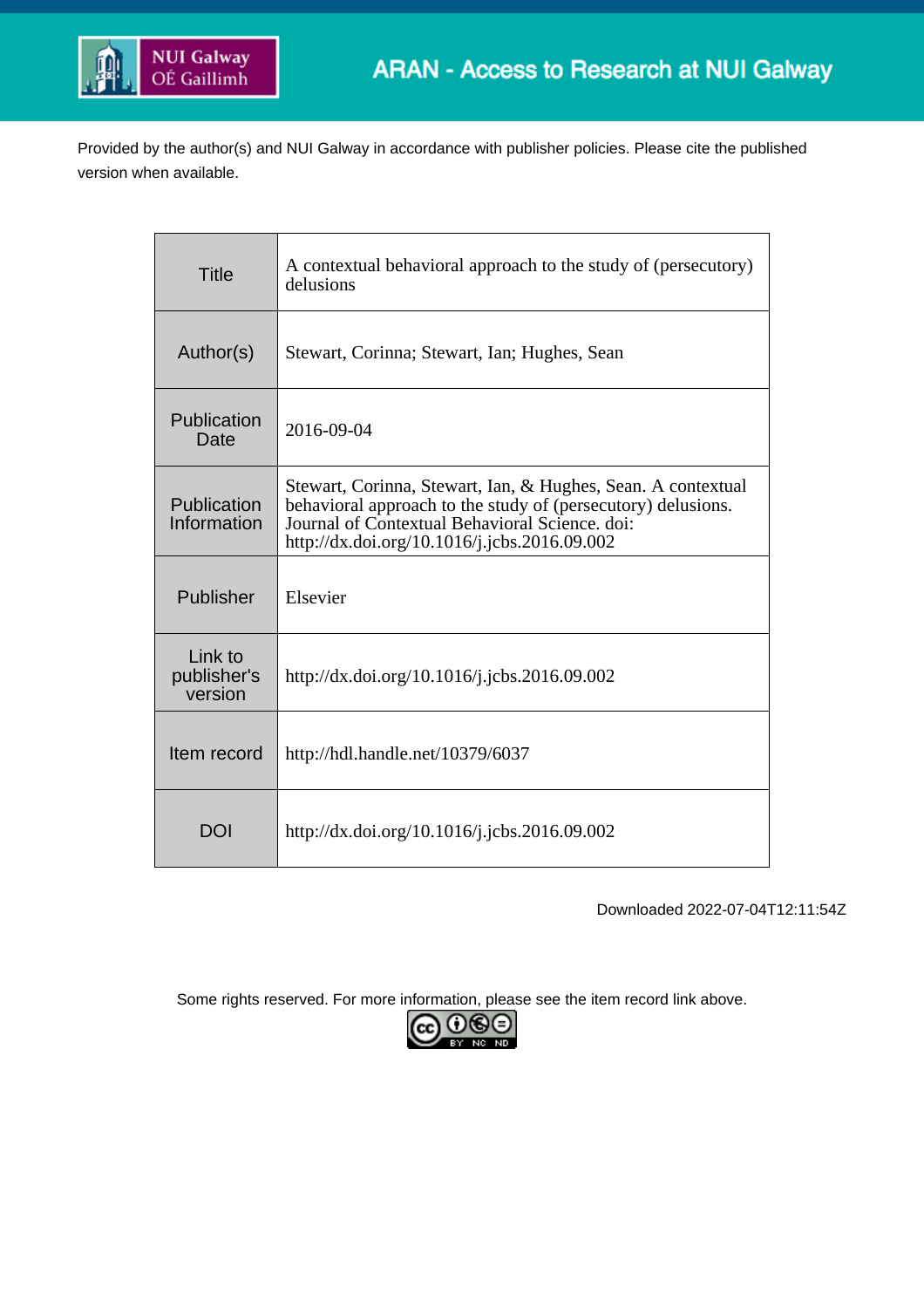A Contextual Behavioral Approach to the Study of (Persecutory) Delusions

Corinna Stewart and Ian Stewart *National University of Ireland, Galway* Sean Hughes

*Ghent University*

# **Author Note**

CS and IS, Department of Psychology, National University of Ireland, Galway,

Ireland. SH, Department of Experimental Clinical and Health Psychology, Ghent University,

Belgium. Preparation of this paper was supported by a NUI Galway Doctoral Scholarship to

CS. Electronic mail should be sent to Corinna Stewart at c.stewart2@nuigalway.ie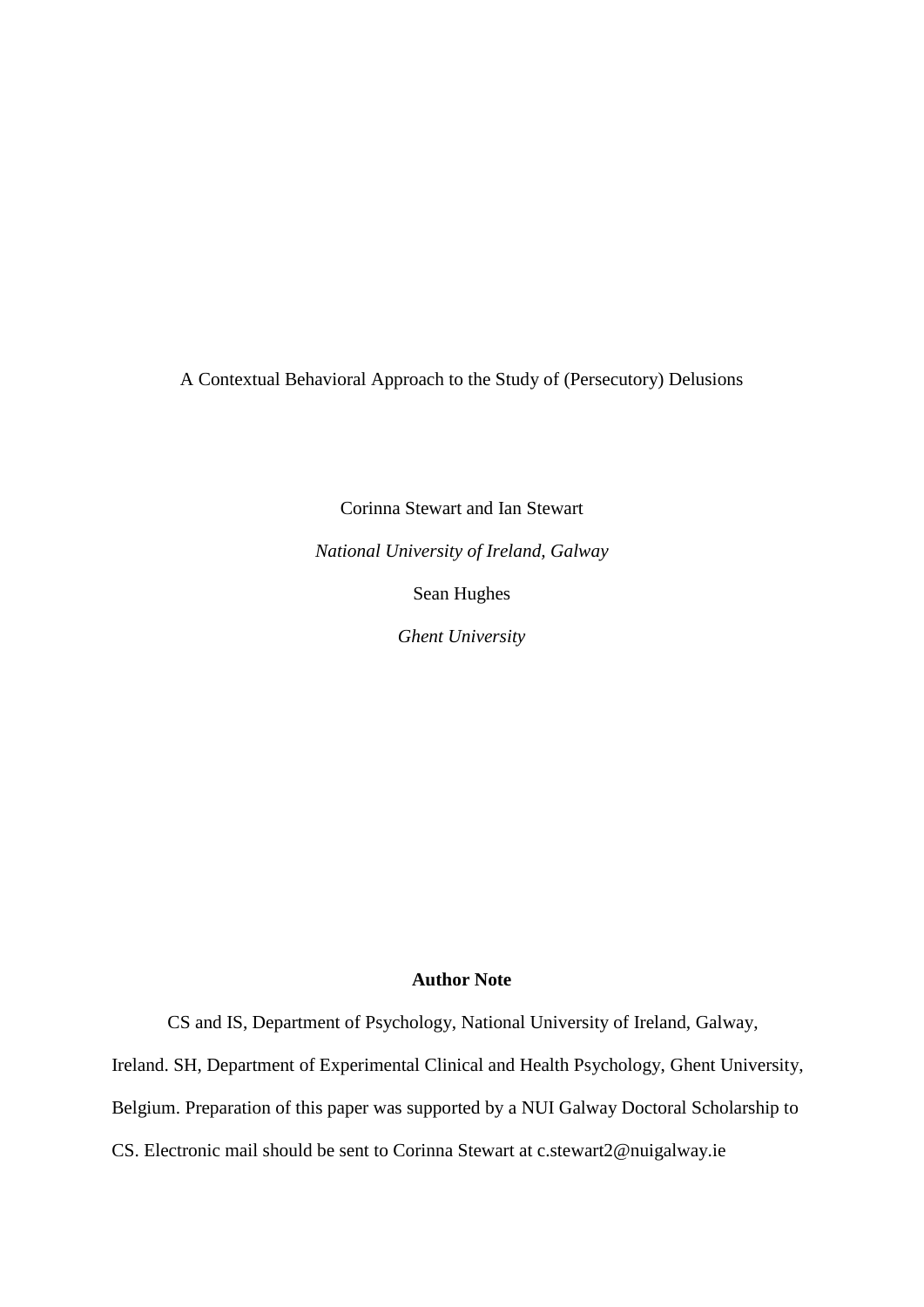### **Abstract**

Throughout the past century the topic of delusions has mainly been studied by researchers operating at the mental level of analysis. According to this perspective, delusional beliefs, as well as their emergence and persistence, stem from an interplay between (dysfunctional) mental representations and processes. Our paper aims to provide a starting point for researchers and clinicians interested in examining the topic of delusions from a functional-analytic perspective. We begin with a brief review of the research literature with a particular focus on persecutory delusions. Thereafter we introduce Contextual Behavioral Science (CBS), Relational Frame Theory (RFT) and a behavioral phenomenon known as arbitrarily applicable relational responding (AARR). Drawing upon AARR, and recent empirical developments within CBS, we argue that (persecutory) delusions may be conceptualized, studied and influenced using a functional-analytic approach. We consider future directions for research in this area as well as clinical interventions aimed at influencing delusions and their expression.

*Keywords*: Persecutory Delusions, Contextual Behavioral Science, RFT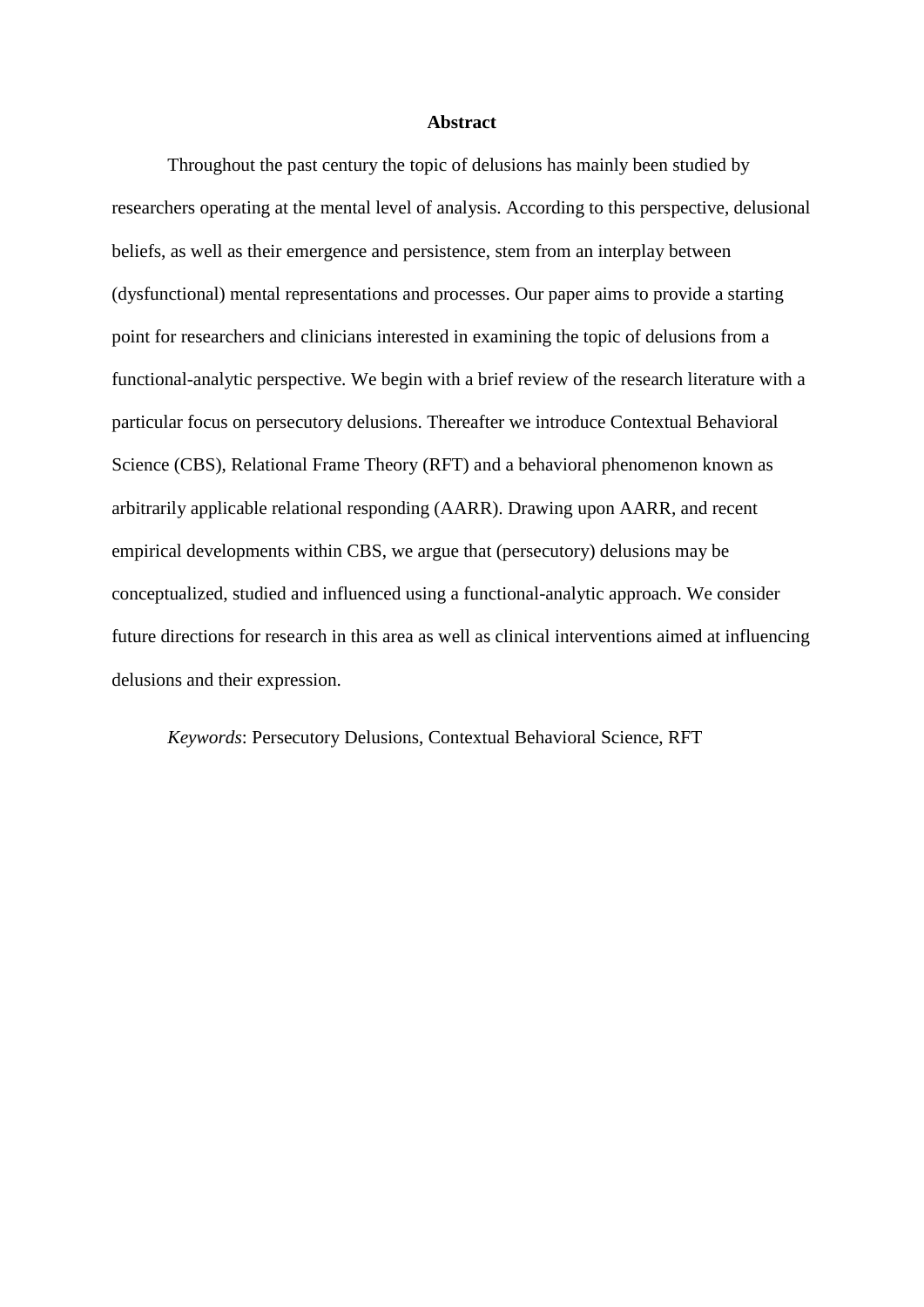#### **A Contextual Behavioral Approach to the Study of (Persecutory) Delusions**

While of much interest in clinical, cognitive, and neuropsychology, delusions have yet to be systematically explored within Contextual Behavioral Science (CBS). In Part I we introduce the mainstream literature on delusions and its focus on the identification of mediating mental mechanisms. In Part II we examine how delusions may be approached from a CBS (functional-analytic) perspective. This latter approach sets the idea of mental constructs as causal events to the side. Instead it defines delusional beliefs as behaviors and investigates what environmental factors might influence them. We then introduce Relational Frame Theory (RFT; Hayes, Barnes-Holmes, & Roche, 2001), which views arbitrarily applicable relational responding (AARR) as the key functional unit underlying human language and cognition. In Part III we forward the idea that delusions can be conceptualized in purely functional terms using AARR and related concepts. Finally, in Part IV, we consider future research directions, challenges, and clinical implications of a functional approach to delusions.

Note that this paper is primarily a "call to arms" for a systematic, inductive, and empirically informed functional analysis of "delusional beliefs". Our aim is not to present a theoretical account of delusions nor to review decades of functional research on this topic. In fact, we highlight the absence of any such theorizing or research within CBS. We instead want to draw attention to delusions as a topic for study and to provide a possible starting point for CBS researchers and clinicians interested in studying them. We present possible directions for research and key questions that may shape a functional approach to (persecutory) delusions in the years to come.

# **Part I: A Brief Introduction to the Study of Delusions**

## **Definitional Issues**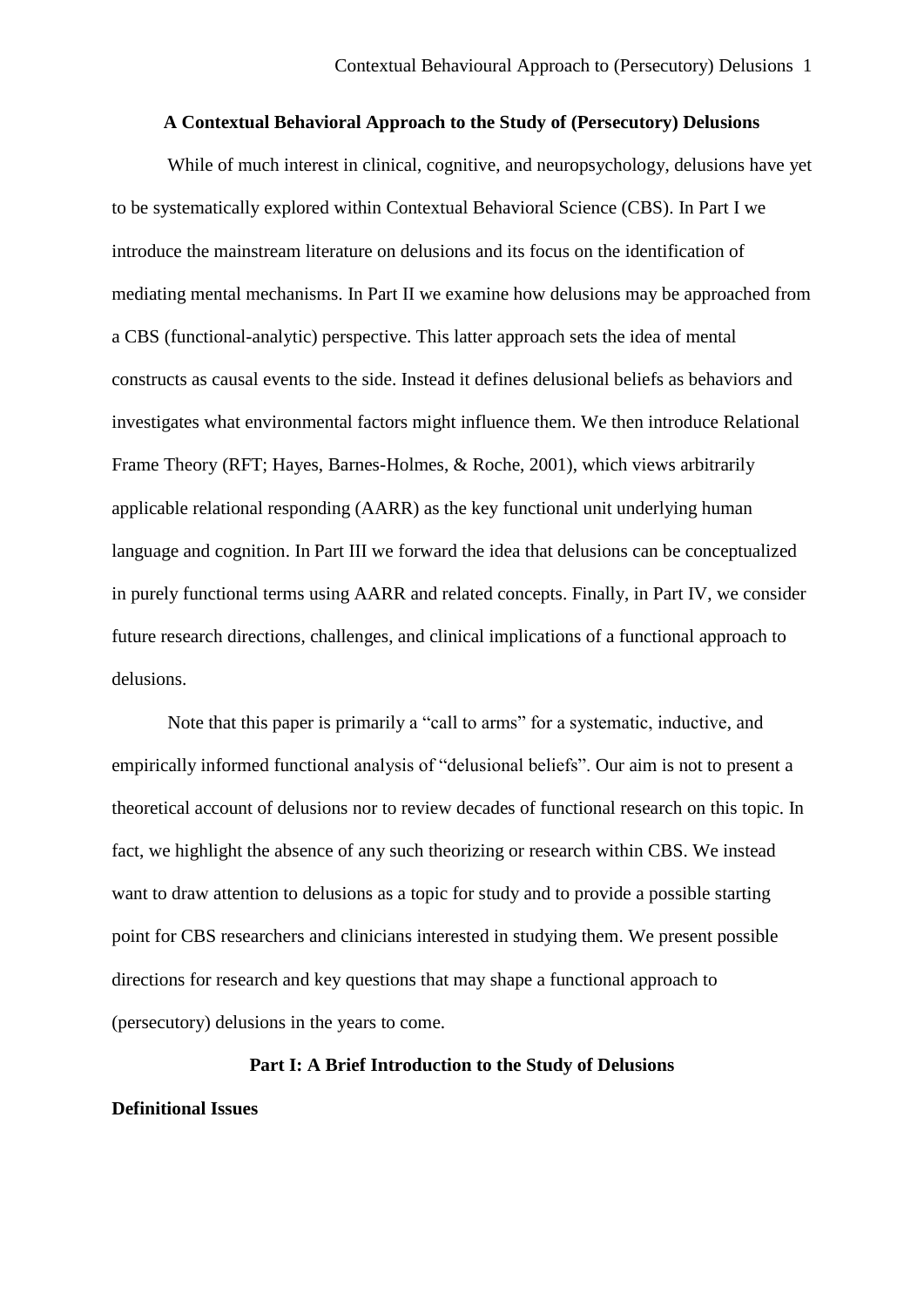Previous research tended to examine delusions and related phenomena under the rubric of psychotic disorders, including schizophrenia, schizoaffective disorder, and delusional disorder. However, "these diagnoses may prove an obstacle in the advancement of the understanding and treatment of the difficult experiences for which patients require help. The empirical research indicates that within these diagnoses are multiple independent experiences" (Freeman & Garety, 2014, p. 1180). Consequently, researchers increasingly believe that focusing on specific experiences (e.g., delusions, hallucinations), rather than diagnostic classifications (e.g., schizophrenia), may yield more precise accounts of the etiology of, and processes implicated in, these phenomena (e.g., Beards & Fisher, 2014; Bentall, 2006; Freeman, Garety, Kuipers, Fowler, & Bebbington, 2002).

The definition of what constitutes a 'delusion' has shifted dramatically across time, tightly linked to the syndromal approach adopted in the *Diagnostic and Statistical Manual of Mental Disorders* (*DSM*). In the most recent version of the *DSM* (*DSM-V*), delusional beliefs are (syndromally) defined as distorted or excessive inferences about reality highly resistant to change despite conflicting evidence (APA, 2013). Yet recent research indicates that delusional beliefs constitute a more complex phenomenon<sup>1</sup>. Freeman (2007) outlined a range of factors relevant when determining whether a delusional belief is present, including the extent to which the belief (a) involves personal reference, (b) is unfounded (though possibly reflecting a kernel of truth that has been exaggerated or distorted), (c) is firmly held and resistant to change (even given contradictory evidence), (d) is preoccupying and/or distressing, and (e) impairs functioning or produces other negative life-outcomes (e.g., distress, aggression) (also see Oltmanns, 1988).

# **Persecutory Delusions**

1

<sup>&</sup>lt;sup>1</sup> For instance, recent work suggests that the dimensions of distress, preoccupation, and conviction, as well as appraisals of the experiences and coping strategies adopted, may be more relevant than the content of delusional beliefs alone (e.g., Peters, Joseph, & Garety, 1999; Peters, Joseph, Day, & Garety, 2004).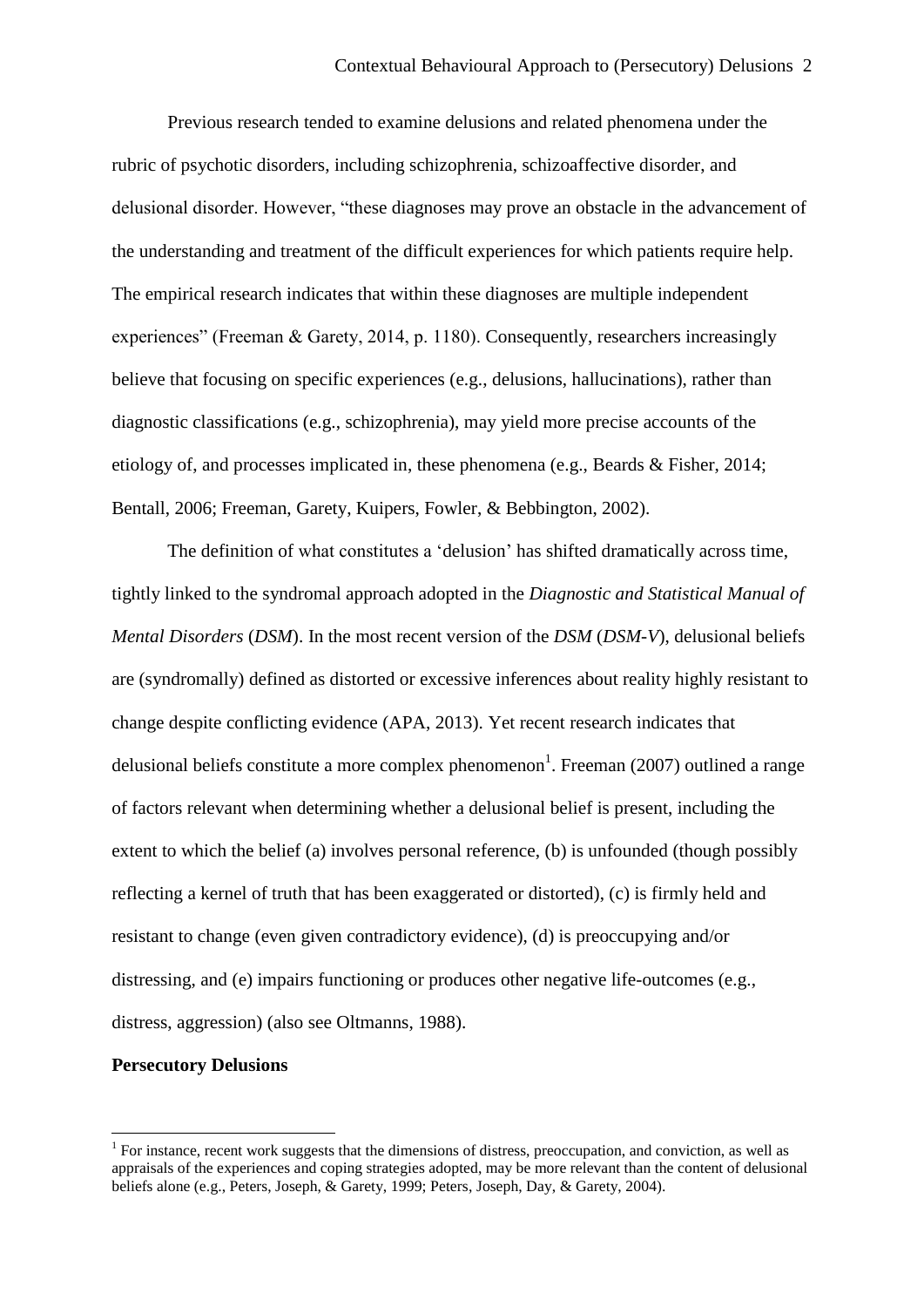There are several sub-types of delusions such as erotomanic (e.g., believing that a stranger, usually someone famous, loves me), grandiose (e.g., believing I have superior qualities or abilities), jealous (e.g., wrongly believing my partner is unfaithful), somatic (e.g., believing I have a physical defect or medical problem), mixed-type (e.g., having more than one type of delusion), and unspecified. The most prevalent subtype, however, is persecutory delusions (PD), wherein a person believes they are "being conspired against, cheated, spied on, followed, poisoned or drugged, maliciously maligned, harassed, or obstructed in the pursuit of long-term goals" (APA, 2013, p. 90). Freeman and Garety (2000) suggest that PD beliefs have two core defining properties: the individual believes (a) harm is occurring or will occur, and (b) a perceived persecutor is deliberately trying to cause that harm. Interestingly, evidence suggests such 'paranoid' thoughts and ideas are not exclusive to those with severe mental illness. Rather there seems to be an exponential distribution of paranoid thoughts within the general population (Bebbington et al., 2013; Freeman et al., 2005), with paranoid thoughts and ideas occurring along a continuum, with normal experiences at one end and PD at the other, such that "many people have a few paranoid thoughts, and a few have many" (Freeman & Garety, 2014, p.1179).

The functional perspective outlined later in this paper applies to the study of delusions in general but we decided to focus on PD for several reasons. First, PD are the most prevalent subtype of delusional beliefs (APA, 2000) such that 50 to 70 per cent of patients present with PD at first episode of psychosis (Freeman & Garety, 2014; Sartorius, et al., 1986). Second, PD are the most common delusion-type across cultures (Moutoussis, Williams, Dayan, & Bentall, 2007) and present in many different disorders (e.g., schizophrenia, bipolar, PTSD, dementia). Third, PD are related to a wide assortment of clinical phenomena including anxiety, depression, poor health, suicidal ideation, poor social functioning, substance abuse, as well as increased use of mental health services (Birchwood, Iqbal, Chadwick, & Trower,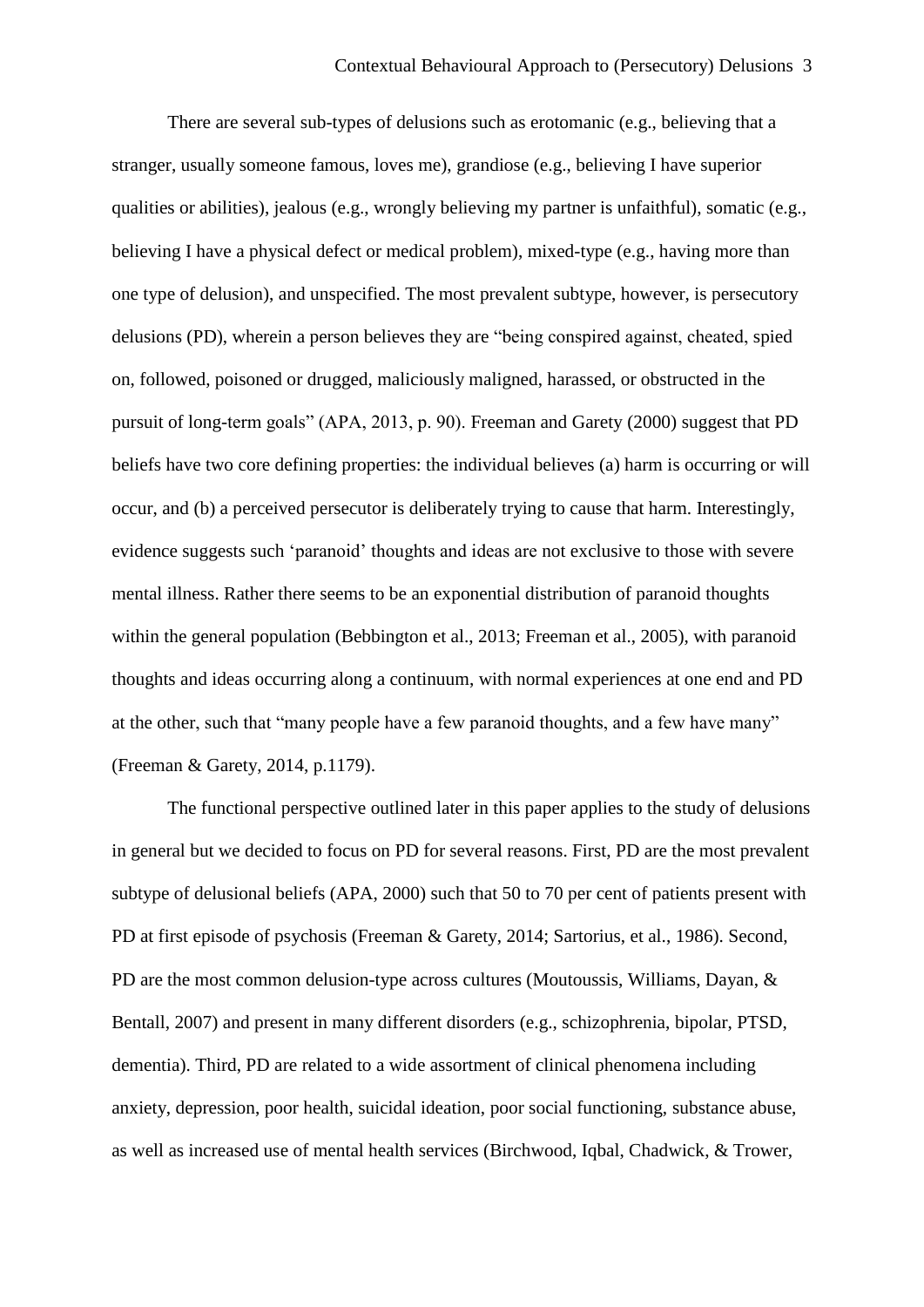2000; Freeman et al., 2011). Indeed, almost half those with PD have levels of psychological wellbeing in the lowest 2% of the general population (Freeman et al., 2014). Finally, PD are the delusion subtype most likely to be acted upon (Freeman et al., 2007).

# **Origins of PD**

A number of genetic (and epigenetic), neurological (e.g., neurotransmitter functioning), social (e.g., interpersonal trauma), cognitive (e.g., impaired Theory of Mind), and environmental (e.g., prenatal stress, urbanization) factors have been implicated in the etiology of PD. For instance, Collip, Myin-Germeys, and Van Os (2008) argue that exposure to particular environmental events, in interaction with (epi)genetic factors, may induce psychological or physiological alterations that can be traced to a final common pathway of cognitive biases and/or altered dopamine neurotransmission ("sensitization"), which may facilitate the onset and persistence of psychotic symptoms, including PD (also see Read, Fosse, Moskowitz, & Perry, 2014). While theories concerning physiological, genetic, and neurological factors in PD are important (Freeman, Bentall & Garety, 2008) they are beyond the remit of this paper (which focuses on psychology).

In what follows we consider empirical and theoretical trends currently shaping the study of PD in psychological science. We first discuss three cognitive models concerned with the origins and persistence of PD including their strengths and limitations. We then turn to the functional-analytic approach.

**Impaired Theory of Mind.** Theory of Mind (ToM) is the ability to infer the mental states of others and anticipate their beliefs, intentions, and behavior. Several authors have argued that ToM abilities are impaired in individuals with schizophrenia in general and PD in particular. Frith (1992) argued that impaired ToM may be linked to three major groups of schizophrenic features (symptoms). The first group ('disorders of willed action') refers to inability to perceive one's intentions or consider one's behavior as the product of one's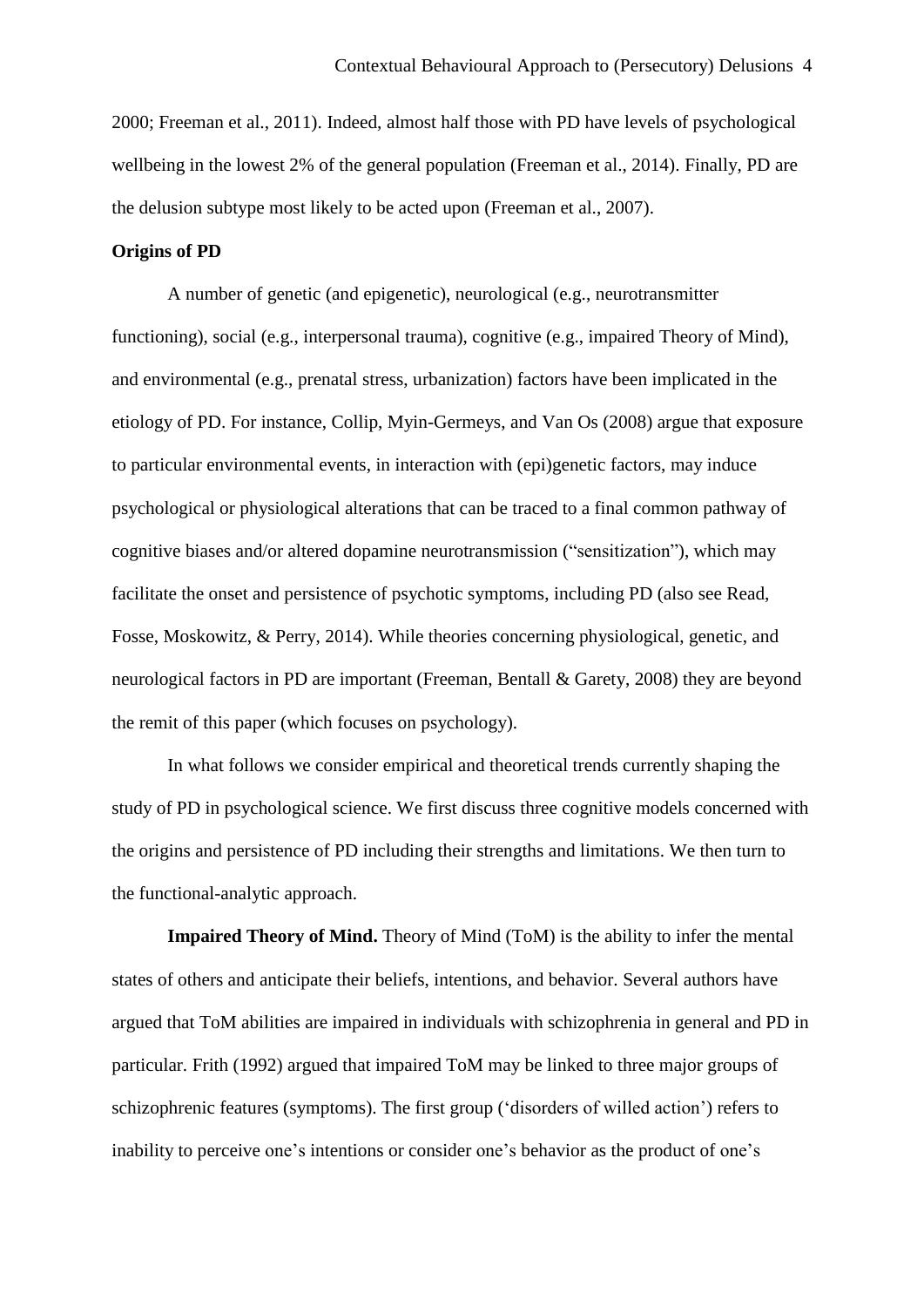actions. The second group ('impaired self-monitoring') refers to inability to recognize situations in which one's thoughts may lead to delusional beliefs or hallucinations. The third group ('impaired monitoring of others') refers to a lack of awareness or impaired understanding of the thoughts or intentions of others. The individual can still infer other people's thoughts or intentions but these inferences are typically incorrect. Frith argued that this third type of ToM impairment is linked to PD.

Several studies provide evidence that individuals suffering from paranoid schizophrenia and PD also suffer from impaired ToM (e.g., Corcoran, Mercer, & Frith, 1995; Frith & Corcoran, 1996; Mehl et al., 2010; Scherzer, Leveille, Achim, Boisseau, & Stip, 2012). However, others have found that those reporting delusional beliefs score similarly on ToM tasks to those who do not (Drury, Birchwood, & Robinson, 1998; Greig, Bryson, & Bell, 2004; see also Korver-Nieberg et al., 2013). Indeed, following a review of 38 studies, Garety and Freeman (2013) stated that the majority did not find any association between ToM and delusions in general or PD in particular. Thus, while some individuals reporting PD may display ToM impairments, little evidence exists linking impaired 'monitoring of others' to PD. Indeed, Salvatore and colleagues (2012) recently argued that impairments in the ability to infer the intentions of others does not explain why those with PD tend to view those intentions as malevolent rather than neutral or positive. They suggest ToM dysfunction may contribute to inability to reflexively re-evaluate firmly held beliefs (Drury et al., 1998; Garety & Freeman, 1999).

**Threat anticipation model.** Freeman et al.'s (2002) multifactorial model of PD has been very influential in the field. It argues PD arises from a complex interaction between internal physiological experiences (e.g., heightened arousal, sleep disturbance, illicit drug use), anomalous experiences (e.g., perceptual anomalies, depersonalization), external experiences (e.g., verbal and non-verbal behavior of others), and cognitive reasoning biases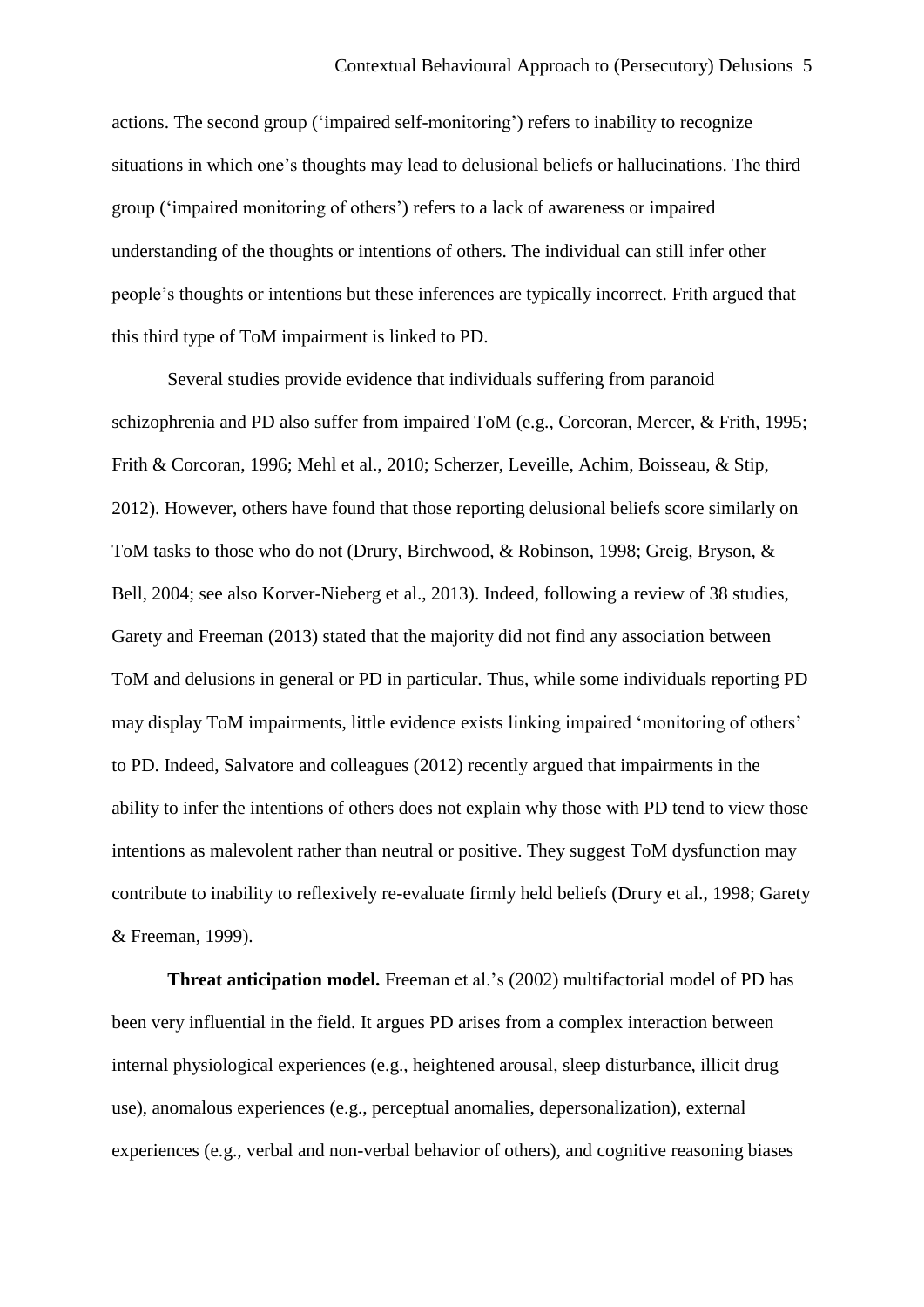(e.g., jumping to conclusions). PD is argued to arise from the search for meaning following anomalous experiences (e.g., unexplained anxious arousal, depersonalization, perceptual disturbances, etc.). These experiences may be triggered *directly* by stressful events (e.g., difficult interpersonal relationships, isolation), *indirectly* by emotional disturbances (e.g., anxiety), or as a result of cognitive and reasoning biases (e.g., conformation bias). At the same time, pre-existing schemas or beliefs concerning the self, others, and the world are also incorporated into this search for meaning. For instance, a persecutory belief is likely to be formed if the individual already believes they are vulnerable, or because they view the world as hostile and threatening, perhaps based on previous traumatic experiences (see Beard & Fisher, 2014; Bentall et al., 2014). Freeman and colleagues propose that a heightened emotional state may lead the individual to "incorporate internal and external events that are unusual, ambiguous, negative, or neutral (and often socially significant) into this search for an explanation of the anomalous experiences" (p. 334). For example, they may interpret their feelings (e.g., anxiety) together with external experiences (e.g., facial expressions of strangers) and cognitions (e.g., "others don't like me") as evidence of threat. They also argue that a delusion may reflect an attribution which in turn leads to further attributions. For example, someone may attribute another's glance at them as "they're watching me", and this may facilitate subsequent delusional beliefs (e.g., "some people are out to get me").

**Defensive model of PD.** Bentall and colleagues (1994; 2001) argue that PD emerge as a result of defensive efforts against negative affective processes and cognitions rather than as a direct reflection of emotional concerns. Bentall, Kinderman, and Kaney (1994) proposed that in order to preserve self-esteem, and avoid discrepancies between actual and ideal self, individuals with PD avoid activation of negative self-beliefs by making externalizing, personalizing attributions for negative events (i.e., attributional biases). Bentall et al. (1994) also argued that PD sufferers have latent negative beliefs about the self and reasoned that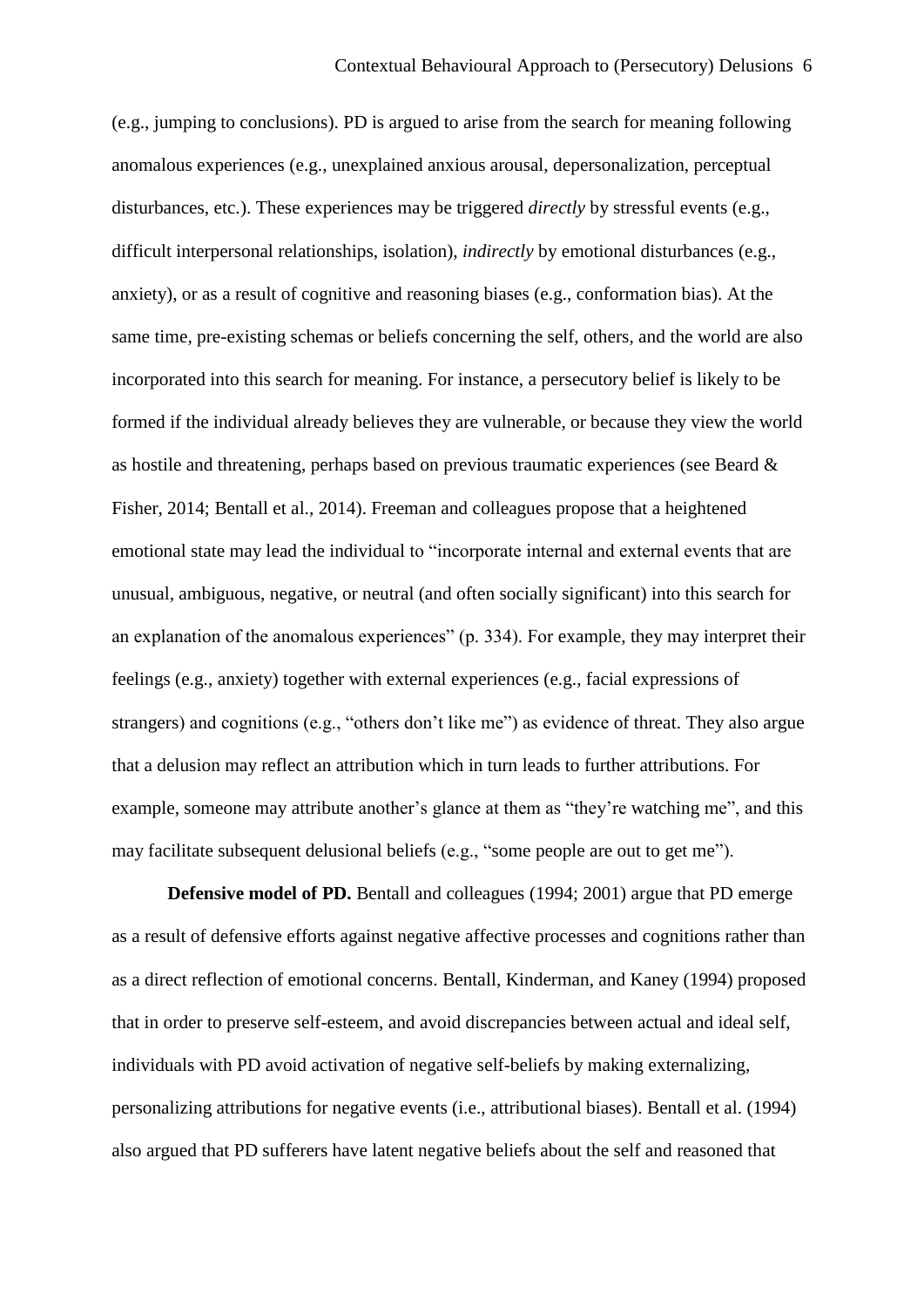studies showing a discrepancy between implicit and explicit self-esteem might support their model (e.g., Valiente et al., 2011).

In their review, Garety and Freeman (2013) found that individuals with PD do demonstrate attributional biases; they show an externalizing bias for negative events when confronted with self-related (rather than neutral or abstract) stimuli and are more likely to blame people rather than situations or chance for bad events. While some studies suggest those with PD display an exaggerated self-serving bias – attributing positive events excessively to internal causes and negative events excessively to external causes (e.g., Kaney & Bentall, 1989; 1992) – others have replicated only the latter pattern (e.g., Lyon, Kaney, & Bentall, 1994). The literature on discrepancies between implicit and explicit self-esteem is also mixed. In a recent meta-analysis, Kesting and Lincoln (2013) concluded that both patients with PD and individuals with delusion-proneness in the general population have lower global self-esteem. Moreover, results from studies investigating explicit self-esteem, implicit self-esteem, and their discrepancy do not suggest that PD enhance self-esteem. Freeman and Garety (2014) highlight that a number of systematic reviews indicate that PD is directly associated with negative self-concepts, "without the need to evoke defensive processes" (p. 1181).

# **Persistence of PD**

Cognitive theories not only tackle the origins of PD but also factors responsible for their persistence across time and context. One such factor is cognitive or reasoning biases (Freeman, 2007). Paranoid thoughts and feelings are evident in both clinical and non-clinical populations and severity varies along a continuum. For those high on this continuum, otherwise normal cognitive processes (e.g., reasoning) can break down in certain contexts or with specific stimuli.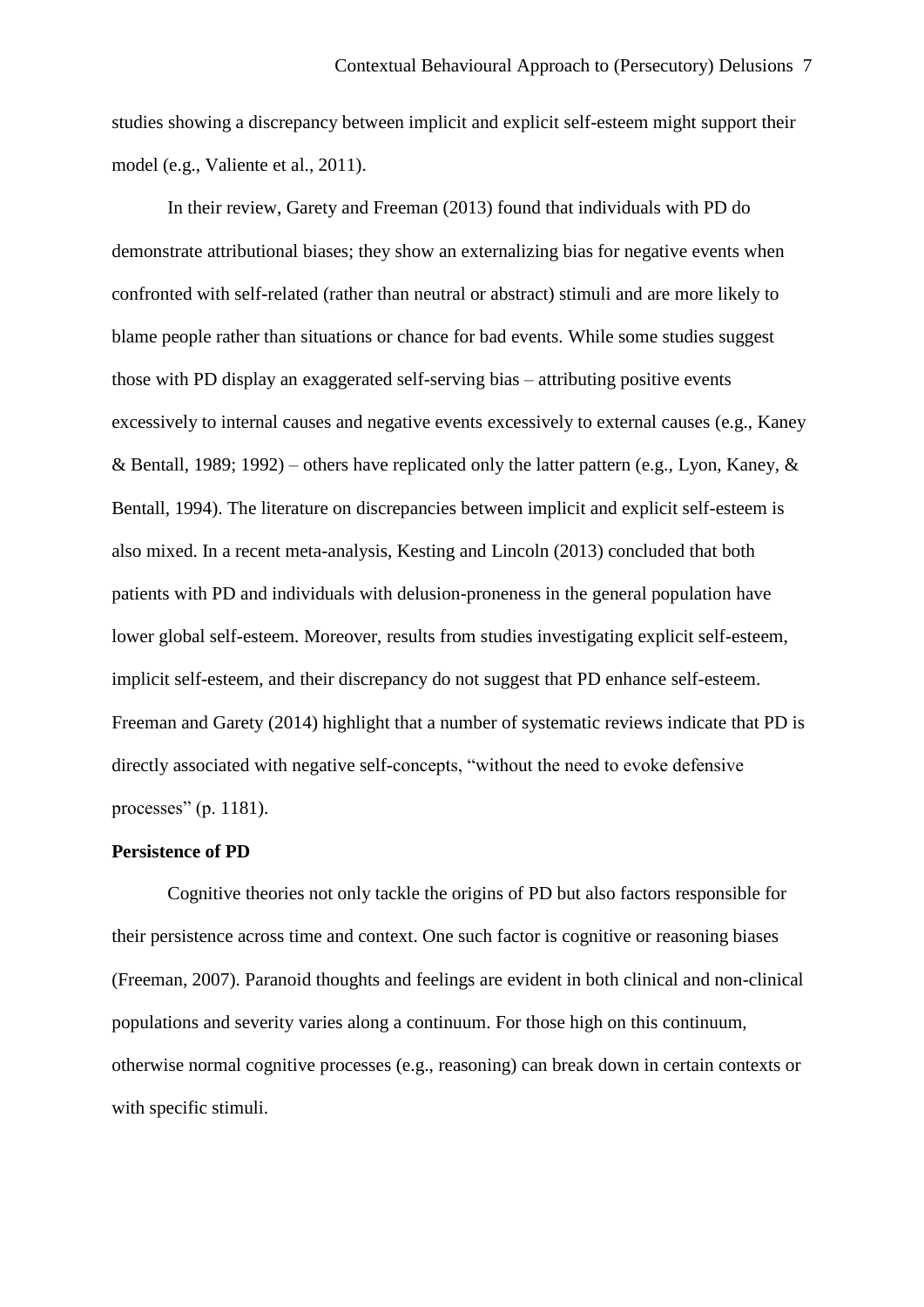Consider the 'jumping to conclusions' (JTC) bias which refers to situations where people reach a decision or accept an explanation despite limited information (e.g., Garety et al., 2011; So et al., 2012). Individuals with delusions are more likely to show evidence of JTC (e.g., Fine, Gardner, Craigie, & Gold, 2007) and are often more confident in their incorrect decisions than others (e.g., Moritz & Woodward, 2006; Moritz, Woodward, & Rodriguez-Raecke, 2006). Several researchers argue that the tendency to limit data-gathering before reaching a conclusion increases acceptance of delusional ideas, and may also help maintain such beliefs (Freeman & Garety, 2014).

Confirmatory and disconfirmatory biases may also feed into PD. Most people engage in confirmatory biases occasionally, including those with PD. Yet given that the latter are highly focused on detecting danger, confirmatory biases further increase the likelihood that (ambiguous) events are seen as threatening. This probability may be further compounded by memory biases (which lead to frequent recall of confirmatory evidence for the delusion; Freeman et al., 2002), a bias against disconfirmatory evidence (Moritz & Woodward, 2006), as well as a reduced tendency to adopt experiential and rational reasoning styles (Freeman, Lister, & Evans, 2014). Social factors are also important: if interactions with others are incorporated into the delusional belief (e.g., treating others with suspicion, becoming hostile), then negative reactions from others might also confirm it. Additionally, the tendency to engage in safety behaviors such as avoidance, escape, or aggression, may simultaneously prevent people from encountering disconfirmatory evidence. When someone engages in safety behaviors to avoid or escape a feared outcome, and that outcome does not occur, they may (incorrectly) conclude the safety behaviors prevented harm, and that the situation was a "near miss" (Freeman et al., 2002, p. 339). This coheres with the finding that PD sufferers had emitted at least one safety behavior in the previous month (typically avoidance), and that anxiety was correlated with safety behaviors (Freeman et al., 2013).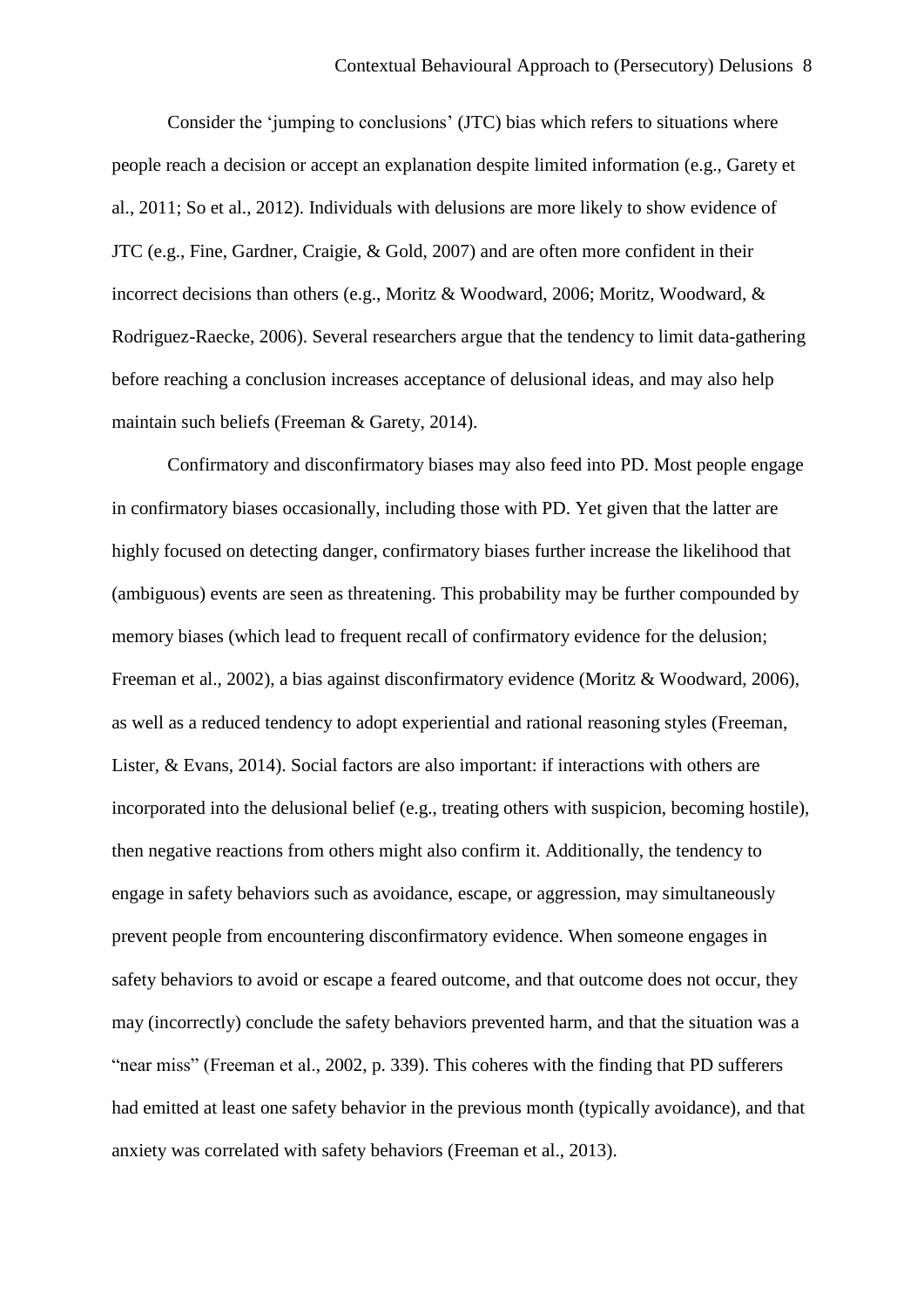Persistence of delusional beliefs has also been linked to 'belief inflexibility' (inability to evaluate a belief as incorrect and consider alternatives; Freeman & Garety, 2014; Garety et al., 1997; So et al., 2012). However, while delusions are generally considered 'fixed' or resistant to change, this is not always the case. Garety et al. (2005) found roughly half of patients with delusions acknowledged they might be mistaken while Freeman et al. (2004) found 25% of patients with delusions could generate alternative explanations for their anomalous experiences. Those who could not do so reported significantly more internal anomalous experiences and displayed a more 'hasty' reasoning style. In contrast, those who reported they may be mistaken showed improvements on symptom severity (Garety et al., 1997). Thus, allowing that one's (delusional) belief might be incorrect, confronting disconfirmatory evidence, and generating alternative explanations all appear important in belief flexibility (e.g., Freeman et al., 2004; Garety et al., 1997).

# **Summary**

Cognitive accounts have attributed the origins of delusions to a host of mental processes: from impaired ToM abilities and defensive efforts against negative affect and selfjudgments, to attempts to make sense of anomalous experiences. These models also suggest that delusions persist due to cognitive and reasoning biases (e.g., JTC, belief inflexibility, confirmatory bias) and specific behavioral responses (e.g., safety behaviors). Such theories have rapidly accelerated our basic understanding of PD and provide invaluable information about the experiences (e.g., childhood, anomalous, and interpersonal experiences) that contribute to development and persistence of delusions.

Nevertheless, this work has largely been conducted by researchers operating at the mental level of analysis, for whom "psychological events are…similar to a machine, composed of discrete parts that interact and are subject to specific operating conditions. The primary scientific goal involves identifying the mental mechanism(s) that mediate between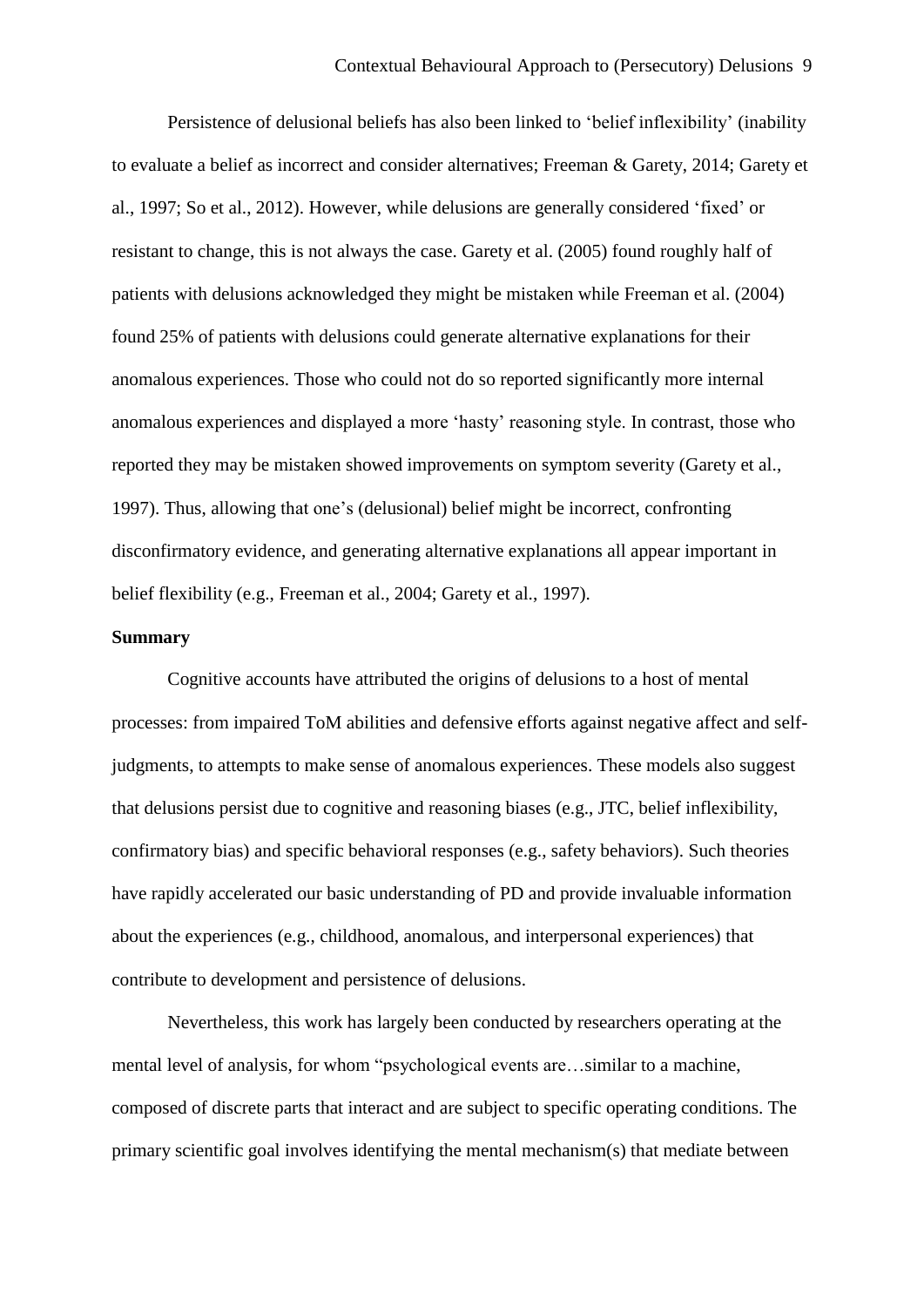input (environment) and output (behavior). The researcher's role is to develop an account of mental representations and processes that mediate changes in behavior" (Hughes, De Houwer, & Barnes-Holmes, 2016, p.23).

Such an analytic strategy can identify relationships between different psychological phenomena that can be used to predict future behavior. Yet it can orient attention away from those environmental variables and histories of learning that – in principle – allow the researcher to predict-and-influence the phenomenon of interest. For example, Garety, Hemsley, and Wessely (1991) found that individuals with delusional beliefs tend to exhibit evidence of JTC on probabilistic reasoning paradigms. Although a correlation between cognitive reasoning biases and PD improves our understanding of PD, it does not bring us closer to understanding the environmental variables or history of learning that give rise to JTC or PD. Although preliminary research shows that attempts to modify or improve reasoning can affect change in paranoia (Garety et al., 2015), a more precise understanding of the environmental variables that directly affect PD and related phenomena may yield more precise and effective interventions.

In other words, if a researcher's goal is to predict behavioral *effects* under certain environmental conditions (as is often the case for those working at the mental level), then cognitive biases, ToM deficits, defensive efforts, or any other mental or non-mental variable (e.g., genetic or neurological activity) can be used to achieve prediction, so long as it reliably precedes that effect. If, however, a researcher's goal is to *predict-and-influence* behavior (a key goal in CBS) then this places certain constraints on the types of analyses they are ultimately interested in. If they want to influence behavior then they must identify variables that allow them to achieve this goal. Given that mental mechanisms can never be directly manipulated, such researchers turn to environmental variables that can be manipulated and that are functionally related to the behavior of interest. This not only improves our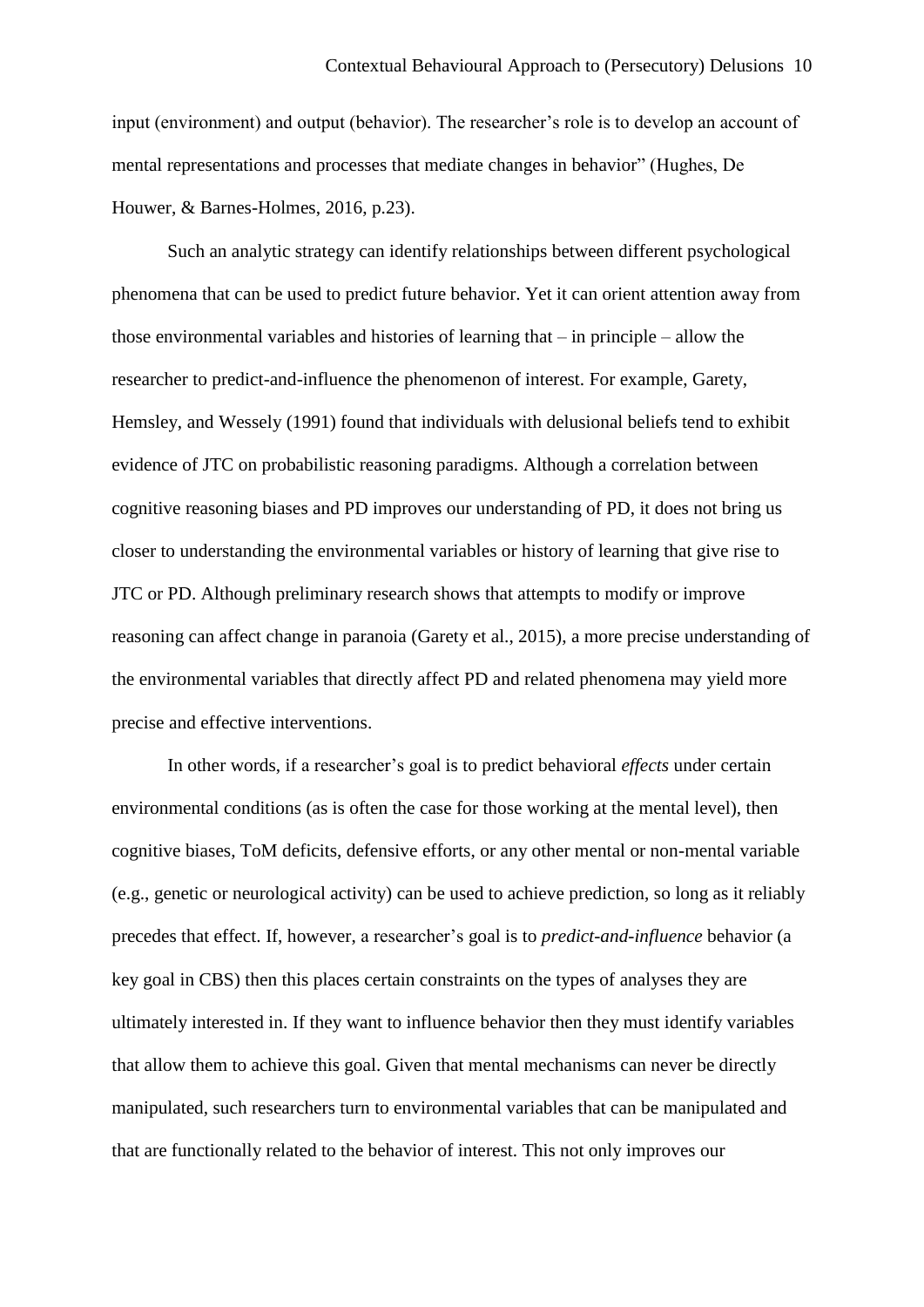understanding of factors that give rise to and maintain delusional beliefs but also occasions better influence over those beliefs.

## **Part II: CBS, RFT, and AARR**

## **Contextual Behavioral Science (CBS)**

CBS is an empirically and theoretically productive intellectual tradition rooted in a philosophy of science known as 'functional contextualism'. CBS draws upon a limited number of behavioral principles and analytic concepts in order to understand, predict, and influence behavior, in ways that are precise (a limited number of analytic concepts are used), high in scope (an analytic concept applies to a range of cases) and which have depth (analytic concepts cohere across levels of analysis) (Hayes, Barnes-Holmes, & Wilson, 2012). Within CBS, behavior is considered in its historical and situational context. The context affecting such behaviors ('acts-in-context') can be proximal (e.g., eye contact making me look away) and/or distal (e.g., traumatic experiences two years ago influence whether I socialize today).

For the reasons noted in Part I, CBS makes no appeal to mediating mental mechanisms. Instead it explains behavior in terms of environmental events and does so by identifying functional relations between (past and present) environment and behavior. To illustrate, consider JTC and PD. Although the correlation between JTC and PD is interesting, CBS researchers would not stop there. They would also investigate what this or other related patterns of behavior are a *function of* (i.e., what history of learning and environmental factors give rise to and maintain JTC). Once identified, these environmental variables can be manipulated to exert influence over the behavior of interest. For instance, by reinforcing efforts to seek out additional information before drawing conclusions we may improve performance on probabilistic reasoning paradigms and influence JTC in (real-life) situations. Hence, in CBS the study of delusional beliefs deemphasizes mental mediators (e.g., JTC,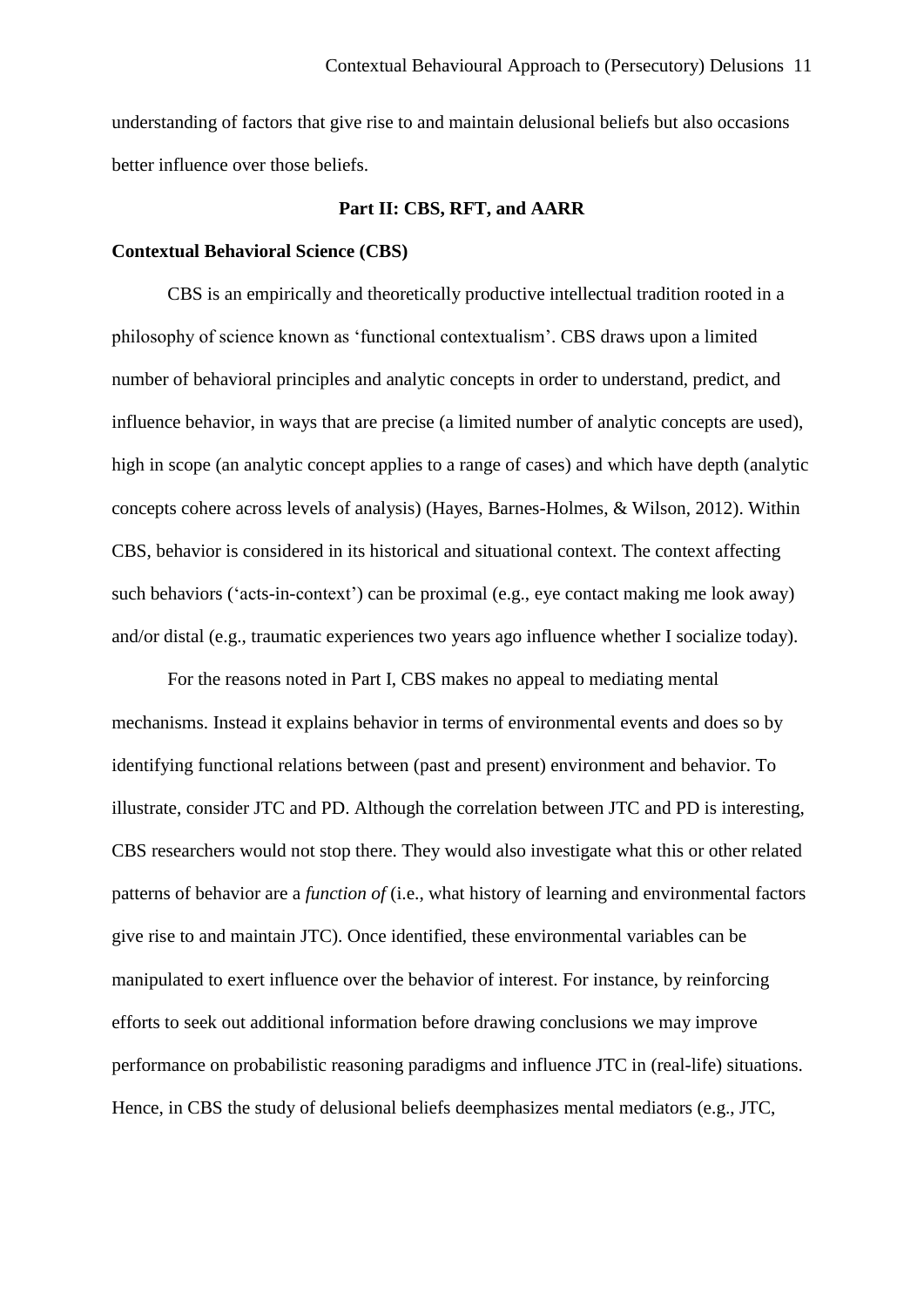attentional biases) and instead searches for environmental moderators (e.g., antecedents and consequences that give rise to and maintain delusional behaviors).

## **Relational Frame Theory**

Relational Frame Theory (RFT; Hayes et al., 2001) is a key CBS account that posits that a type of operant behavior known as arbitrarily applicable relational responding (AARR) emerges relatively early on in human development and underpins human language and cognition. *Relational responding* refers to responding to one stimulus in terms of another and RFT distinguishes two types. Many species can respond based on the physical relationship between stimuli (e.g., picking something physically bigger or smaller than something else), which is referred to as non-arbitrarily applicable relational responding (NAARR) because the physical or non-arbitrary properties of the stimuli being related determine the relational response. However, humans also learn to relate stimuli regardless of their physical properties and in ways never experienced or instructed in the past (i.e., to *derive* relations between stimuli). RFT refers to this behavior as arbitrarily applicable relational responding (AARR) because it is based on contextual cues independent of the physical properties of the stimuli being related. For example, if I tell you that A is bigger than B, then you can derive that B is smaller than A. This relational response is not controlled by the physical properties of A and B but rather the words 'bigger' and 'smaller'.

AARR is defined in terms of three core properties: (i) *Mutual entailment* refers to the derived bi-directionality of stimulus relating such that if A is related to B in a specific context, then a relation from B to A is also entailed in that context (e.g., if  $A > B$  then  $B < A$ ). (ii) *Combinatorial entailment* refers to the combination of two or more relations. For example, if A is related to B and B is related to C, then a bidirectional relation between A and C is entailed (e.g., if A > B > C, then A < C and C > A). (iii) *Transformation of stimulus functions* refers to the finding that when stimuli are related - and the stimulus functions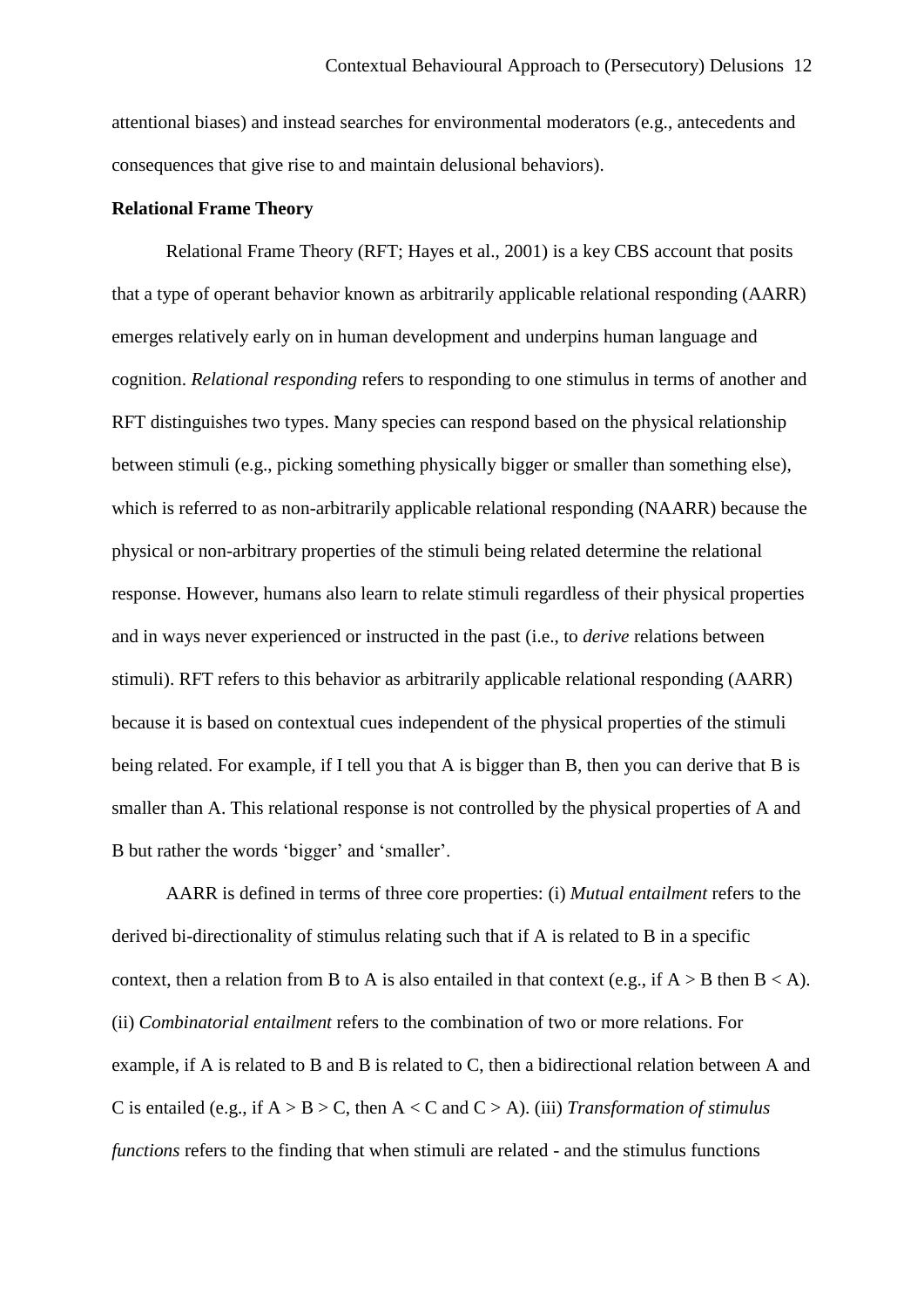("psychological properties") of one of those stimuli is modified in some way - the corresponding functions of related stimuli can change without additional training or instruction (e.g., if  $A < B < C$  and A is threatening, then C is more threatening than A).

Humans can learn to relate stimuli in many ways, from equivalence and opposition, to comparison, temporality, conditionality, hierarchy, analogy and deixis (or perspective-taking) (see Hughes & Barnes-Holmes, 2016a). The way in which people relate stimuli and the functions transformed through those relations is controlled by stimuli ('contextual cues') in the environment. Some ('relational') cues (e.g., the words "same as" or "bigger than") specify how stimuli are related while other ('functional') cues specify the functions transformed through those relations. For example, in the phrase "Zim tastes like chocolate", the relational cue 'like' specifies a sameness relation between the novel word (Zim) and chocolate while the functional cue 'tastes' specifies that the functions that should transform from chocolate to Zim are gustatory (and not visual or auditory).

While mutual and combinatorial entailment and transformation of functions represent the core defining features of AARR, there are three dimensions of analysis that are worth noting here, particularly when considering the role of AARR in psychopathology. The first is that of *complexity*: the number and type of (a) stimuli and ways in which they are related, (b) functions that are transformed through those relations, and (c) sources of contextual control that influence the probability of those responses can vary from higher to lower complexity. The second is the extent to which a particular pattern of relational responding has been *derived* previously, which can vary along a continuum from 'low' to 'high'. For example, if an individual is informed that B is the same as A and that C is the same as B they will likely derive that A is the same as C. The first instance in which they derive the A-C relation could be considered a 'highly derived' response given that it is entirely derived from a limited set of prior learning experiences. However, given an ever increasing number of opportunities to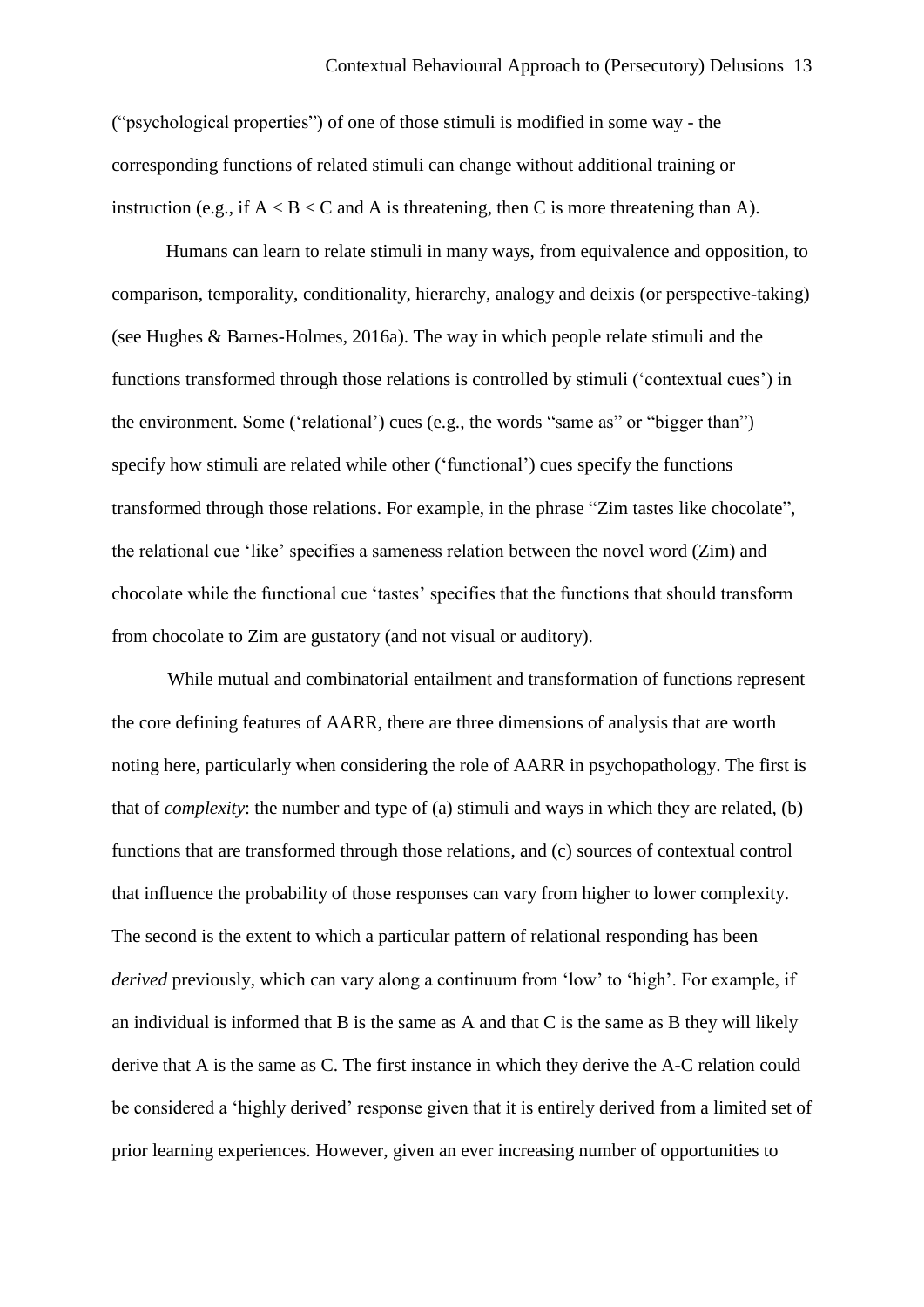derive the relation between those same stimuli (i.e., A and C), across each of the following occasions of derivation the resulting response may come to be increasingly defined as a 'low derivation' response (Hughes, Barnes-Holmes, & Vahey, 2012). The same may hold true for increasingly complex relational responses (sometimes referred to in non-technical terms as 'beliefs'). For instance, a belief derived for the first time may differ from a belief derived 100 or 1000 times. A third dimension along which relational responses can be analyzed is *coherence*, "the extent to which a particular pattern of relational responding yields relatively consistent consequences" (Hussey, Barnes-Holmes, & Barnes-Holmes, 2015, p. 13). AARR is an operant behavior, and as such, can be shaped by contingencies of reinforcement or punishment. Early on in our development these contingencies are delivered by the socioverbal community to ensure that people AARR in an "internally consistent" or coherent manner. Derived relational responses coherent with previous learning will likely be reinforced by others while incoherent responses may be punished. These interactions will likely occur across a wide variety of stimuli and contexts, delivered via a host of different individuals, so that eventually coherence is a conditioned reinforcer for  $AARR<sup>2</sup>$ .

**Why is AARR so important?** CBS researchers are interested in AARR for several reasons. First, learning how to relate stimuli, unconstrained by their physical properties, unshackles humans from the physical world. Now (in principle) anything can be 'symbolically' related to anything else. Indeed, once a sophisticated repertoire of AARR is established, then the ability to arbitrarily relate stimuli in even just a few ways quickly allows people to respond in a complex manner (i.e., to generate relational networks under the control of contextual features specifying multiple relations and functions). Moreover, stimuli participating in derived relations can acquire entirely new functions or have their existing functions modified. This learned capacity to transform the functions of stimuli through

<sup>&</sup>lt;sup>2</sup> For a more detailed treatment of complexity, derivation, and coherence see Hughes et al. (2012) or Barnes-Holmes, Barnes-Holmes, Hussey, & Luciano (2016)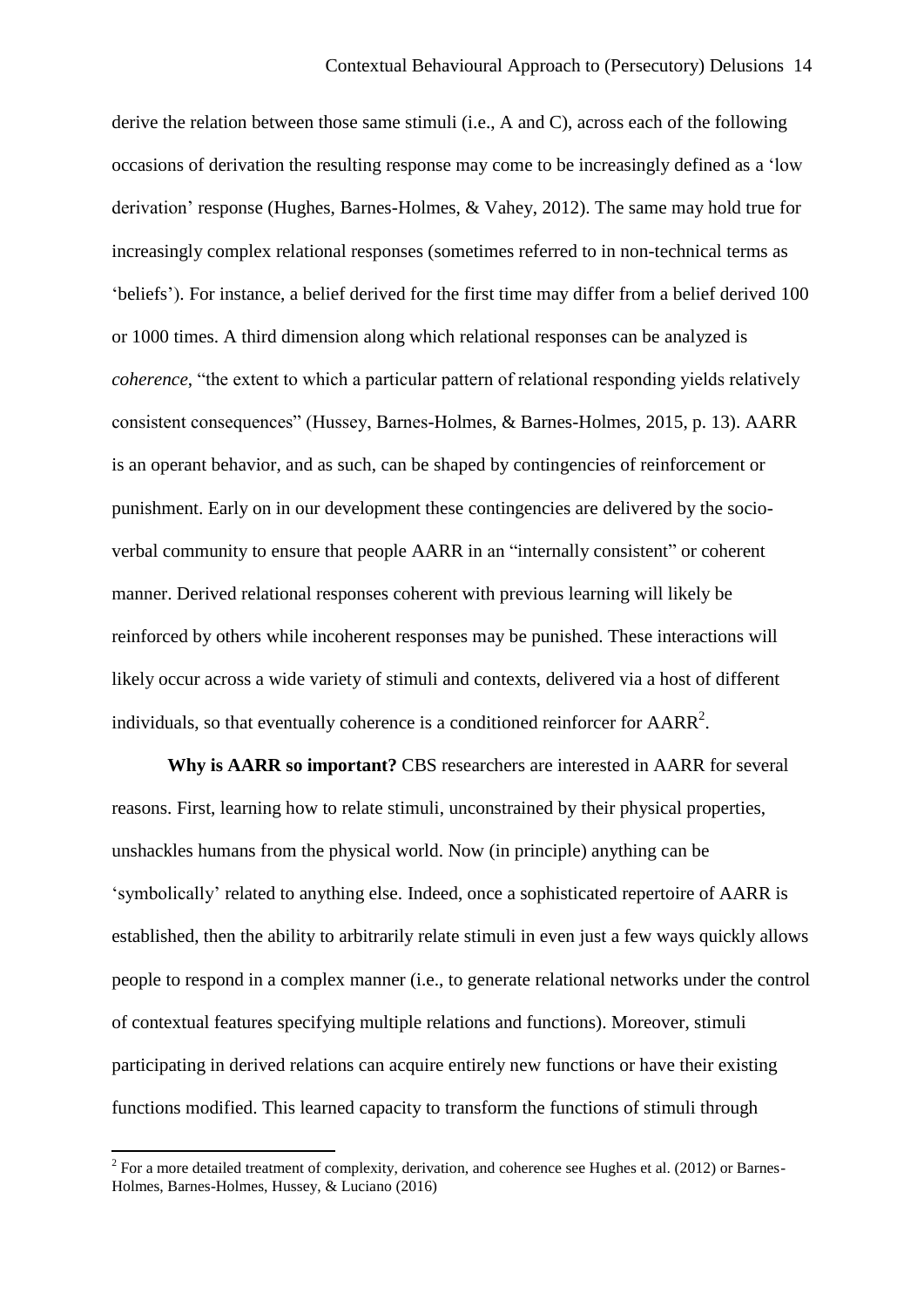derived relations appears to be the defining property of human language and cognition and responsible for its complexity, generativity, and semantic richness. Second, AARR unlocks a functional-analytic account of a host of complex behaviors such as thinking, self-knowledge, problem-solving, and rule following. For instance, Barnes-Holmes and colleagues (2001) suggested that higher level cognition requires the "ability to elaborate entire networks of stimulus relations quickly, to bring them under increasingly subtle forms of contextual control, to transform stimulus functions through entire networks, and to abstract entire features of the natural environment what will support and sustain relational responding" (p. 161). Thus, AARR equips humans with "an extraordinarily efficient and generative means of interacting with the world around them" (Hughes & Barnes-Holmes, 2016b, pp. 184-185). Third, AARR provides useful units with which to conceptualize 'private' behavior in functional-analytic terms, thus opening up such behavior to prediction-and-influence (e.g., via manipulating contextual control to produce changes in AARR). In this way, a restricted set of behavioral principles and analytic concepts may facilitate prediction-and-influence over an array of complex human behavior in a coherent and parsimonious manner. Over the past two decades, RFT research has expanded rapidly into many areas of important human concern. One such area is psychopathology<sup>3</sup>.

#### **The Consequences of AARR**

1

AARR enables humans to respond to and modify their own behavior in ways that many other organisms cannot. Humans can link past with future events as well as derive entirely new sets of affairs from a limited set of prior experiences. Yet, AARR can also set the stage for many psychological problems including depression, anxiety, addiction, and suicidal ideation (see Törneke, Luciano, & Valdivia Salas, 2008). Regarding PD, an individual who had a traumatic experience (e.g., being betrayed) may find recalling this event

 $3$  For communicative purposes we have presented a simplified version of the origins, properties, and implications of AARR. For a far more nuanced perspective we encourage readers to consider Hayes et al. (2001); Hughes and Barnes-Holmes (2016a, b), Stewart and Roche (2013) or Törneke (2010).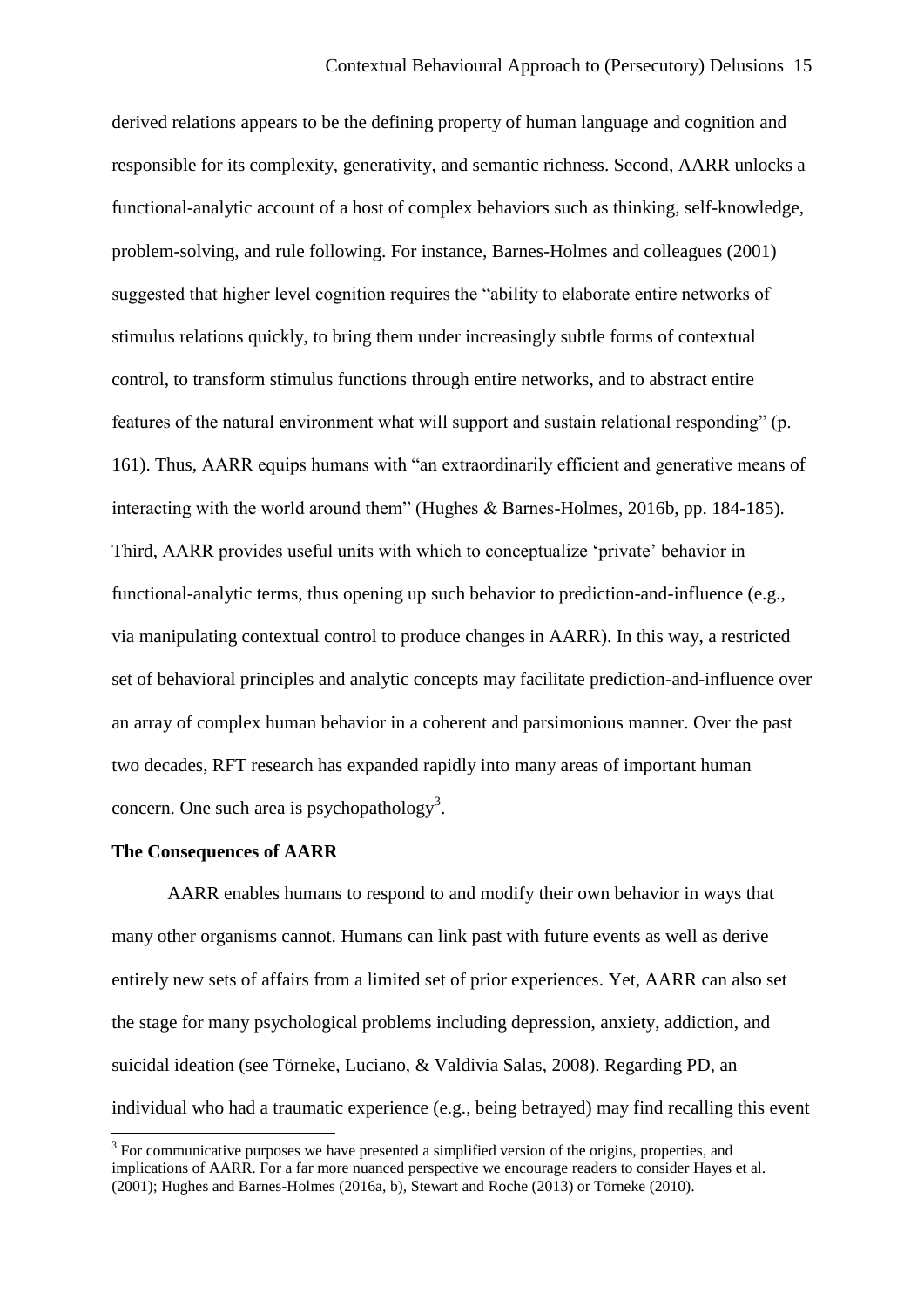highly aversive because the words used to describe those events participate in bidirectional relations with the actual events, and, as a result, acquire many of the latter's functions. AARR can also put people into contact with purely hypothetical events. For example, a hypothetical future event involving being betrayed can be contacted via temporal relations (e.g., *"If I trust someone again they will betray me"*). Although this event has not, and may never, happen it can nevertheless elicit fear and distress via derived stimulus relating. Indeed, AARR may explain how people come to fear and avoid certain stimuli in the absence of prior experience or instruction (see Part III).

#### **From Simplicity to Complexity: Stimulus Relations to Rules**

Within CBS, increasingly complex instances of AARR have typically been studied under the rubric of 'rule-governed behavior'. As previously mentioned, stimuli can be related in many ways using relational and functional cues. A rule is a complex stimulus relation involving "the coordination of behavior with a verbally specified contingency that makes reference to antecedent, behavioral, and consequential events" (Hughes & Barnes-Holmes, 2016b, p. 195). In other words, when humans (capable of AARR) generate and follow rules they are responding to the relations between the stimuli contained in those rules. Imagine, for example, that a person with PD says to themselves, "*If I go outside then people might try to attack me but if I stay inside I'll be safe*". This rule consists of a number of stimuli (I vs. other people) and events (staying inside vs. going outside, being attacked vs. being safe) that are related in a specific manner. The conditional ('If', 'Then') and temporal ('Then') relations specify the order of events and stipulate the behavior required (staying indoors) in order to avoid the aversive consequences of going outside (being attacked). The listener can determine if the rule is being followed and if it 'works' by assessing whether their behavior coordinates with the relations specified (i.e., are they staying inside?) and results in the specified consequences (i.e., safety).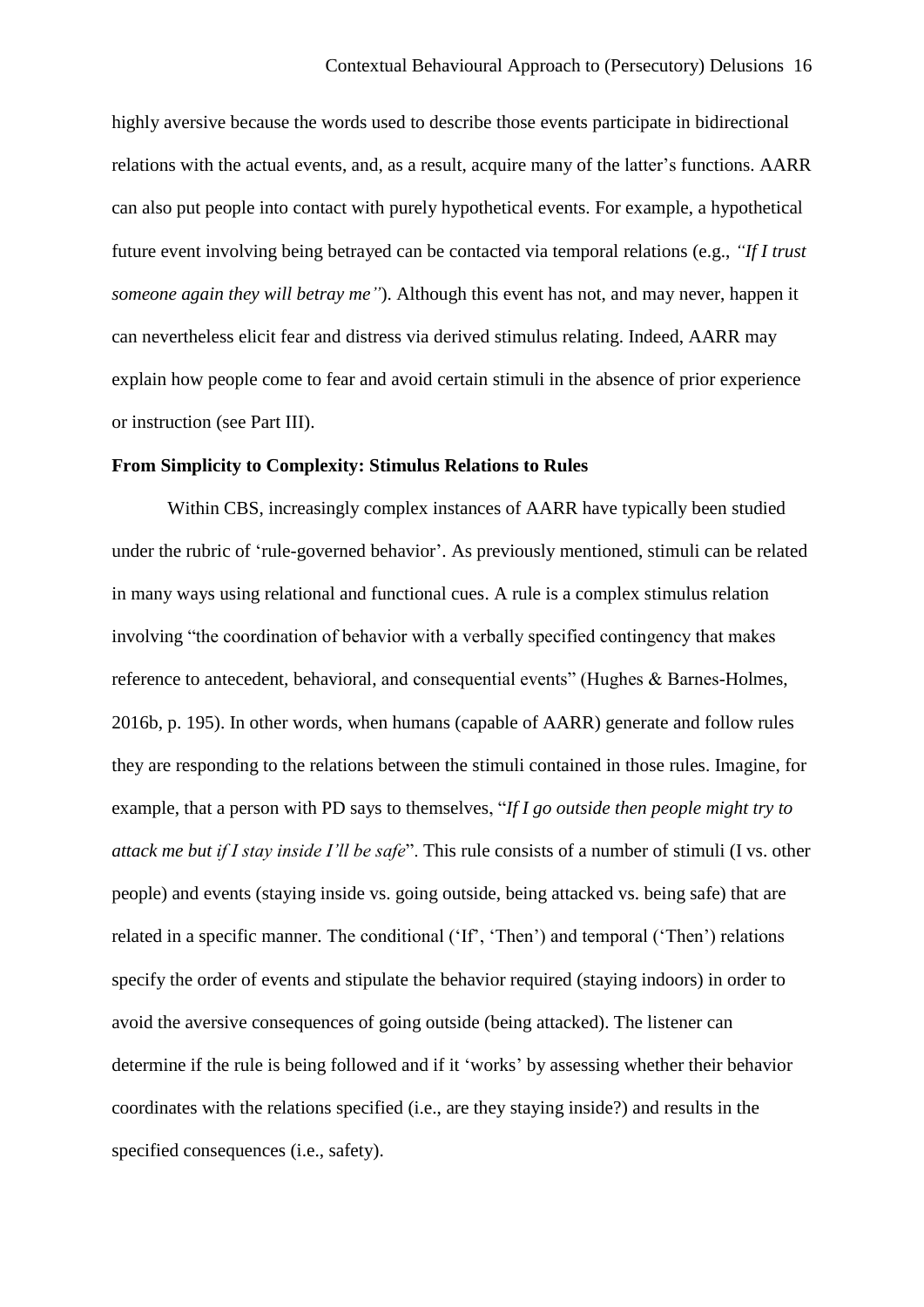Rule-following is a double-edged sword. It allows us to set and achieve goals, profit from other's experience and even deal with events before they occur (e.g., one can follow the rule "*Don't walk through that neighborhood at night, many people have been mugged there"*  and avoid harm without having to directly contact the events involved). Yet, rule-following may also set the stage for human suffering. Research indicates that following rules (whether self- or socially-generated) can often undermine a person's sensitivity to environmental changes, which may lead to undesirable consequences. For example, when given instructions about how to complete a task, people often become insensitive to subsequent changes in experimental contingencies, even when these changes render the original rule ineffective (e.g., Doll, Jacobs, Stanfey, & Frank, 2009; Hayes, Brownstein, Zettle, Rosenfarb, & Korn, 1986; Wulfert, Greenway, Farkas, Hayes, & Dougher, 1991). Furthermore, this "insensitivity" effect may be amplified for sub-clinical and clinical conditions, including dysphoria (e.g., Baruch, Kanter, Busch, Richardson, & Barnes-Holmes, 2007), depression (e.g., McAuliffe, Hughes, & Barnes-Holmes, 2014), excessive gambling (e.g., Dixon, Hayes, & Aban, 2000), hallucination- and delusion-proneness (e.g., Cella, Dymond, & Cooper, 2009), and schizophrenia with delusions (e.g., Monestes, Villatte, Stewart, & Loas, 2014).

## **Part III: A CBS Approach to PD**

We propose that (persecutory) delusional beliefs can be defined functionally as behaviors, and in particular, as AARR. Derived stimulus relating may explain why PD sufferers respond with fear, anxiety, and worry, or even attempt to escape or avoid particular stimuli and events, despite having not encountering them previously. Increasingly complex instances of AARR (rules) may also be central in the development and maintenance of PD, further restricting the individual's behavioral repertoire, while efforts to respond in ways that are coherent with those rules may increase their influence. A common thread through each of these topics is deictic (perspective-based) relating, while simultaneously, the extent to which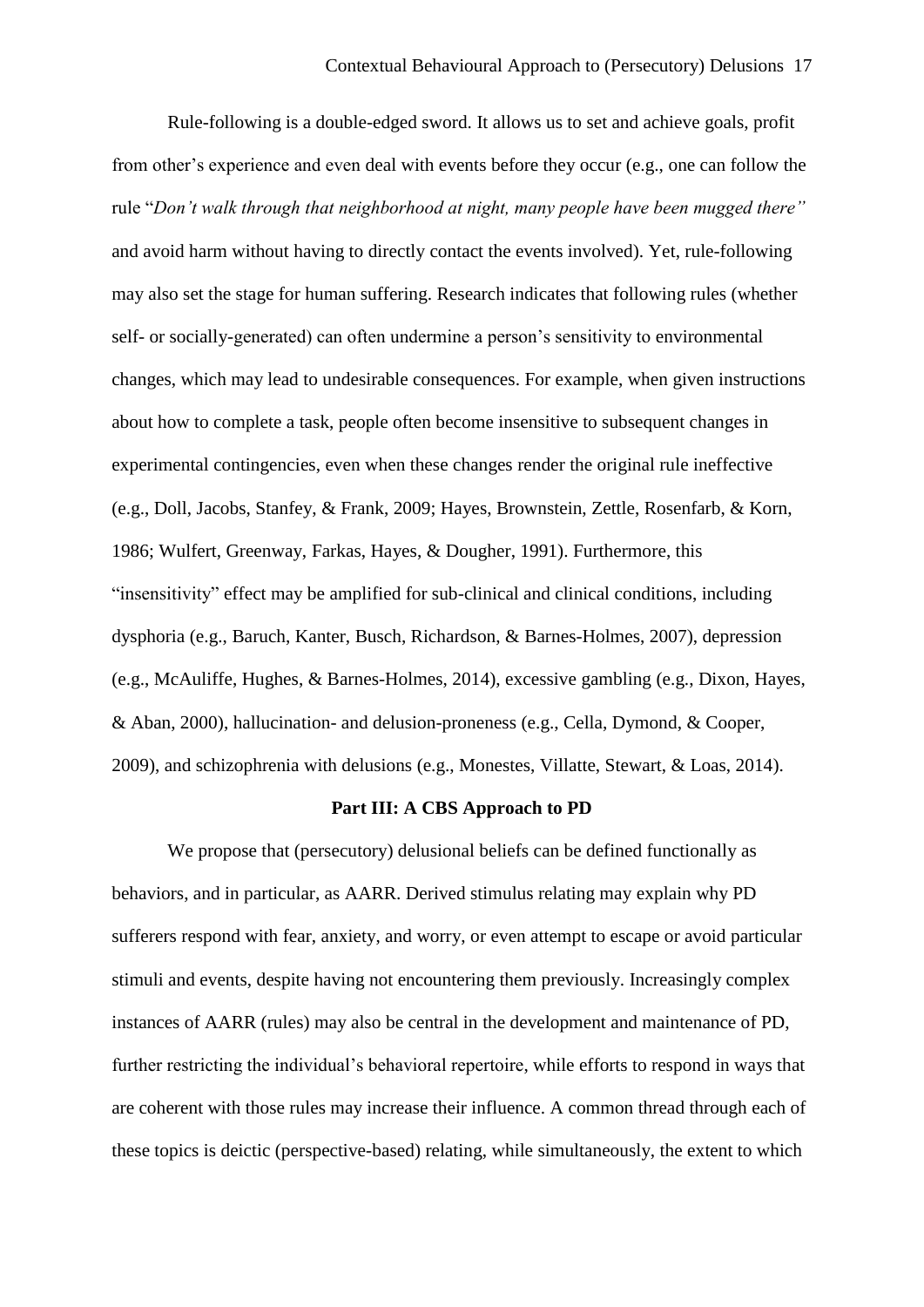responses have been previously derived may help explain why many PD behaviors are emitted "automatically".

## **AARR: Fear and Avoidance**

One could try to explain PD behaviors using a direct contingency learning approach. For instance, individuals with psychosis consistently report childhood traumatic events, including physical, sexual, and emotional abuse (e.g., Bondoli et al., 2013; Varese et al., 2012). Perhaps threat anticipation and related safety behaviors exhibited by some PD sufferers are the product of repeated stimulus pairings (e.g., adults paired with physical or emotional pain) or the relationship between past behavior and its consequences (e.g., avoidance of parents or others made aversive consequences less likely during childhood). These past experiences may subsequently influence the extent to which other (unknown) individuals are avoided in the present. Yet, this account faces several problems. First, it necessitates a history of traumatic experiences: but not everyone with PD has such a history, nor does everyone with such a history develop PD. Second, it fails to explain why certain individuals are avoided while others are readily approached. One could appeal to stimulus generalization, if the to-be-avoided person is similar to an original persecutor. Yet PD sufferers fear individuals dissimilar from the original persecutor. Indeed, delusional beliefs often incorporate imagined persecutors with no apparent relation to the previous persecutor (e.g., the FBI). Third, many cases of PD are deeply intertwined with language or symbolism. For example, the individual may interpret innocuous words as codes used by perceived persecutors to communicate to or about them, or may respond to the verbal and non-verbal behavior of others as evidence of threat (Anonymous, 2011; Adam, 2011). Hence, while direct contingency learning may play a role in PD, it cannot offer a sophisticated account by itself.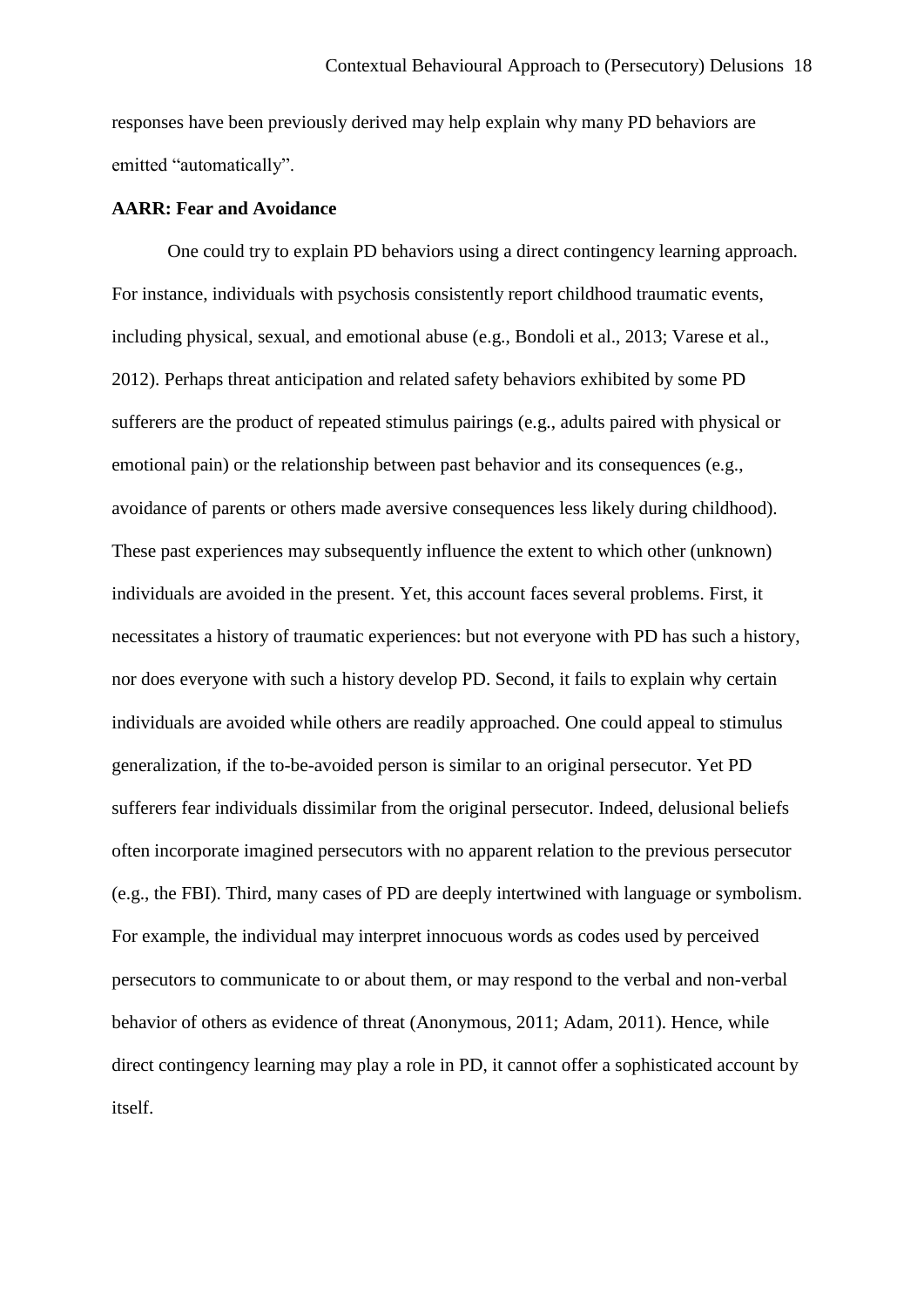The fact that prior (traumatic) experience and stimulus generalization alone are insufficient to explain PD may have sparked interest in the aforementioned cognitive accounts. This reflects a growing consensus that verbal (symbolic) processes are crucial in the acquisition and maintenance of clinical behavior. This realization is consistent with RFT research suggesting that AARR can alter how people respond to stimuli in the absence of direct experience or instruction. More specifically, people can come to fear or avoid stimuli not based on direct experiences with them, but due to how those stimuli are related. For instance, Dymond, Roche, Forsyth, Whelan, and Rhoden (2008) taught people that two arbitrary stimuli (B1 and C1) were the same and that both of these stimuli were opposite to two other stimuli (B2 and C2). Participants subsequently learned that pressing one button (when shown B1) allowed them to avoid an unpleasant stimulus while pressing another button (when shown B2) allowed them to avoid pleasant stimuli. People subsequently not only avoided stimuli directly (B1) and indirectly (C1) related to unpleasant events but also approached those that signaled 'safety' or the absence of such events (C2) (also see Dougher, Hamilton, Fink, & Harrington, 2007; Dymond, Schlund, Roche, DeHouwer, & Freegard, 2012; Roche, Kanter, Brown, Dymond, & Fogarty, 2008).

Drawing on these findings, we argue that AARR may also be responsible for the formation and generalization of fear, threat-beliefs, avoidance, and other psychological properties (e.g., worry) characteristic of PD, especially for stimuli and events never previously contacted. Dymond, Schlund, Roche, and Whelan (2014) illustrate this. Two groups of participants (subclinical spider-phobic and non-phobic individuals) were taught two equivalence relations (A1-B1-C1 and A2-B2-C2). They then learned that one of these stimuli (B1) was "threatening" because it signaled the presentation of a spider while another (B2) was "safe" because it signaled removal of a spider. Both groups avoided stimuli directly (B1) and indirectly (C1) related to presentation of a spider; however the spider-phobics showed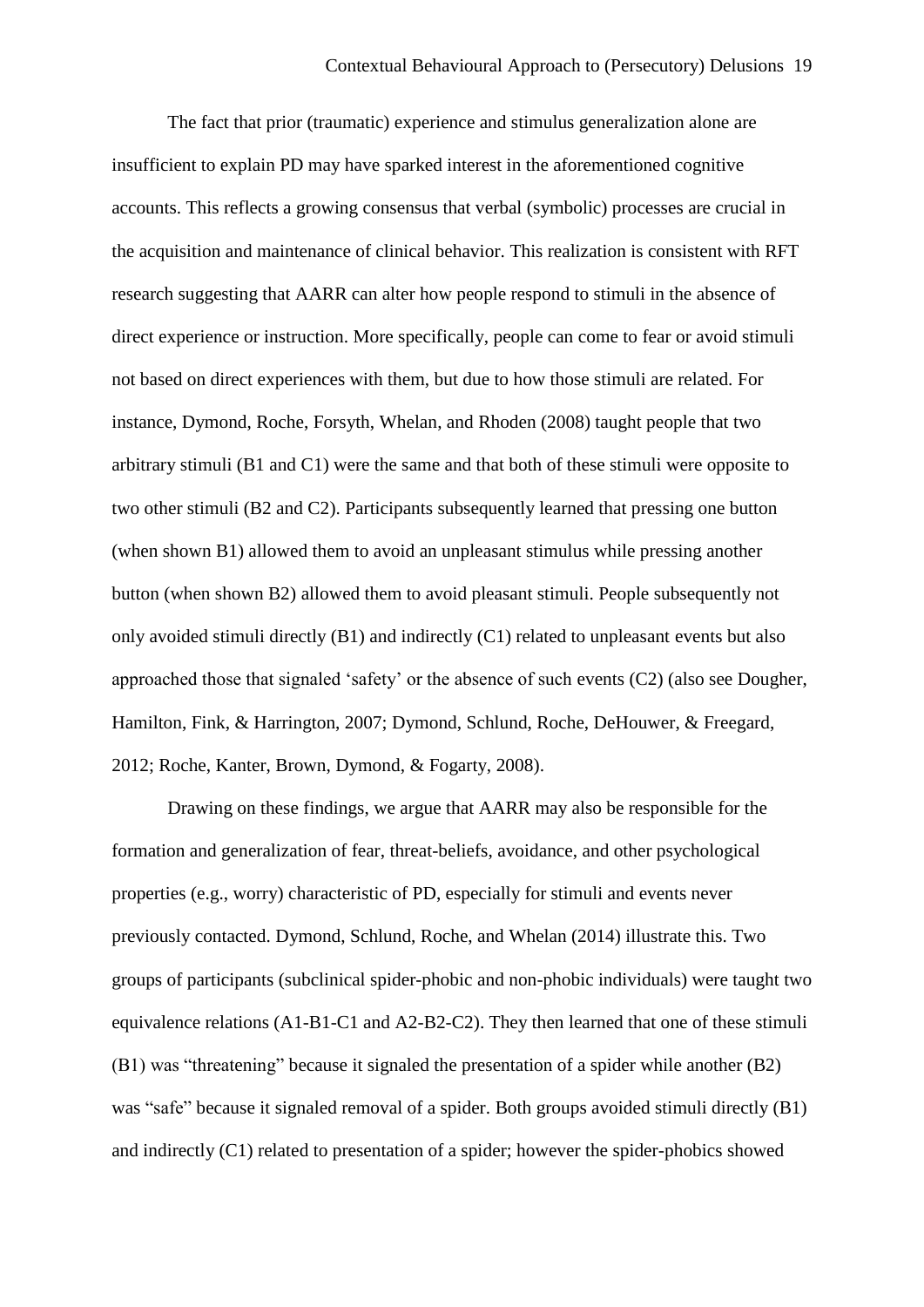higher avoidance than the non-phobics. It also took the phobic group fewer trials to learn to avoid the spider-related stimulus. This raises several possibilities. First, the observed differences between the spider-phobic and control groups may have been due to relative differences in their histories of *derivation* with respect to spider stimuli. Second, spiders may also have had different functions for the phobic group (e.g., fear) compared to controls (e.g., ambivalence, curiosity, disgust). Extrapolating to PD suggests that socially-relevant stimuli may have particular functions (e.g., danger, threat, etc.) for PD sufferers that they don't for others. Third, individuals with PD may have a longer history of AARR whereby they respond to social stimuli (e.g., faces) as potentially harmful, which might explain functional differences in responding to social stimuli between those with and without PD, as well as the speed with which social stimuli occasion fear and avoidance in this population.

Hence, AARR may explain how people come to fear, or try to escape or avoid, certain stimuli despite never encountering them previously. Fear, worry, threat anticipation, escape, and avoidance in PD may all be underpinned by similar processes. This possibility - that derived relating is central to PD - certainly warrants further investigation. Likewise, Dymond et al.'s (2014) findings raise the possibility that the number of times a particular relation has been derived might influence the ways people respond to novel but related stimuli. Regarding PD, it may be that once an aversive interpersonal event is experienced, derived stimulus relating allows that event to be placed into contact with entirely unrelated events, which transforms the functions of those events as well. Once someone can AARR, an aversive event (e.g., approaching a stranger) need not be directly experienced for someone to respond to it. They may formulate a network of related events (rules) characterized by fear and avoidance functions (e.g., "*approaching strangers is dangerous, therefore I should avoid people I don't know*"). Furthermore, as these relational networks are increasingly derived, the fear and avoidance responses they occasion may come to be increasingly elicited "automatically".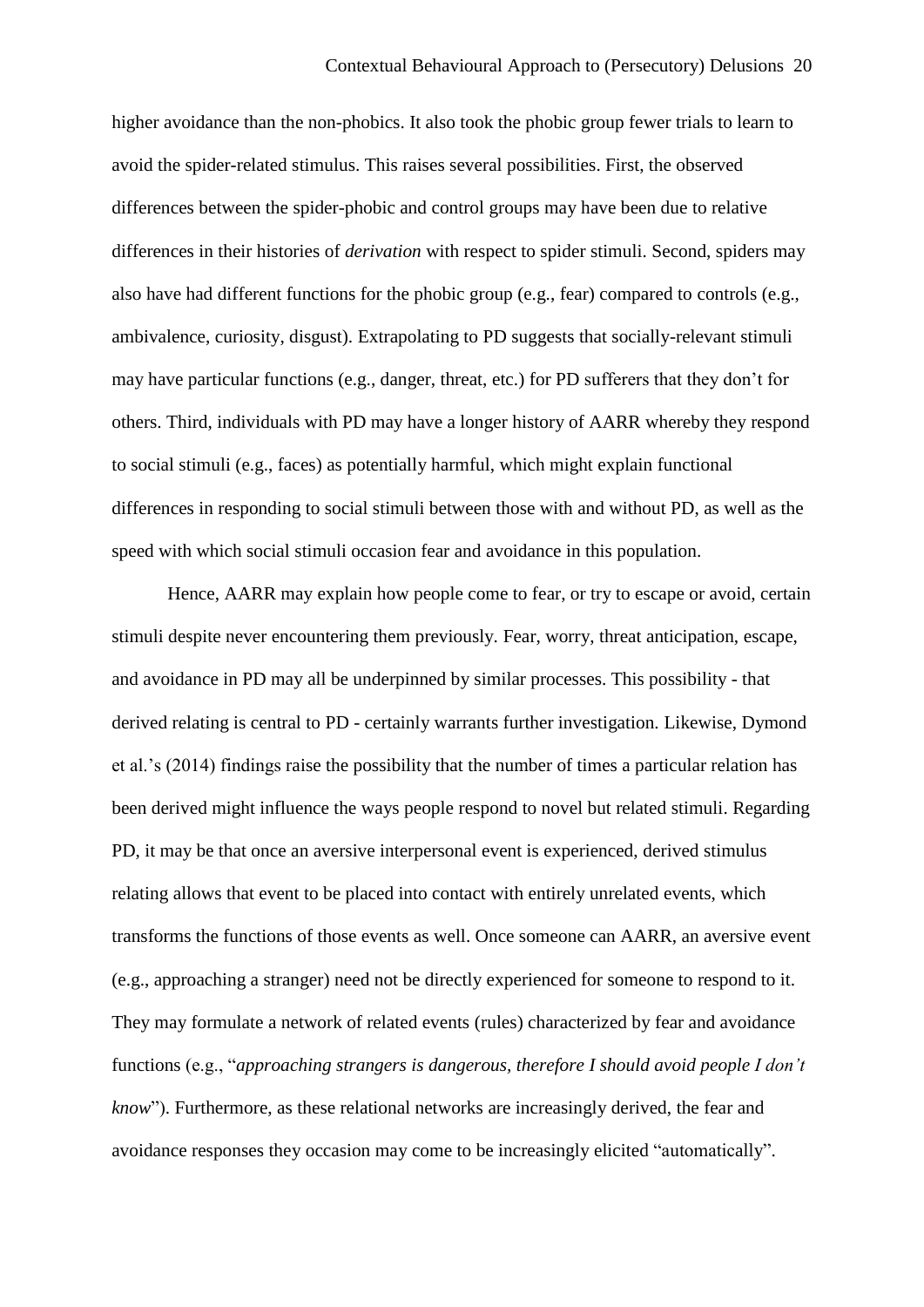## **Rule-Governed Behavior**

As outlined, rule-following can help us navigate the world effectively. But it also has a "dark-side", undermining sensitivity to environmental changes, which can lead to aversive consequences or missing out on appetitive ones. Rule-following may be central to the development and persistence of delusional beliefs. For instance, delusional beliefs can be considered as *rules* given that beliefs usually specify an antecedent (e.g., *stranger*), behavior (e.g., *trying to harm me*) and consequence (e.g., *if I leave the house*). To illustrate, consider the work of Monestes et al. (2014) who exposed two groups (patients formerly presenting with delusions and controls) to a simple learning task. Participants encountered a particular set of contingencies and then, unknown to them, the contingencies were reversed. They were either given a rule about the original contingencies, asked to generate a rule for themselves, or given no information. Unlike the control group, many of the patients "stuck" with their learning about the initial contingences and did not adjust. This was most prevalent in patients provided with a rule or asked to devise one themselves. Patients not given or asked to generate rules adjusted far more readily. Hence, rule-governed behavior can undermine contact with environmental contingencies. Regarding PD, this may suggest why delusional beliefs can be resistant to extinction (as earlier learning experiences come to dominate behavior, making adjustment to novel contingencies difficult). Further research into the relationship between PD and rule-based insensitivity is needed, perhaps replicating this paradigm with individuals with PD versus controls. This work could also be extended to examine moderators of rule-following in PD, from the nature of the antecedent, response, or consequence specified by the rule, to the rule's source (e.g., self vs. social), the believability of the rule or rule giver, and whether the rule was initially accurate or inaccurate.

Individuals with PD develop multiple rules for navigating their physical, social, and verbal worlds, including rules about themselves as vulnerable, others as malicious, and the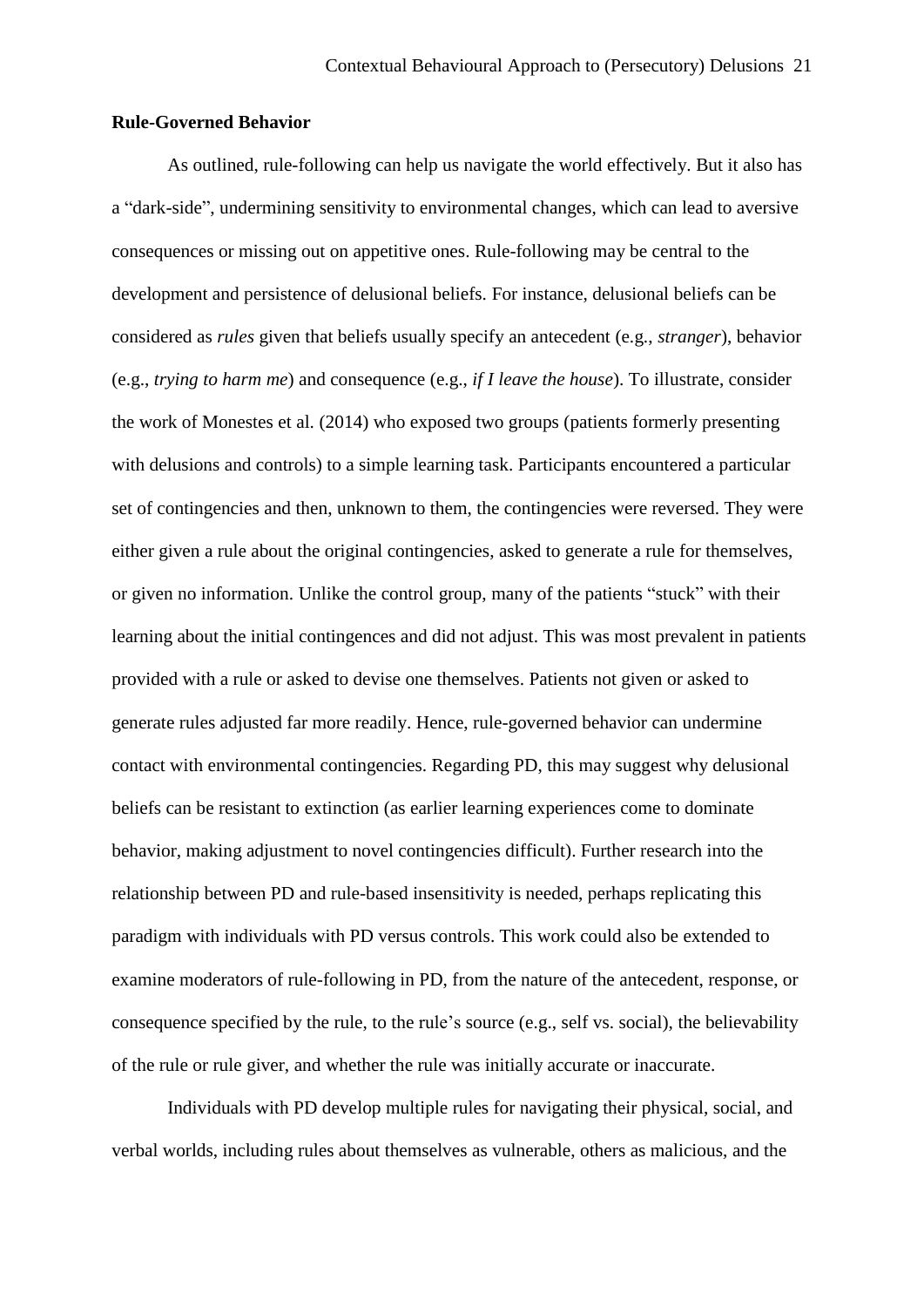world as dangerous. Their behavior also appears governed by self-generated rules designed to escape or avoid aversive events (e.g., perceived interpersonal harm). Such avoidance is likely negatively reinforced via short-term consequences of responding in-line with the rule (e.g., avoiding others leads to absence of harm and reduces anxiety). However, as Freeman et al. (2002) note, engaging in such behaviors may prevent contact with other contingencies providing evidence contrary to the rule (e.g., appetitive interpersonal events). Thus, rulegoverned behavior characterized by insensitivity to contingencies, and which falls under control of short-term consequences, may be important in the development and maintenance of PD. As new PD-relevant rules are generated, and new events experienced, this relational network may grow, perhaps dominating over other sources of behavioral regulation. This may further limit the behavioral repertoire and explain why PD behaviors are often resistant to extinction. Thus the idea of persecutory thoughts and ideas being elaborated to form a persecutory belief system can be understood in CBS terms as relational networks involving PD-related stimuli, rules, and transformation of functions through those networks.

## **Motivative Augmentals**

Michael (1982) defined 'motivating (or establishing) operations' (MOs) as "any change in the environment which alters the effectiveness of some object or event as a reinforcer and simultaneously alters the momentary frequency of the behavior that has been followed by that reinforcement" (p. 151). Within PD fear may function as a motivating factor. Michael (1982) conceptualized fear (in operant terms) as an increased capacity for one's responses to be reinforced by removal of certain stimuli and increased frequency of behavior achieving their removal. This offers a useful starting point for understanding fear and threat responding in PD. However, in CBS, we extend the idea of MOs to events whose motivational functions have been acquired by means other than prior experience; namely, via transformation of functions (Ju & Hayes, 2008). In RFT, the term 'augmenting' has been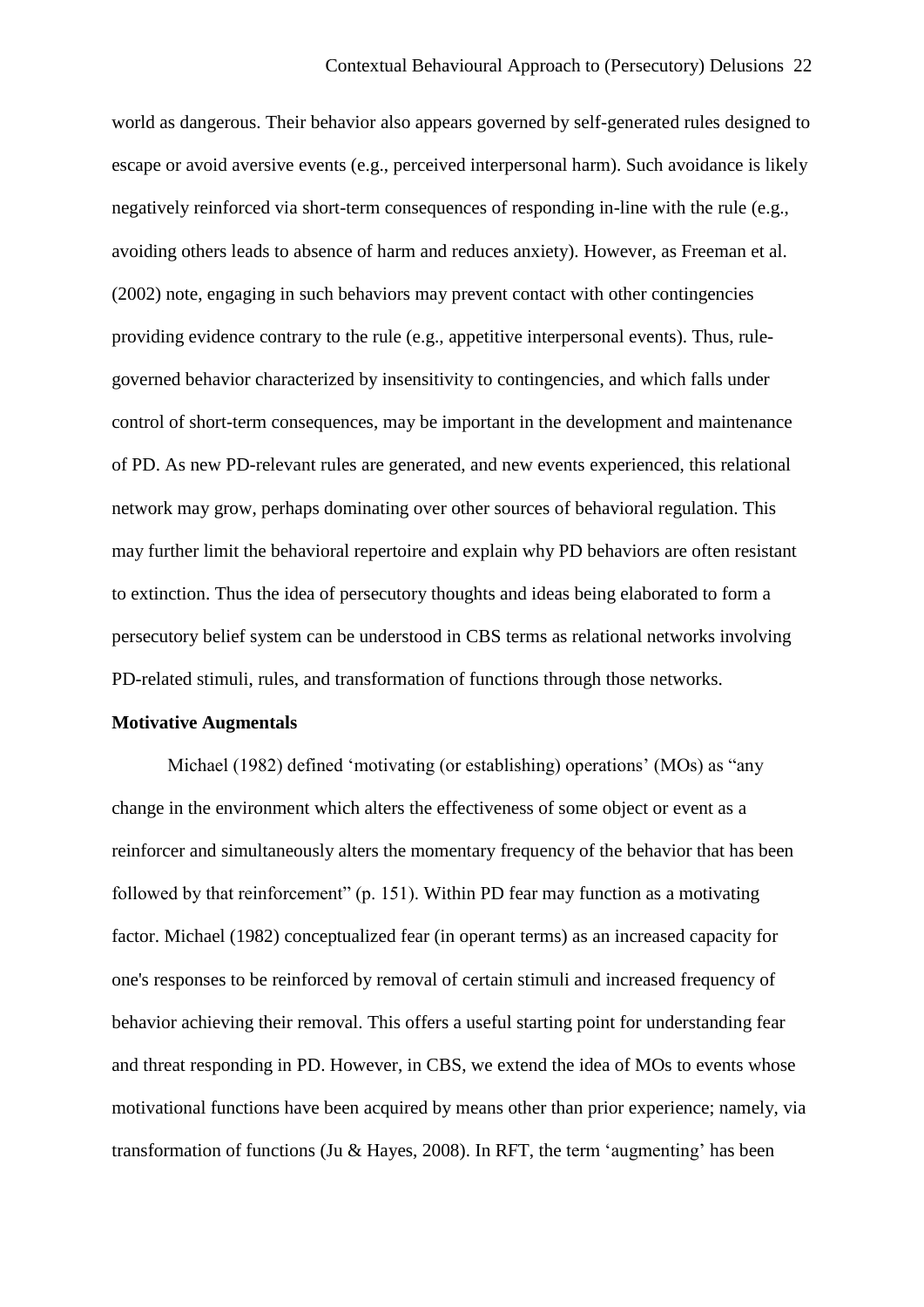used to refer to "rule-governed behavior due to relational networks that alter the degree to which events function as consequences" (Barnes-Holmes et al., 2001, p. 109). Behavior due to relational networks that momentarily alter the degree to which previously established consequences function as reinforcers or punishers is called 'motivative augmenting'. A 'motivative augmental' is a relational network that can regulate behavior by transforming the motivating functions of a stimulus or event, even though a particular set of consequences might never have been contacted before (Valdivia, Luciano, & Molina, 2006). Within PD, an individual may generate a motivative augmental such as *"Other people are evil – they would hurt me if given a chance"*, even though they may have never experienced physical harm from others*.* This rule may augment the aversive functions of encountering known and unknown others. Words such as "evil" and "hurt" present sensory, emotional, and perceptual functions of potential interpersonal threat, and, through derived relations, other people may acquire these functions. Hence the individual may be more likely to avoid strangers (e.g., they might get off a bus early following an ambiguous event, such as being stared at).

Wray, Freund, and Dougher (2009) postulated that motivative augmentals may be implicated in the cognitive biases observed in clinical populations. They proposed an increased probability of behavior relevant to the contingencies potentiated by a particular motivative augmental with a decreased probability of behaviors relevant to other contingencies. For example, someone with PD acting under motivative augmental influence of this kind might attend to potentially threatening stimuli and evade social situations all the while avoiding other behaviors, such as interacting with others, thereby missing events contradicting that motivative augmental. In other words, motivative augmentals can increase the probability that a limited range of stimuli come to exert control over behavior, leading to a narrowing of the behavioral repertoire and a reduced likelihood of contacting other environmental contingencies. Motivative augmentals may also lead people to discriminate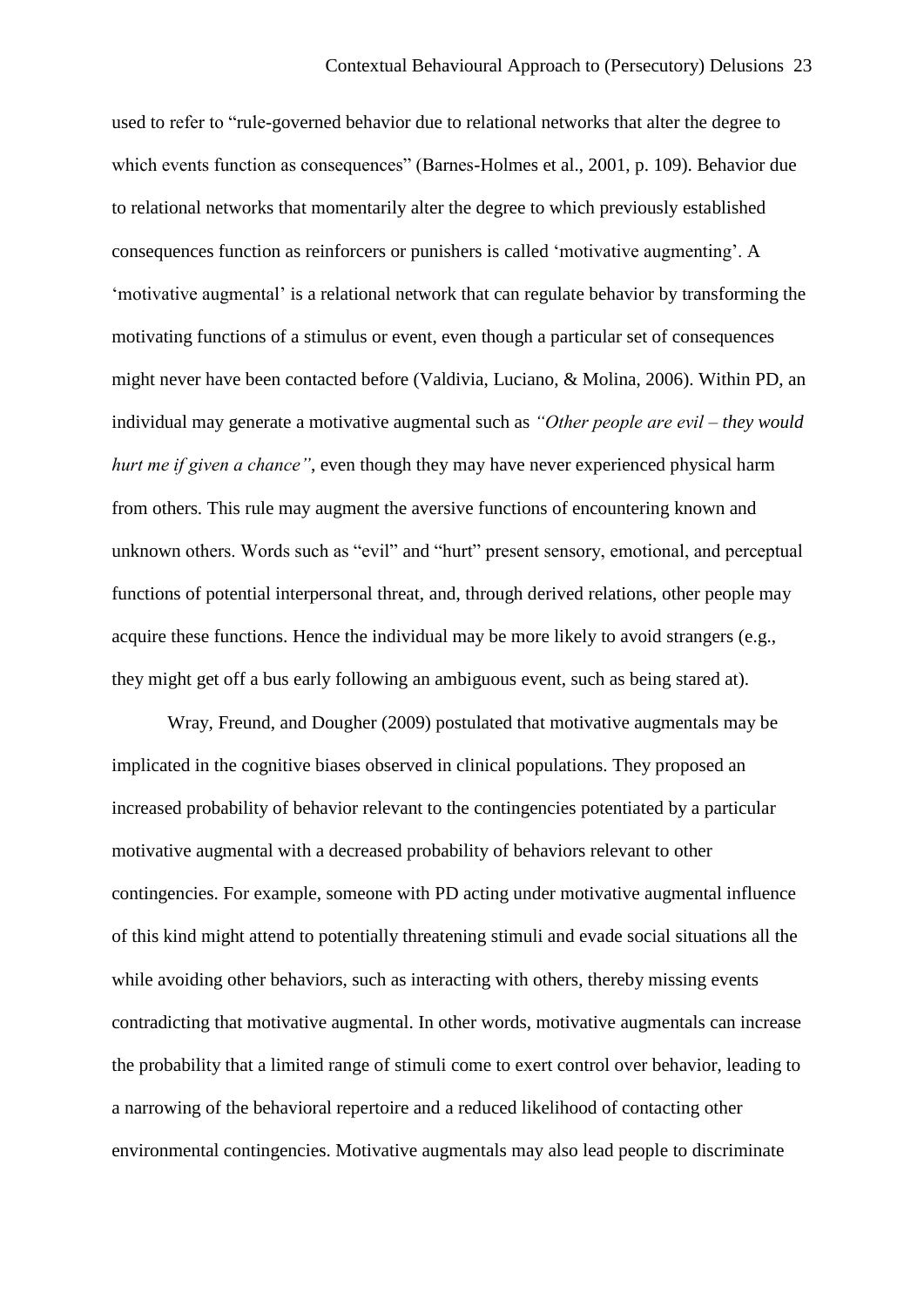certain stimuli quicker and more frequently than others. Ambiguous stimuli may be discriminated and related in ways consistent with the motivative augmental. This bears similarities to Freeman et al.'s (2013) view that, within PD, people will preferentially process threatening aspects of their environment, and that threatening interpretations of ambiguous events (e.g., looks from strangers) will be made. However, in RFT the functional relation between environment and behavior is specified thus potentially offering greater influence.

## **Relational Coherence**

Coherence may also help to explain cognitive and attentional biases within PD and the persistence of PD despite contradictory evidence. Coherence has been conceptualized as "the behavior of generating a narrative that accurately, coherently, and contingently describes relations among events" (Wray, Dougher, Hamilton, & Guinther, 2012, p. 600). Responding coherently is socially reinforced early in development and is argued to serve as a conditioned reinforcer for relational responding (Roche, Barnes-Holmes, Barnes-Holmes, & Hayes, 2001). Responding coherently has two important consequences. First, discriminating that one is relating coherently (i.e., being "correct"), or that certain patterns of relational responding increase the likelihood of certain consequences (i.e., prevention of harm) may make similar (future) responses more likely. Second, the consequences that historically followed from responding coherently would suggest that, once established, relational networks may be quite difficult to break up or eliminate, even in the face of direct, contradictory training (Wilson & Hayes, 1996). These two consequences of responding coherently may help explain why delusional beliefs are particularly resistant to extinction.

**Self- versus social-coherence**. The difference between responding in ways that are coherent with one's own history of relating versus with how the wider social community relationally responds may be important in many clinical domains, especially PD. Munro (1999) proposed that the content of persecutory beliefs is logically constructed and internally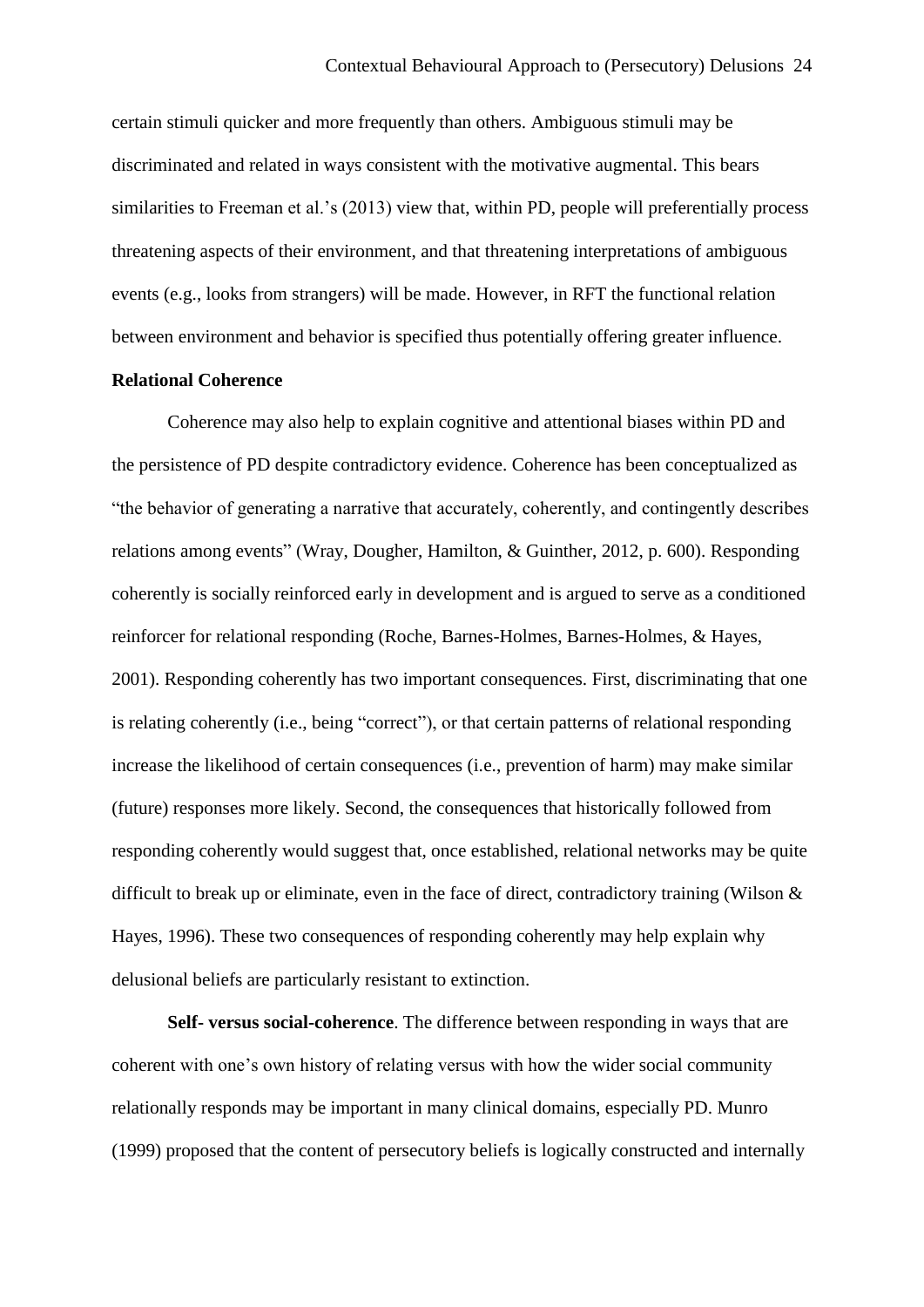consistent, but incoherent with the responding of the community. Freeman et al. (2001; 2002) suggested that delusions can be viewed as an individual's attempt to make sense of anomalous events and that difficulty in tolerating ambiguity (and perhaps incoherence) may increase the likelihood that persecutory beliefs are accepted. Several CBS researchers have suggested that the reinforcing functions of coherence may explain why sense-making continues despite its aversive consequences (see Hayes, Strosahl, & Wilson, 1999; Wray et al., 2012). This may also explain why people often persist in ineffective rule-following despite changes in contingencies - and as such - why delusional beliefs are particularly resistant to extinction.

Consider a recent CBS study by Wray and colleagues (2012) who investigated whether coherence functions as a conditioned reinforcer for relational responding. They provided participants with solvable, unsolvable, and neutral tasks. In the solvable task the contingencies remained consistent and feedback was delivered contingent on correct and incorrect responding. In the unsolvable task feedback was yoked to participants' performance on the solvable task (presented first), independent of performance on the unsolvable task. Finally, the neutral tasks were formally similar to the solvable task but did not encourage sense-making, thus allowing investigation of whether participants prefer solvable conditions or simply to avoid unsolvable ones. Wray et al. then assessed preferences for each type of task. They found no strong preferences for solvable over neutral tasks, suggesting that people may have been motivated to avoid incoherent (unsolvable) tasks rather than engage in those that reinforced coherent responding (solvable tasks). Participant reports also suggested that coherence may serve different functions for different people and may influence some individuals more than others (see also Bordieri, Kellum, Wilson, & Whiteman, 2015). Regarding PD, perhaps individuals high on the continuum find incoherence more aversive than those lower on that same continuum.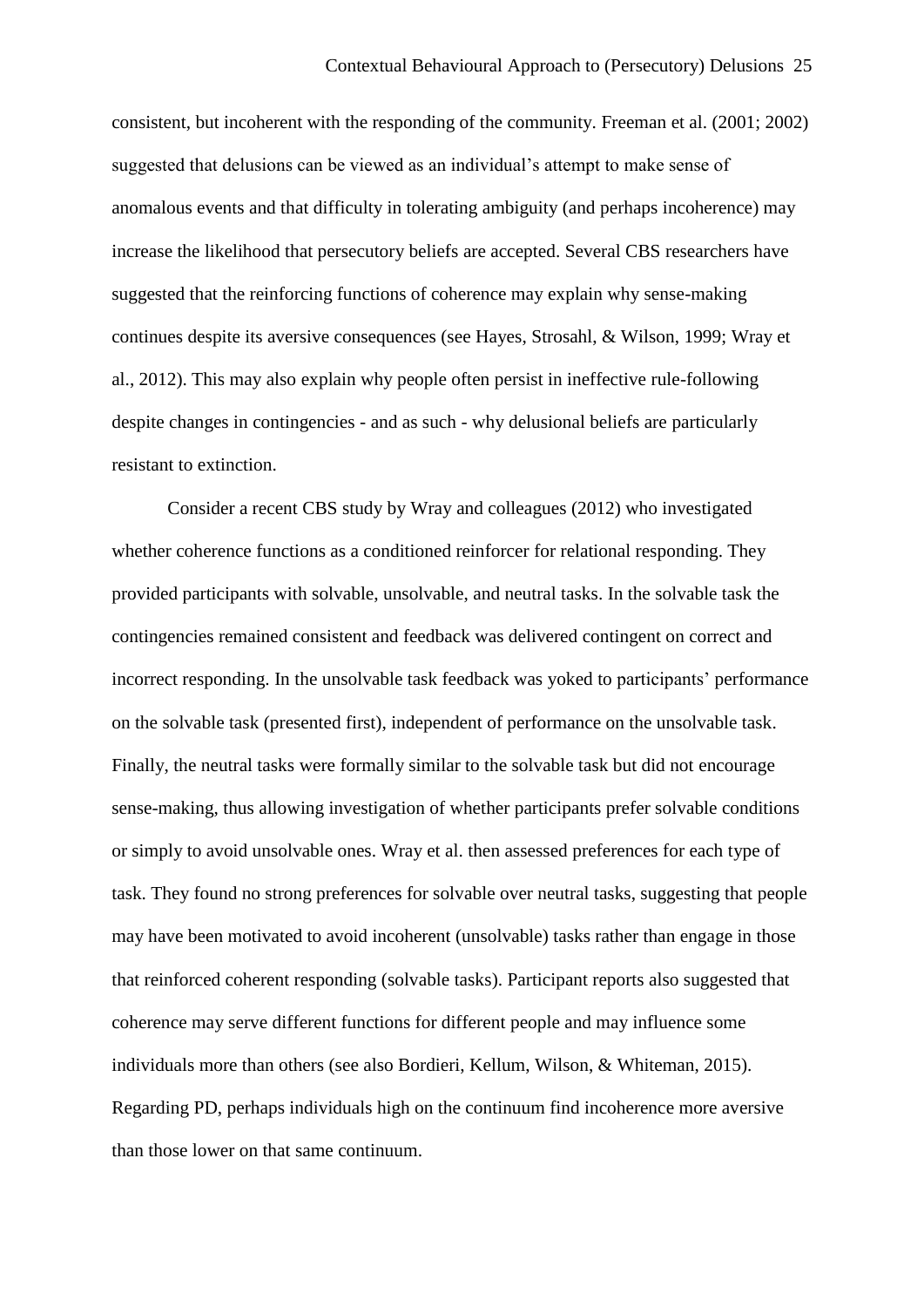**Coherence in the Face of Ambiguity.** Research suggests that individuals with PD experience a sense of danger and vigilance towards potential sources of threat in ambiguous contexts, as well as a belief, without evidence, that a threat exists (Phillips, Senior, & David, 2000). Recent RFT work on responding to ambiguous relational networks may be relevant. Quinones and Hayes (2014) exposed participants to a learning task wherein two different relational networks were trained. One  $(A1 < B1, A1 > C1)$  was designed to allow people to relate stimuli coherently while the other  $(A2 > B2, C2 < A2)$  did not allow for a single relationship to be derived between B2 and C2. Afterwards, participants were asked to indicate if the B and C stimuli were 'similar' or 'different' from one another. In the first (unambiguous) network participants responded to B as different to C (i.e., coherently given that  $B1 > C1$ ). However, in the second (ambiguous) network participants differed idiosyncratically in how they classified the B-C relation, some acting as if B and C were different and others as if they were similar. Interestingly, people treating B as different to C consistently *also* acted as if one stimulus was greater than the other in a later task while those treating B and C as similar did not.

Hence, relational coherence is evident even for ambiguous stimuli and events. These findings showcase how behavior may break down when relational networks do not cohere and how people strive to respond coherently in incoherent contexts. The authors also argued that these findings demonstrate how responding to ambiguity is influenced by prior patterns of relational responding and that this might provide an initial behavioral model of cognitive biases and errors such as JTC and confirmatory biases (also see Vitale, Barnes-Holmes, Barnes-Holmes, & Campbell, 2008). Thus, early work on coherence and responding to ambiguous relational networks suggests that coherence can act as a conditioned reinforcer for relational responding. Furthermore, when presented with incomplete information or ambiguous stimuli, people try to make sense of these events based on prior relational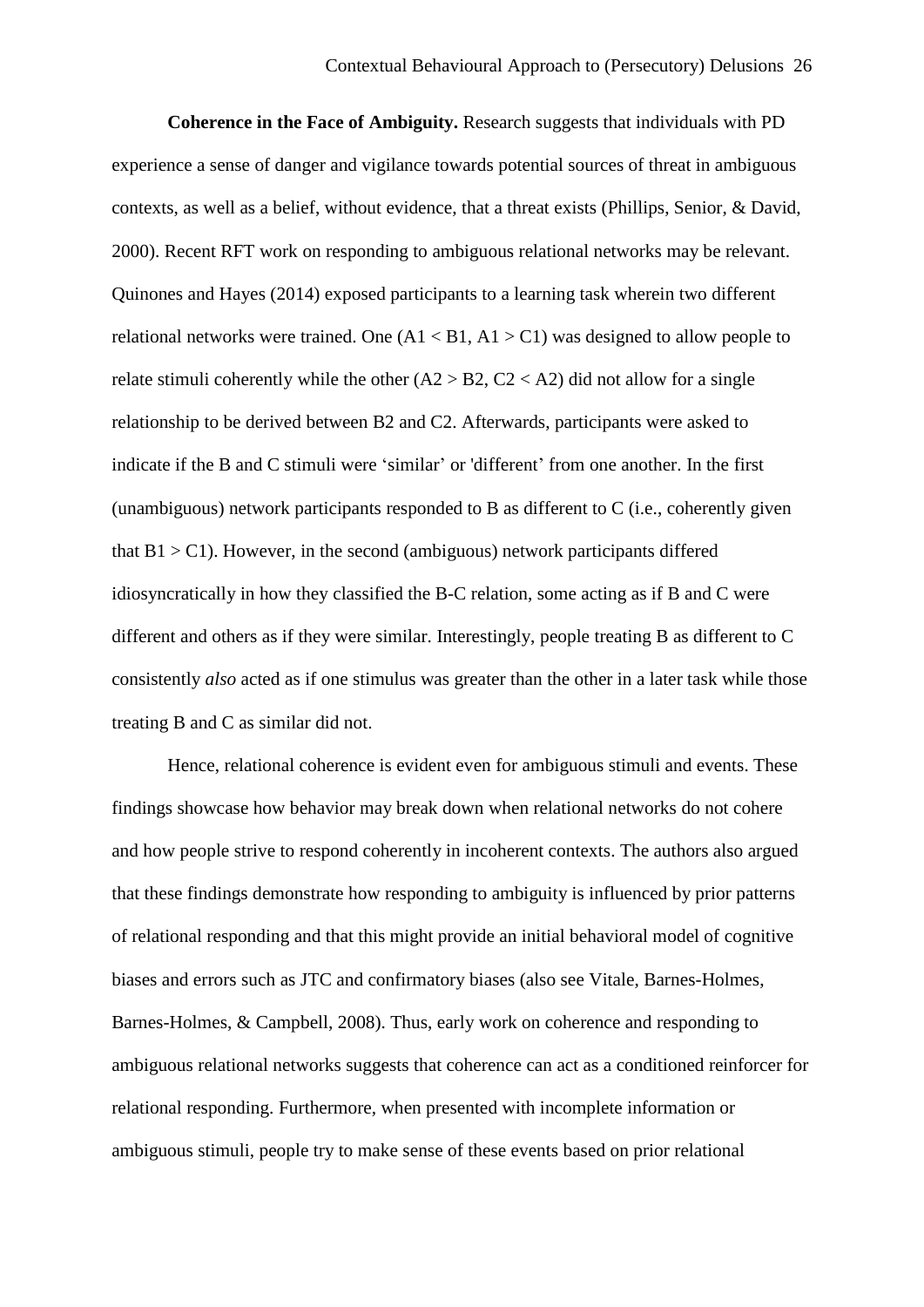responding. Wray et al.'s (2012) findings suggest that certain individuals may be even more motivated to avoid contexts where they must respond incoherently compared to contexts where they can respond coherently. Regarding PD: first, perhaps incoherence and ambiguity are more aversive for people with PD. Perhaps for them one error in judgment (e.g., concerning strangers' intentions) might lead to dire consequences. Second, the highly aversive functions of ambiguity (Freeman et al., 2013), together with relevant motivative augmentals, may also help explain why PD sufferers respond to ambiguity negatively or perceive it as evidence of threat.

## **Summary**

In Part III we highlighted ways in which PD-related relational networks might develop and how seemingly innocuous stimuli (e.g., other people's words or gestures) may be incorporated into these networks and acquire aversive functions. Fear, threat, and avoidance may be established and transformed from one stimulus to another without prior experience, and despite physical dissimilarity among stimuli. Transformation of functions through complex relational networks may account for the internally coherent nature of delusional beliefs and how fear and avoidance may be readily emitted given certain (social) stimuli or ambiguous stimuli. Maladaptive rule-following may also be relevant for maintenance of delusional beliefs and may help clarify why these beliefs persist despite contradictory evidence. Rule-governed behavior can undermine sensitivity to environmental changes and several studies show clinical populations as particularly susceptible in this respect. Rulefollowing and motivative augmentals may explain how PD sufferers can develop narrow repertoires that perpetuate delusional beliefs and related responding.

Preliminary studies on the reinforcing properties of coherence with non-PD populations indicate that individuals are motivated to seek coherence and avoid incoherence, and will attempt to make sense given ambiguous relational networks. Given the threatening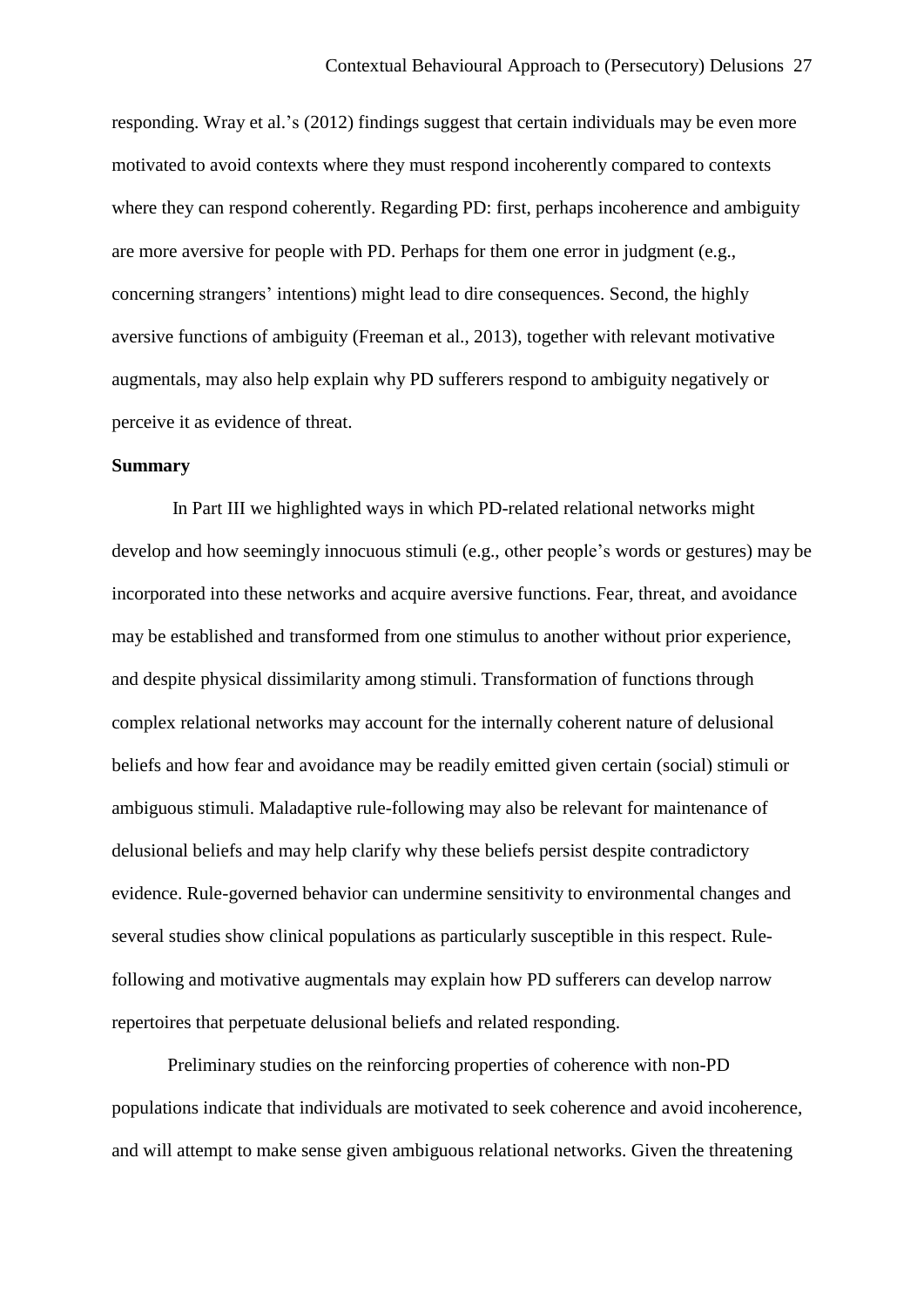nature of PD, and the verbally contacted consequences of failing to coordinate one's behavior with rules, incoherence and ambiguity may be more aversive for individuals with PD. Those with PD may develop a persecutory belief system (relational network), that is elaborate, has been derived frequently, and is internally coherent. The extent to which these relations have been derived before will likely impact the level of coherence, and render contradictory (incoherent) information aversive. Finally, when people engage in maladaptive safety behaviors (e.g., avoidance) that correspond with this relational network, and that are reinforced via coordination with self-generated rules, they will likely undermine contact with other contingencies, leading to narrow, inflexible repertoires, which perpetuate this vicious cycle. Thus, PD sufferers may be unable to re-evaluate belief veracity, the effectiveness of self-instructions, or long-term adaptiveness of their behavior.

# **Part IV: Future Directions**

This paper set out to draw attention to an understudied phenomenon in CBS (delusional beliefs) as well as a burgeoning RFT literature that could inform a functional treatment. Although a functional analysis of PD remains to be conducted, concepts such as coherence, complexity, and derivation, transformation of motivative functions, and rulegoverned behavior will likely be key. Although empirical work on these is only beginning and little is known about their role in PD, we believe they may guide future research on this topic.

One immediate recommendation is that researchers examine the transformation of fear, threat, avoidance and other relevant functions (e.g., worry) via contingency learning and derived stimulus relating in PD populations. This would extend current literature and shed light on AARR in PD specifically. Second, researchers could examine how specific properties of AARR, including complexity, derivation, and coherence, impact elicitation of fear and avoidance by PD-related stimuli. For example, perhaps individuals with PD have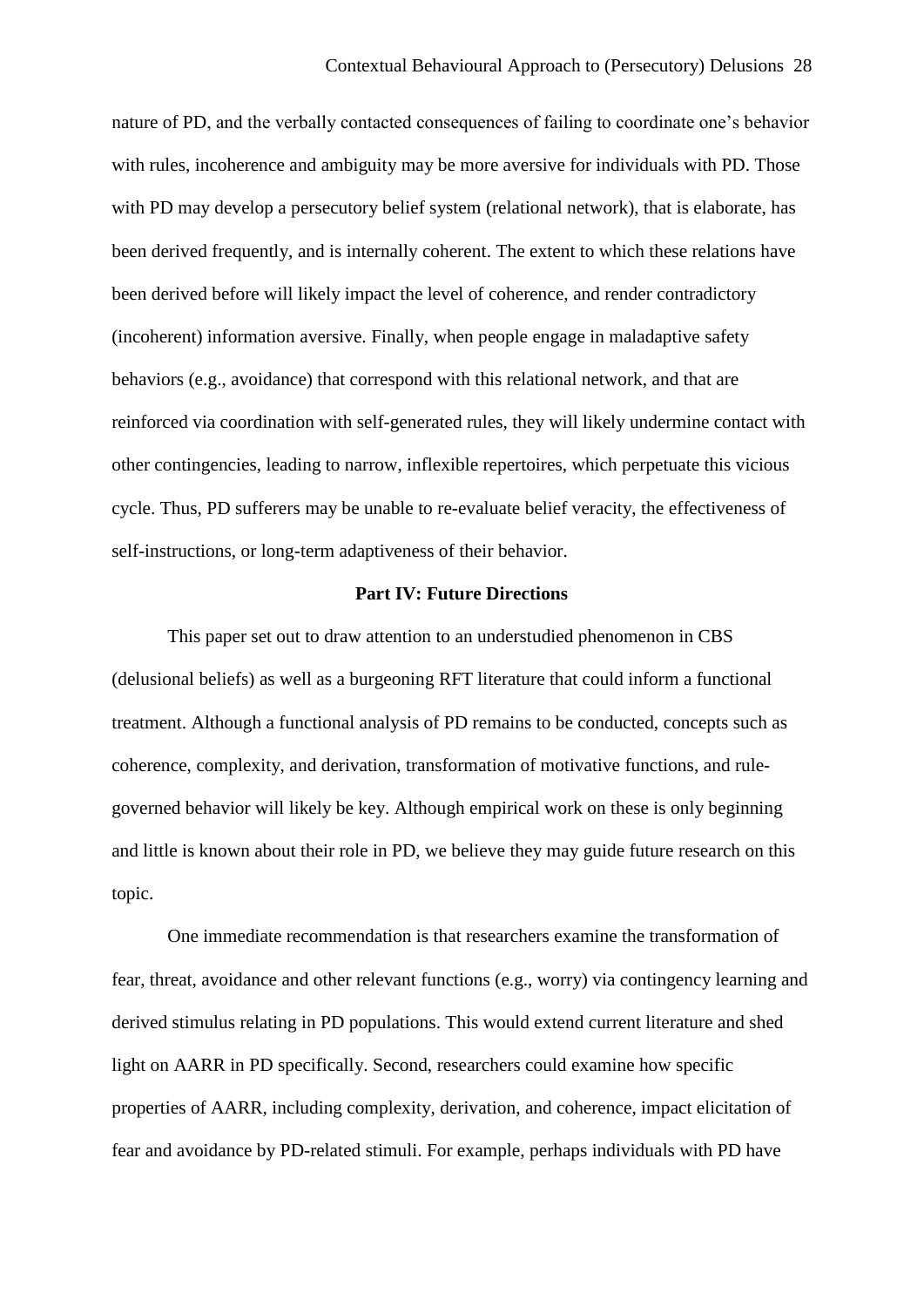longer histories of fear and avoidance responding to socially-relevant stimuli (e.g., faces) and may demonstrate relatively higher fear responding to novel but related stimuli (e.g., new faces). Future studies could establish a series of relations between stimuli with threatening or fearful functions and arbitrary stimuli in both PD and non-PD sufferers. During training several participants could receive relatively few opportunities to derive these relations whereas others could receive many opportunities to do so. Researchers could then examine whether the number of times derived relational responses were emitted impacts the speed and accuracy of those responses (as well as the transformation of function). Others could examine if an increased history of derivation influences the extent to which arbitrary stimuli are automatically treated as threatening or dangerous as well as probability of avoidance given those stimuli. Regarding rule-governed behavior, future research could examine how PD correlates with rule based insensitivity using procedures similar to Monestes et al. (2014) and modified versions that include valenced stimuli directly pertinent to PD-relevant content.

More research is needed on coherence and responding in ambiguous social situations as these seem particularly relevant in PD (e.g., Freeman et al., 2002; Freeman, 2007; Phillips et al., 2000). For example, do incoherence and ambiguity have more aversive functions for PD sufferers? This could be assessed as in Quinones and Hayes (2014), capturing physiological data (e.g., heart rate, galvanic skin response) as well as self-report measures of tolerance for ambiguity and incoherence. This may help us understand why this population experience greater anxiety and perceive threat in ambiguous social contexts.

Two final points are noteworthy. First, deictic ('perspective-taking') relating is likely important in everything discussed. Take, for instance, rule-following: perhaps *self-generated* rules concerning antecedents, behaviors, and consequences of delusions differ from those of society. Perhaps the speed with which the former are generated and followed, the strength of the functions transformed, and their probability of being extinguished differ compared to the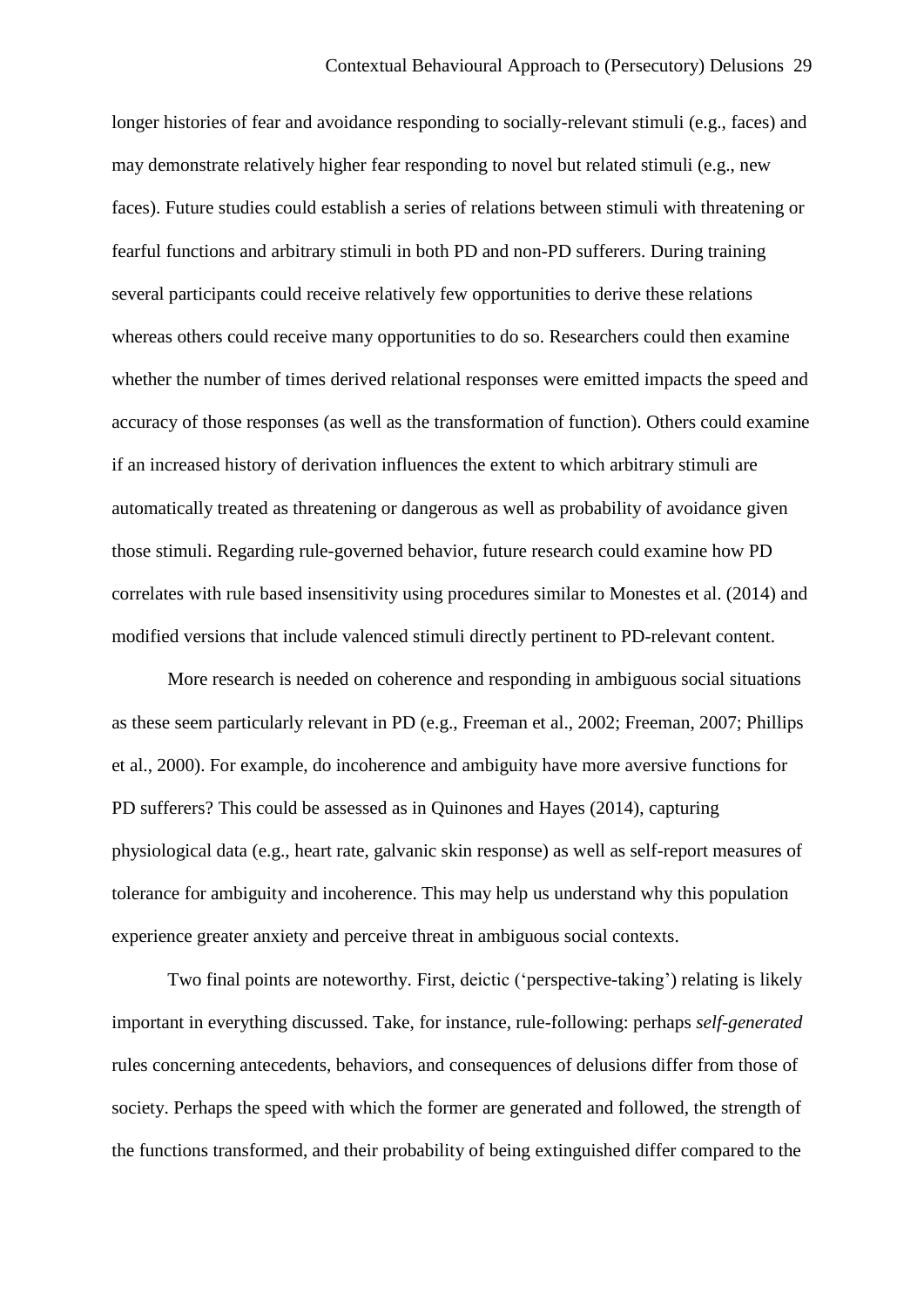latter. Now consider coherence: individuals may strive to respond in ways that are coherent with their self-generated rules more than for socially delivered rules. As previously discussed, PD involve the belief that (a) one is being persecuted and (b) that another person is purposefully responsible for this harm, and as such interpersonal deictic relating seems critical. Intrapersonal deictic responding (taking perspective on one's own responding) is also important, as capacity for re-evaluation of one's beliefs may also be deficient in PD (e.g., Garety & Freeman, 1999); we will touch on this again in the 'Clinical Implications' section.

Second, there are now tools that enable researchers to capture relational responses that have been extensively derived and that vary in respective complexity. Tools such as the Implicit Relational Assessment Procedure (IRAP; Barnes Holmes et al., 2010), Relational Responding Task (RRT; DeHouwer et al., 2015) and others (see Gawronski & DeHouwer, 2014) may shed light on behaviors emitted under so-called conditions of automaticity (i.e., quickly and without awareness, intention, or control). Predicting and influencing such behaviors may help refine prediction and influence of PD.

## **Clinical Implications**

AARR is both a boon and a bane. Regarding PD, it facilitates core properties of PD; however it can also be used to undermine PD. For instance, via AARR, people can discriminate and modify their own behavior via verbal reports of its effectiveness. Some therapeutic approaches (e.g., Acceptance and Commitment Therapy [ACT]; Hayes et al., 1999) attempt to disrupt or modify functions of clinically-relevant experiences by changing the contexts in which they are usually related to behavior. They also encourage contact with other environmental contingencies so that individuals may alter and adapt their behavior accordingly. ACT clarifies that it is not PD responses themselves that are problematic but how people respond to them (e.g., whether they can take perspective on them). Such approaches may help PD sufferers interrupt the cycle of responding to PD-related events,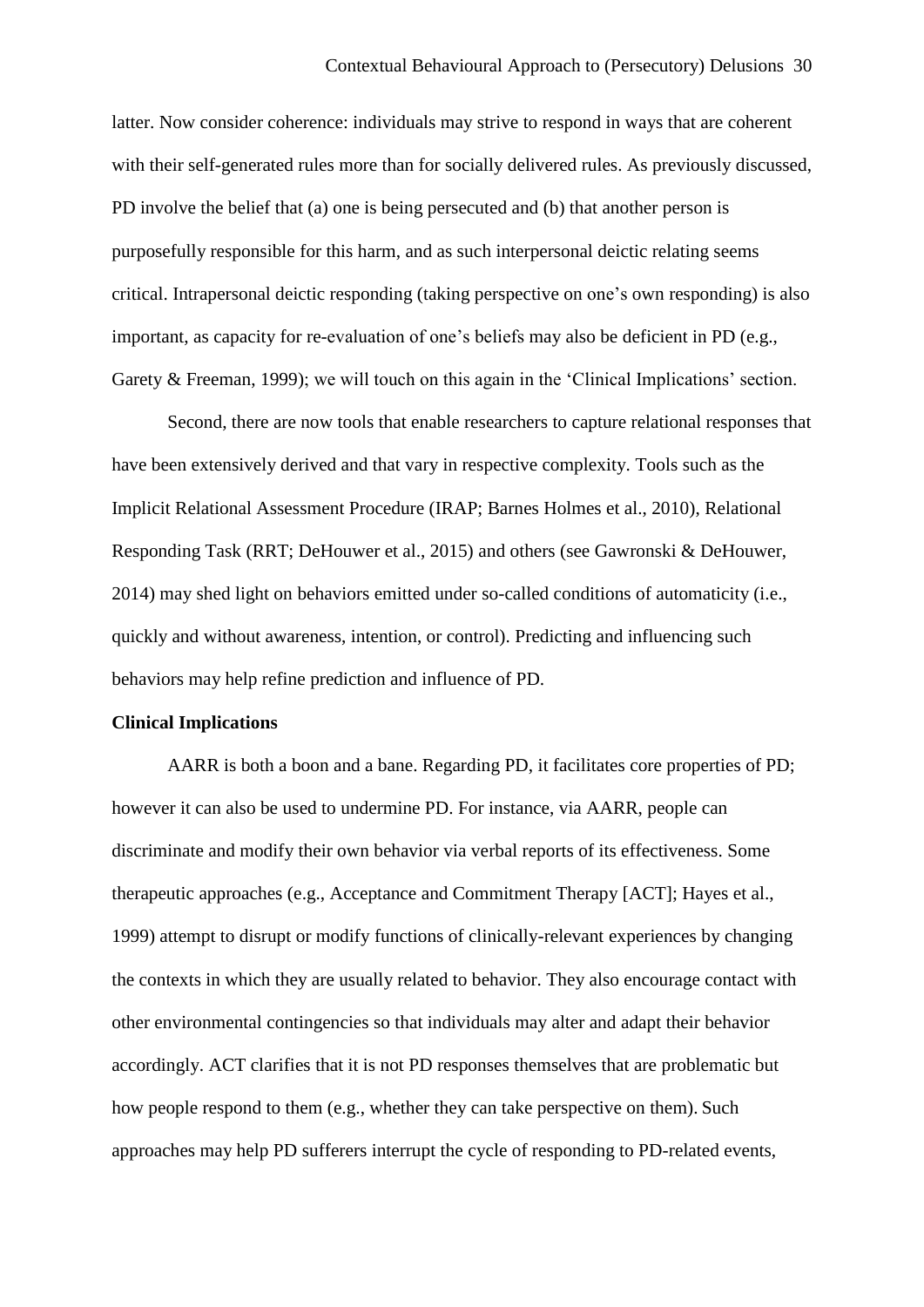increase contact with direct contingencies ('disconfirmatory evidence'), and broaden their behavioral repertoires (see e.g., Morris, Johns, & Oliver, 2013).

While attempts to improve contact with other environmental contingencies might also produce modifications to existing PD-relevant networks (e.g., from *"the world is evil and people will try to exploit me"* to *"some people might try to exploit me but I can identify when this might happen through my experiences with others"*), unlike interventions that focus on challenging or altering 'cognitions' or 'schemas', CBS researchers make no appeal to mental mechanisms to alter behavior. However, such attempts to improve contact with other contingencies may be complicated. First, PD sufferers may have an extensive history of maladaptive rule-following and a limited behavioral repertoire and so additional (e.g., social) skills training may be required. Second, because not following PD-relevant rules may be perceived as disastrous, the idea of not doing so may be highly anxiety-provoking. Indeed, Hayes et al. (1999) argue that excessive or problematic rule-following aimed at reducing contact with aversive private events is a core feature of clinical phenomena. This is also in keeping with Freeman et al.'s (2002) view that anxiety is associated with PD and their maintenance. From a CBS perspective, however, anxiety and other affective processes are not considered to have an ultimate causal role in maintaining avoidance behaviors. Behaviorbehavior relations (e.g., feeling anxious and engaging in avoidance) may indeed be involved in clinically-relevant behavioral repertoires; however, a behavior-behavior relation is not a complete explanation. They are themselves based on contextual factors (e.g., contingencies of reinforcement; Hayes & Brownstein, 1986), that can be manipulated to achieve influence over behavior<sup>4</sup>.

1

 $4$  It is important to note that many of the terms we have referred to in this paper, such as coherence, rulegoverned behavior, motivative augmentals, etc., are non-technical terms (Barnes-Holmes, Hussey, McEnteggart, Barnes-Holmes & Foody, 2016). Furthermore, an RFT analysis of terms such as complexity, derivation, coherence, and ambiguity is limited at present (see Barnes-Holmes et al., 2016). Thus, further research is needed to test and refine the assumptions outlined here. As such, a technical treatment of these phenomena will be needed before we can truly extrapolate them to the study of PD.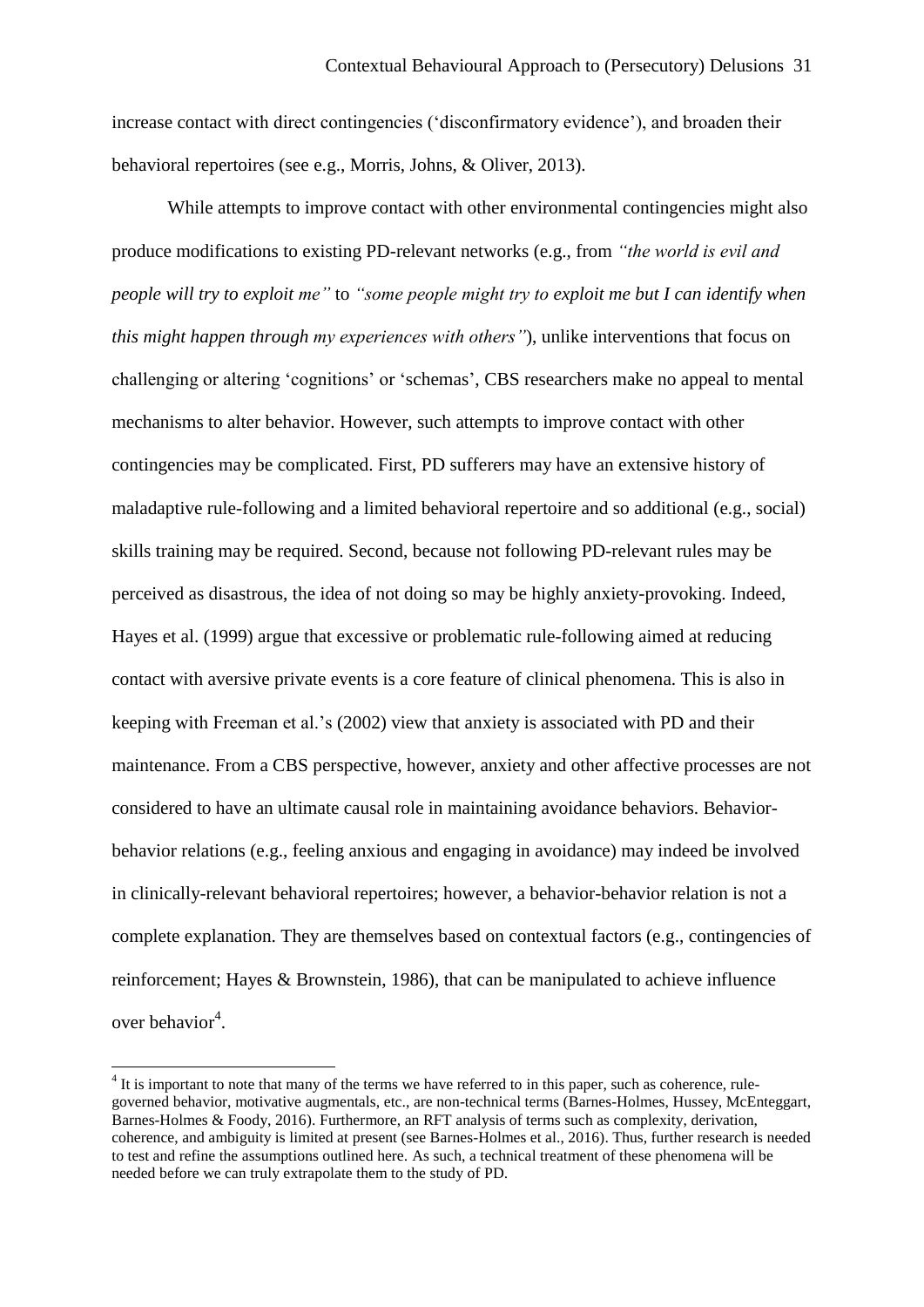# **General Conclusion**

Cognitive researchers have argued that the emergence and persistence of PD is linked to reasoning biases, affective responses (e.g., anxiety), and safety behaviors. Although this literature has highlighted important behavioral phenomena and environmental events pertinent to PD, it has mainly focused on the mental level of analysis and developing mental models in the service of prediction. Drawing on RFT research, we provide a bottom-up, functional-analytic interpretation of PD and identify a number of behavioral processes possibly involved. By defining PD in terms of AARR and by attempting to identify the learning histories and environmental factors that support PD-related behavior, it may be possible to not only predict PD phenomena, but to influence them. However, before such a functional analysis can take place additional research is needed on key concepts (e.g., AARR properties such as complexity, derivation). Non-technical terms and concepts (e.g., rulegoverned behavior, coherence) must be studied and refined. Although our account is based on behavioral principles and existing research, ultimately data will drive the functional analysis needed. We hope our interpretation may provide some initial guidance on this path.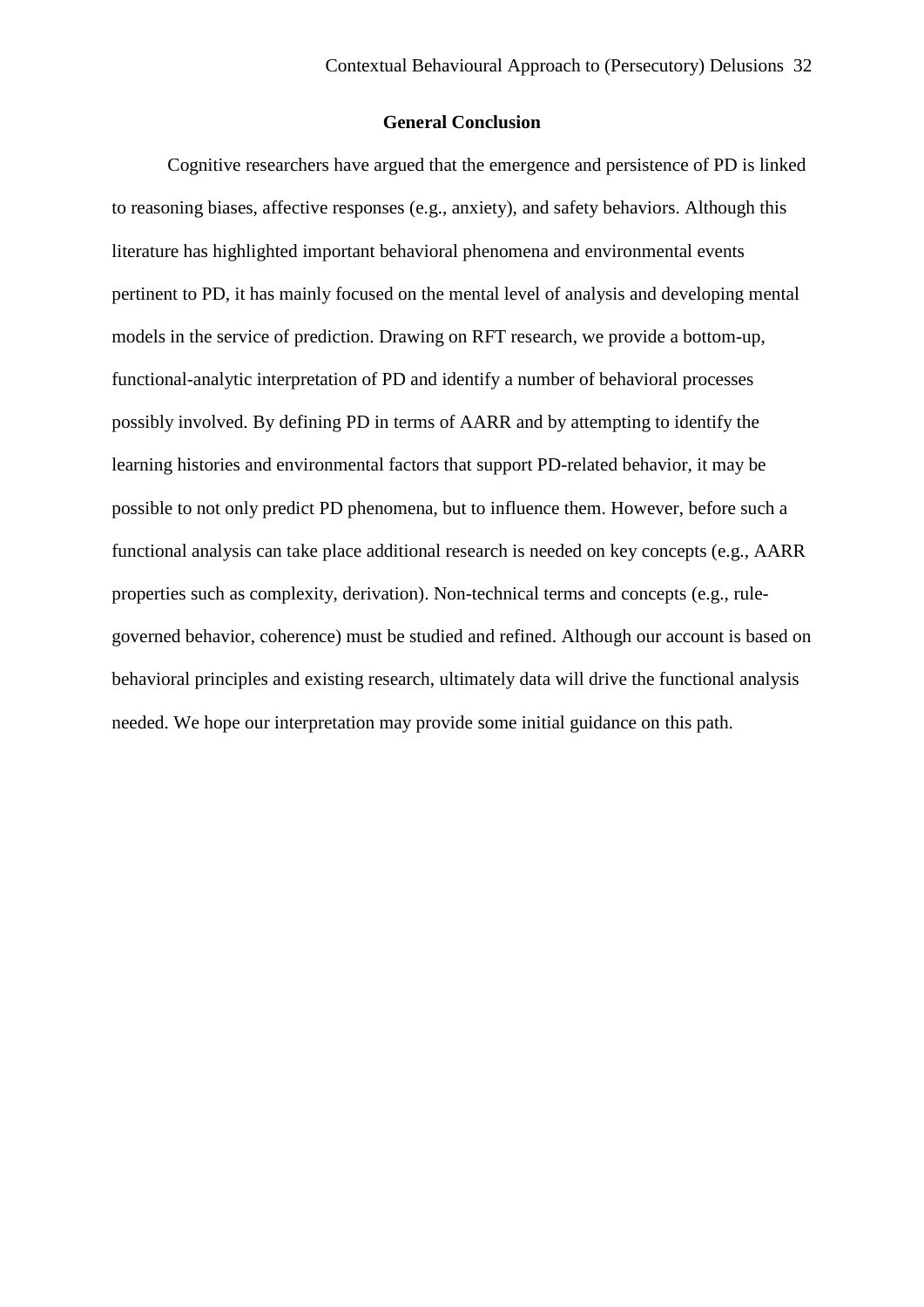#### **References**

- American Psychiatric Association (2000). *Diagnostic and Statistical Manual of Mental Disorders* (4<sup>th</sup> Ed. text rev.). Washington: Author.
- American Psychiatric Association (2013). *Diagnostic and Statistical Manual of Mental Disorders* (5<sup>th</sup> Ed.). Arlington, VA: American Psychiatric Publishing.
- Adam (2011). Experiencing suspicious thoughts and paranoia: An account. *Schizophrenia Bulletin, 37,* 656–658.
- Anonymous (2011). Language games, paranoia, and psychosis. *Schizophrenia Bulletin, 37,*  1099–1100.
- Barnes-Holmes, D., Barnes-Holmes, Y., Hussey, I., & Luciano, C. (2016). Relational Frame Theory. Finding its historical and intellectual roots and reflecting upon its further development: An introduction to Part II. In S. Hayes, D. Barnes-Holmes, R. Zettle, and T. Biglan (Eds.), *Handbook of Contextual Behavioral Science* (pp. 117-128). West Sussex, UK: Wiley-Blackwell.
- Barnes-Holmes, Y., Hussey, I., McEnteggart, C., Barnes-Holmes, D., & Foody, M. (2016). Scientific ambition: The relationship between Relational Frame Theory and middlelevel terms in Acceptance and Commitment Therapy. In R. D. Zettle, S. C. Hayes, D. Barnes-Holmes & A. Biglan, (Eds.) *The Wiley Handbook of Contextual Behavioral Science* (pp. 365-382). West Sussex, UK: Wiley-Blackwell.
- Barnes-Holmes, D., O'Hora, D., Roche, B., Hayes, S. C., Bissett, R. T., & Lyddy, F. (2001). Understanding and verbal regulation. In S. C. Hayes, D. Barnes-Holmes, & B. Roche, (Eds.) *Relational Frame Theory: A Post-Skinnerian Account of Human Language and Cognition* (pp. 103-118). New York: Plenum.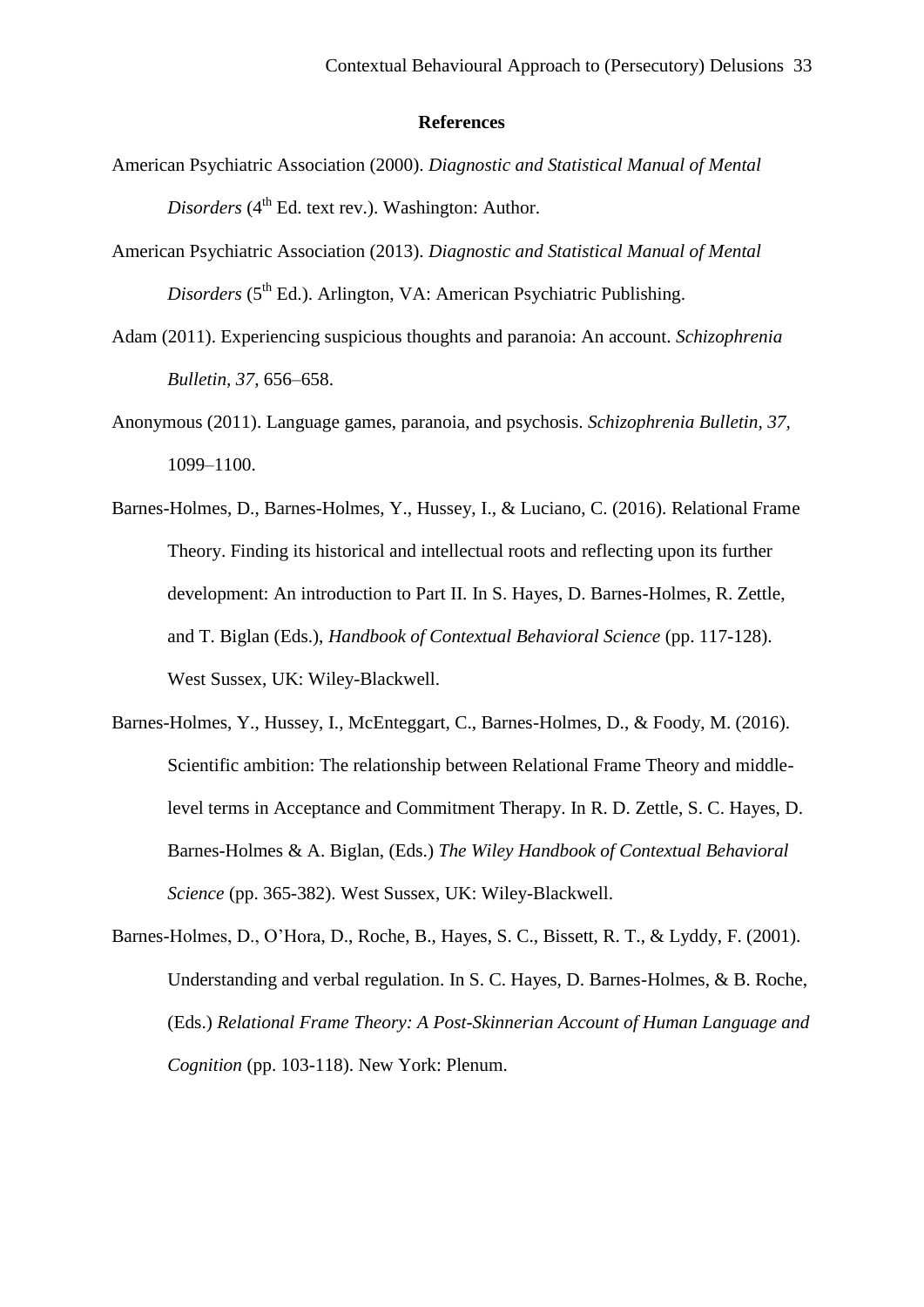- Baruch, D. E., Kanter, J. W., Busch, A. M., Richardson, J. V., & Barnes-Holmes, D. (2007). The differential effect of instructions on dysphoric and nondysphoric persons. *Psychological Record, 57*, 543-554.
- Beards, S., & Fisher, H. L. (2014). The journey to psychosis: An exploration of specific psychological pathways. *Social Psychiatry & Psychiatric Epidemiology, 49*, 1541- 1544.
- Bebbington, P., McBride, O., Steel, C., Kuipers, E., Radovanovic, M., Brugha, T., Jenkins, R., Meltzer, H., & Freeman, D. (2013). The structure of paranoia in the general population. *British Journal of Psychiatry, 202,* 419–427.
- Bentall, R. P. (2006). Madness explained: Why we must reject the Kraepelinian paradigm and replace it with a 'complaint-orientated' approach to understanding mental illness. *Medical Hypotheses, 66*, 220–233.
- Bentall, R. P., Corcoran, R., Howard, R., Blackwood, N., & Kinderman, P. (2001). Persecutory delusions: A review and theoretical interpretation. *Clinical Psychology Review, 21,* 1143-1192.
- Bentall, R. P., de Sousa, P., Varese, F., Wickham, S., Sitko, K., Haarmans, M., & Read, J. (2014). From adversity to psychosis: Pathways and mechanisms from specific adversities to specific symptoms. *Social psychiatry and psychiatric epidemiology*, *49*, 1011-1022.
- Bentall, R. P., Kinderman, P., & Kaney, S. (1994). The self, attributional processes and abnormal beliefs: Towards a model of persecutory delusions. *Behaviour Research and Therapy, 32,* 331-341.
- Birchwood, M., Iqbal, Z., Chadwick, P., & Trower, P. (2000). Cognitive approach to depression and suicidal thinking in psychosis: Ontogeny of post-psychotic depression. *British Journal of Psychiatry, 177*, 516-528.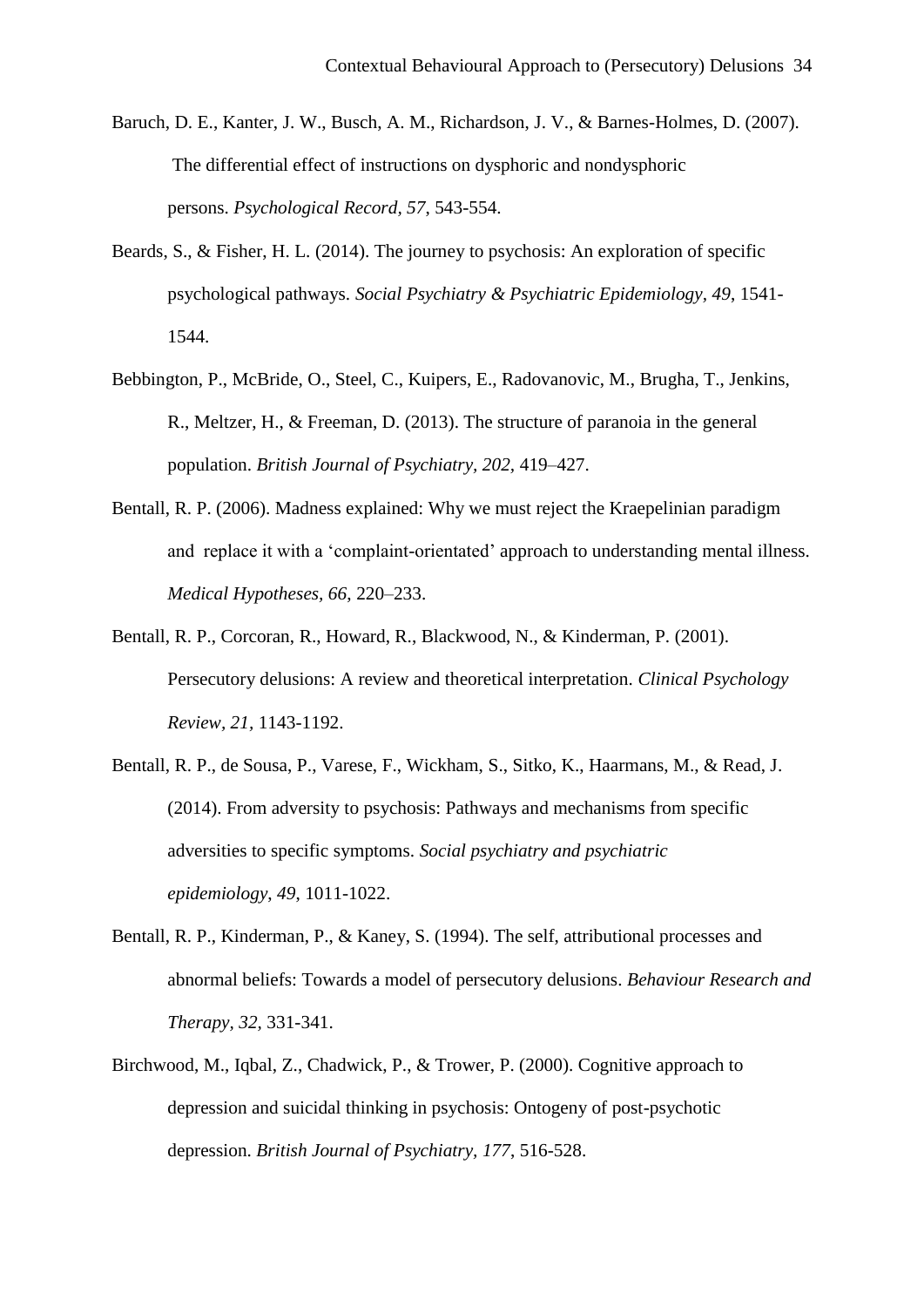- Bonoldi, I., Simeone, E., Rocchetti, M., Codjoe, L., Rossi, G., Gambi, F., … Fusar-Poli, P. (2013). Prevalence of self-reported childhood abuse in psychosis: A meta-analysis of retrospective studies. *Psychiatry Research, 210*, 8–15.
- Bordieri, M., Kellum, K. K., Wilson, K. G., & Whiteman, K. C. (2015). Basic properties of coherence: Testing a core assumption of Relational Frame Theory. *The Psychological Record, 66*, 83-98.
- Cella, M., Dymond, S., & Cooper, A. (2009). Impairment in flexible emotion-based learning in hallucination- and delusion-prone individuals. *Psychiatry Research, 170*, 70-74.
- Collip, D., Myin-Germeys, I., & Van Os, J. (2008). Does the concept of "sensitization" provide a plausible mechanism for the putative link between the environment and schizophrenia? *Schizophrenia Bulletin, 34*, 220-225.
- Corcoran, R., Mercer, G., & Frith, C. D. (1995). Schizophrenia, symptomatology and social inference: Investigating "theory of mind" in people with schizophrenia. *Schizophrenia Research, 17*, 5-13.
- De Houwer, J., Heider, N., Spruyt, A., Roets, A., & Hughes, S. (2015). The Relational Responding Task: Toward a new implicit measure of beliefs. *Frontiers in Psychology*, *6*, 319.
- Dixon, M. R., Hayes, L. R., & Aban, I. B. (2000). Examining the roles of rule-following, reinforcement, and pre-experimental histories of risk-taking behavior. *Psychological Record, 50,* 687-704.
- Doll, B. B., Jacobs, W. J., Sanfey, A. G., & Frank, M. J. (2009). Instructional control of reinforcement learning: A behavioral and neurocomputational investigation. *Brain Research, 1299*, 74-94.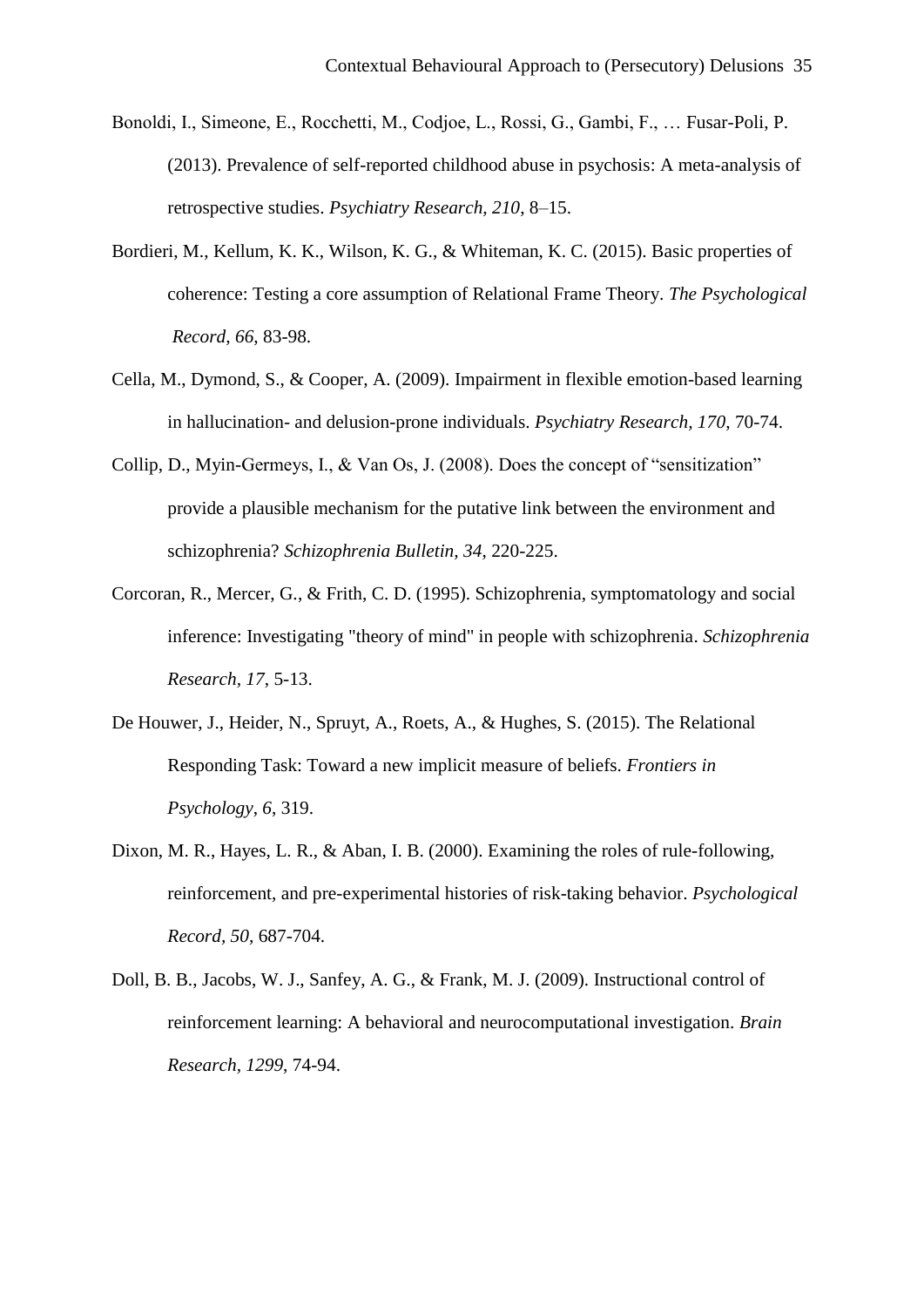- Dougher, M. J., Hamilton, D. A., Fink, B. A., & Harrington, J. (2007). Transformation of the discriminative and eliciting functions of generalized relational stimuli. *Journal of the Experimental Analysis of Behavior, 88,* 179-197.
- Drury, V. M., Robinson, E. J., & Birchwood, M. (1998). 'Theory of mind' skills during acute episode of psychosis and following recovery. *Psychological Medicine, 28*, 1101-1112.
- Dymond, S., Roche, B., Forsyth, J. P., Whelan R., & Rhoden, J. (2008). Derived avoidance learning: Transformation of avoidance response functions in accordance with relational frames of same and opposite. *The Psychological Record, 58,* 271-288.
- Dymond, S., Schlund, M. W., Roche, B., DeHouwer, J., & Freegard G. P. (2012). Safe from harm: Learned, instructed, and symbolic generalization pathways of human threatavoidance. *PLoS One, 7*, DOI:10.1080/17470218.2013.800124
- Dymond, S., Schlund, M. W., Roche, B., & Whelan, R. (2014). The spread of fear: Symbolic generalization mediates graded-threat avoidance in specific phobia. *The Quarterly Journal of Experimental Psychology, 67,* 247-259.
- Fine, C., Gardner, M., Craigie, J., & Gold, I. (2007). Hopping, skipping or jumping to conclusions? Clarifying the role of the JTC bias in delusions. *Cognitive Neuropsychiatry*, *12*, 46–77.
- Freeman, D. (2007). Suspicious minds: The psychology of persecutory delusions. *Clinical Psychology Review, 27*, 425–457.
- Freeman, D., Bentall, R. P., & Garety, P. A. (2008). *Persecutory Delusions: Assessment, Theory and Treatment*. Oxford University Press.
- Freeman, D., Dunn, G., Fowler, D., Bebbington, P., Kuipers, E., Emsley, R., Jolley, S., & Garety, P. A. (2013). Current paranoid thinking in patients with delusions: The presence of cognitive-affective biases. *Schizophrenia Bulletin, 39,* 1281–1287.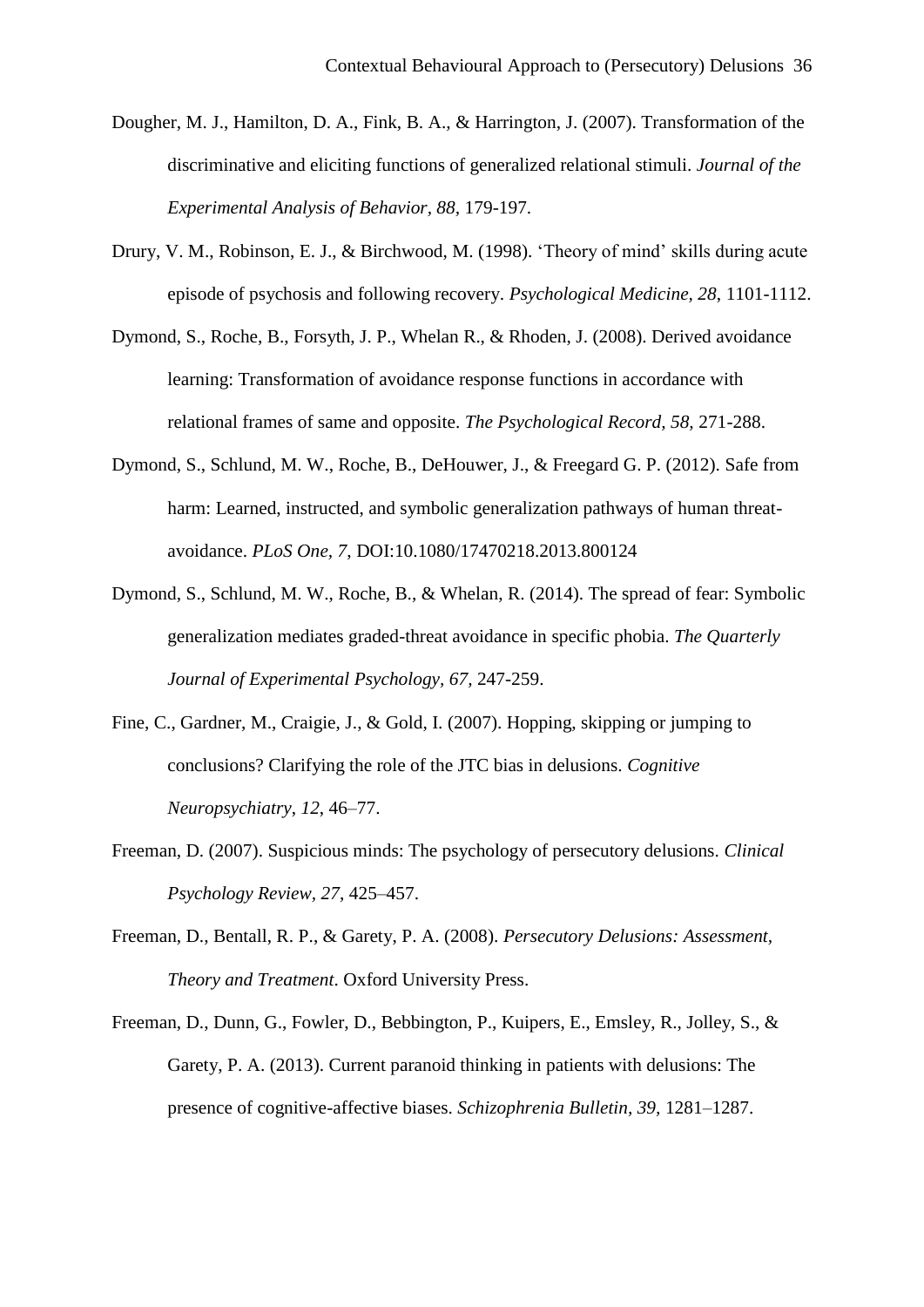- Freeman, D., & Garety, P. A. (2000). Comments on the content of persecutory delusions: Does the definition need clarification? *British Journal of Clinical Psychology, 39,*  407-414.
- Freeman, D., & Garety, P. A. (2014). Advances in understanding and treating persecutory delusions: A review. *Social Psychiatry and Psychiatric Epidemiology*, *49*, 1179-1189.
- Freeman, D., Garety, P. A., Bebbington, P. E., Smith, B., Rollinson, R., Fowler, D., Kuipers, E., Ray, K., & Dunn, G. (2005). Psychological investigation of the structure of paranoia in a non-clinical population. *British Journal of Psychiatry, 186*, 427−435.
- Freeman, D., Garety, P. A., Fowler, D., Kuipers, E., Bebbington, P. E., & Dunn, G. (2004). Why do people with delusions fail to choose more realistic explanations for their experiences? An empirical investigation. *Journal of Consulting and Clinical Psychology, 72*, 671–680.
- Freeman, D, Garety, P. A., & Kuipers, E. (2001). Persecutory delusions: Developing the understanding of belief maintenance and emotional distress. *Psychological Medicine*, *31*, 1293–1306.
- Freeman, D., Garety, P. A., Kuipers, E., Fowler, D., & Bebbington, P. E. (2002). A cognitive model of persecutory delusions. *British Journal of Clinical Psychology, 41*, 331–347.
- Freeman, D., Garety, P. A., Kuipers, E., Fowler, D. Bebbington, P. E., & Dunn, G. (2007). Acting on persecutory delusions: The importance of safety seeking. *Behaviour Research and Therapy, 45,* 89-99. DOI: 10.1016/j.brat.2006.01.014
- Freeman, D., Lister, R., & Evans, N. (2014). The use of intuitive and analytic reasoning styles by patients with persecutory delusions. *Journal of Behavioral Therapy & Experimental Psychiatry, 45*, 454–458.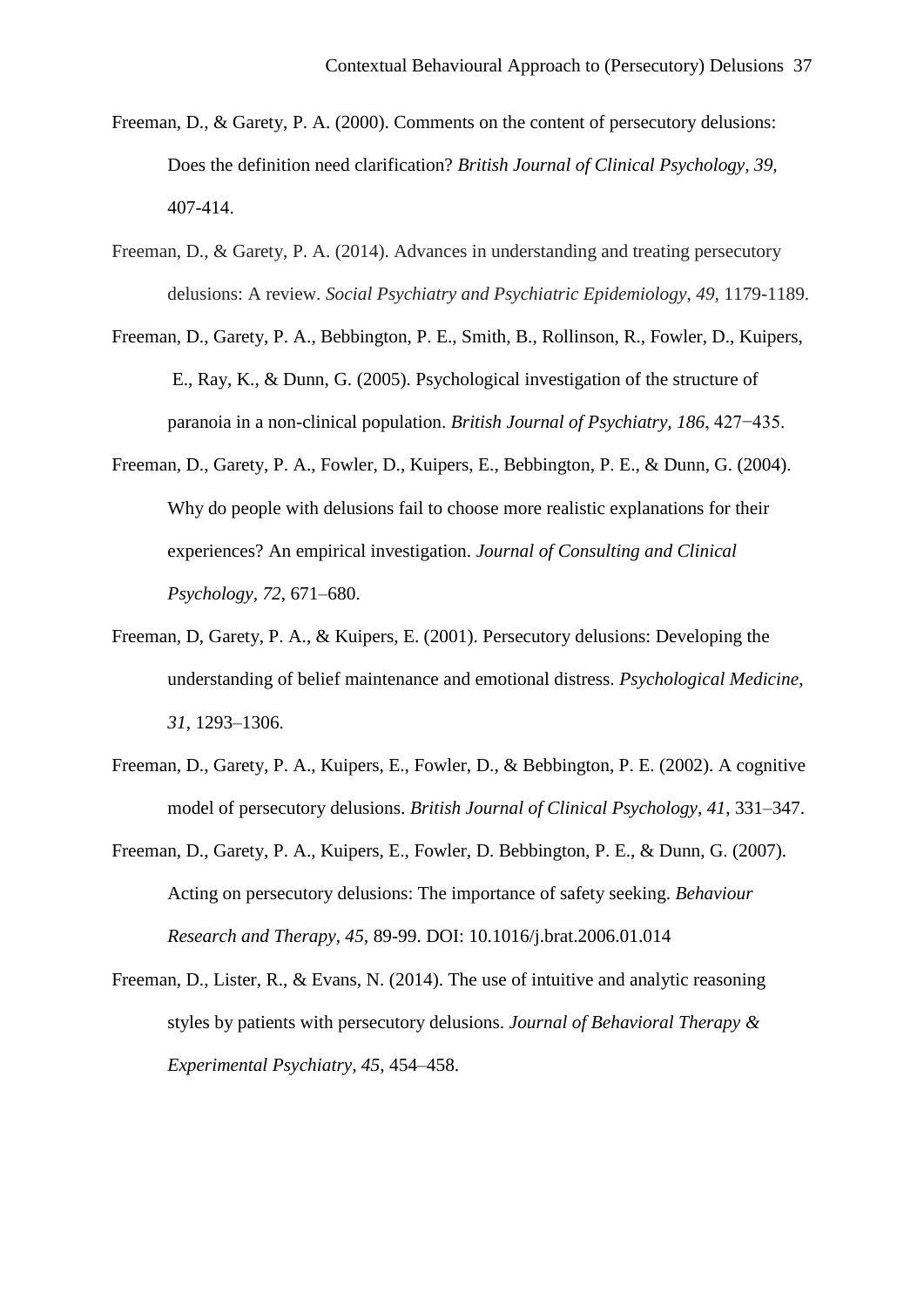- Freeman, D., McManus, S., Brugha, T., Meltzer, H., Jenkins, R., & Bebbington, P. (2011). Concomitants of paranoia in the general population. *Psychological Medicine, 41*, 923–936.
- Freeman, D., Startup, H., Dunn, G., Wingham, G., Cernis, E., Evans, N., Lister, R., Pugh, K., Cordwell, J., & Kingdon, D. (2014). Persecutory delusions and psychological wellbeing. *Social Psychiatry & Psychiatric Epidemiology, 49,* 1045–1050.

Frith, C.D. (1992). *The Cognitive Neuropsychology of Schizophrenia*. Psychology Press.

- Frith, C. D., & Corcoran, R. (1996). Exploring 'theory of mind' in people with schizophrenia. *Psychological Medicine, 26*, 521-530.
- Garety, P., Fowler, D., Kuipers, E., Freeman, D., Dunn, G., Bebbington, P., & Jones, S. (1997). London-East Anglia randomised controlled trial of cognitive-behavioural therapy for psychosis II: Predictors of outcome. *British Journal of Psychiatry, 171*, 420–426.
- Garety, P. A., & Freeman, D. (1999). Cognitive approaches to delusions: A critical review of theories and evidence. *British Journal of Clinical Psychology, 38,* 113-154.
- Garety P. A., & Freeman, D. (2013). The past and future of delusion research: From the inexplicable to the treatable. *British Journal of Psychiatry, 203*, 327–333.
- Garety, P. A., Freeman, D., Jolley, S., Dunn, G., Bebbington, P. E., Fowler, D. G., & Dudley, R. (2005). Reasoning, emotions, and delusional conviction in psychosis. *Journal of Abnormal Psychology, 114*, 373–384.
- Garety, P. A., Freeman, D., Jolley, S., Ross, K., Waller, H., & Dunn, G. (2011). Jumping to conclusions: The psychology of delusional reasoning. *Advances in Psychiatric Treatment, 17*, 332-339.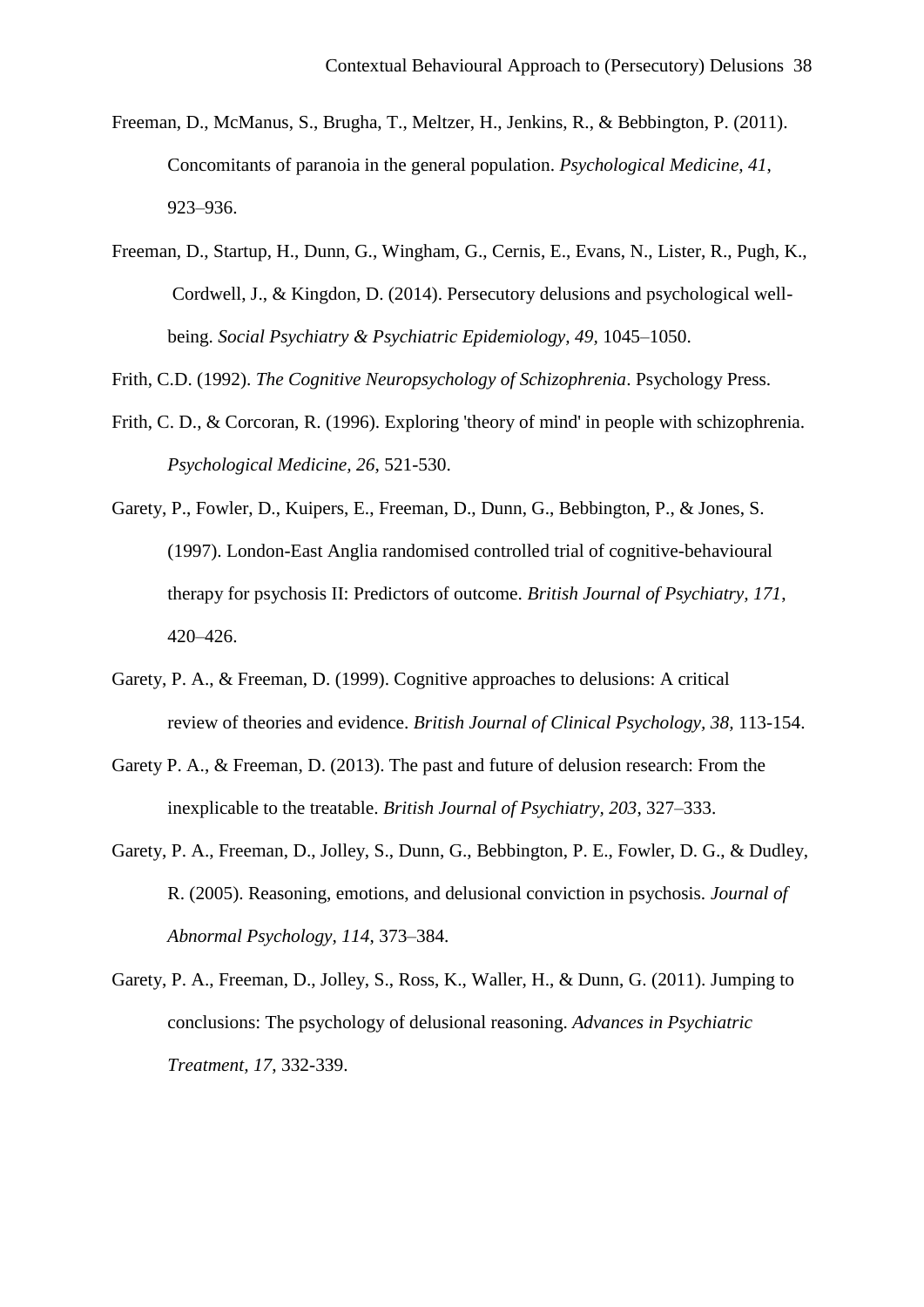- Garety, P. A., Hemsley, D. R., & Wessely, S. (1991). Reasoning in deluded schizophrenic and paranoid patients: Biases in performance on a probabilistic inference task. *Journal of Nervous and Mental Disease, 179,* 194-201.
- Garety, P. A., Waller, H., Emsley, R., Jolley, S., Kuipers, E. … Freeman, D. (2015). Cognitive mechanisms of change in delusions: An experimental investigation targeting reasoning to effect change in paranoia. *Schizophrenia Bulletin, 41*, 400-410.
- Gawronski, B., & DeHouwer, J. (2014). Implicit measures in social and personality psychology. In H. T. Reis, & C. M. Judd (Eds.), *Handbook of research methods in social and personality psychology* (2<sup>nd</sup> edition) (pp. 283-310). New York: Cambridge University Press.
- Greig, T. C., Bryson, G. J., & Bell, M. D. (2004). Theory of mind performance in schizophrenia: Diagnostic, symptom and neuropsychological correlates. *Journal of Nervous and Mental Disease, 192*, 12–18.
- Hayes, S. C., Barnes-Holmes, D., & Roche, B. (2001). *Relational Frame Theory: A Post-Skinnerian Account of Human Language and Cognition*. New York: Kluwer Academic/Plenum Publishers.
- Hayes, S. C., Barnes-Holmes, D., & Wilson, K. G. (2012). Contextual Behavioral Science: Creating a science more adequate to the challenge of the human condition*. Journal of Contextual Behavioral Science, 1*, 1-16.
- Hayes, S. C., & Brownstein, A. J. (1986). Mentalism, behavior-behavior relations, and a behavior-analytic view of the purposes of science. *The Behavior Analyst, 9,* 175-190.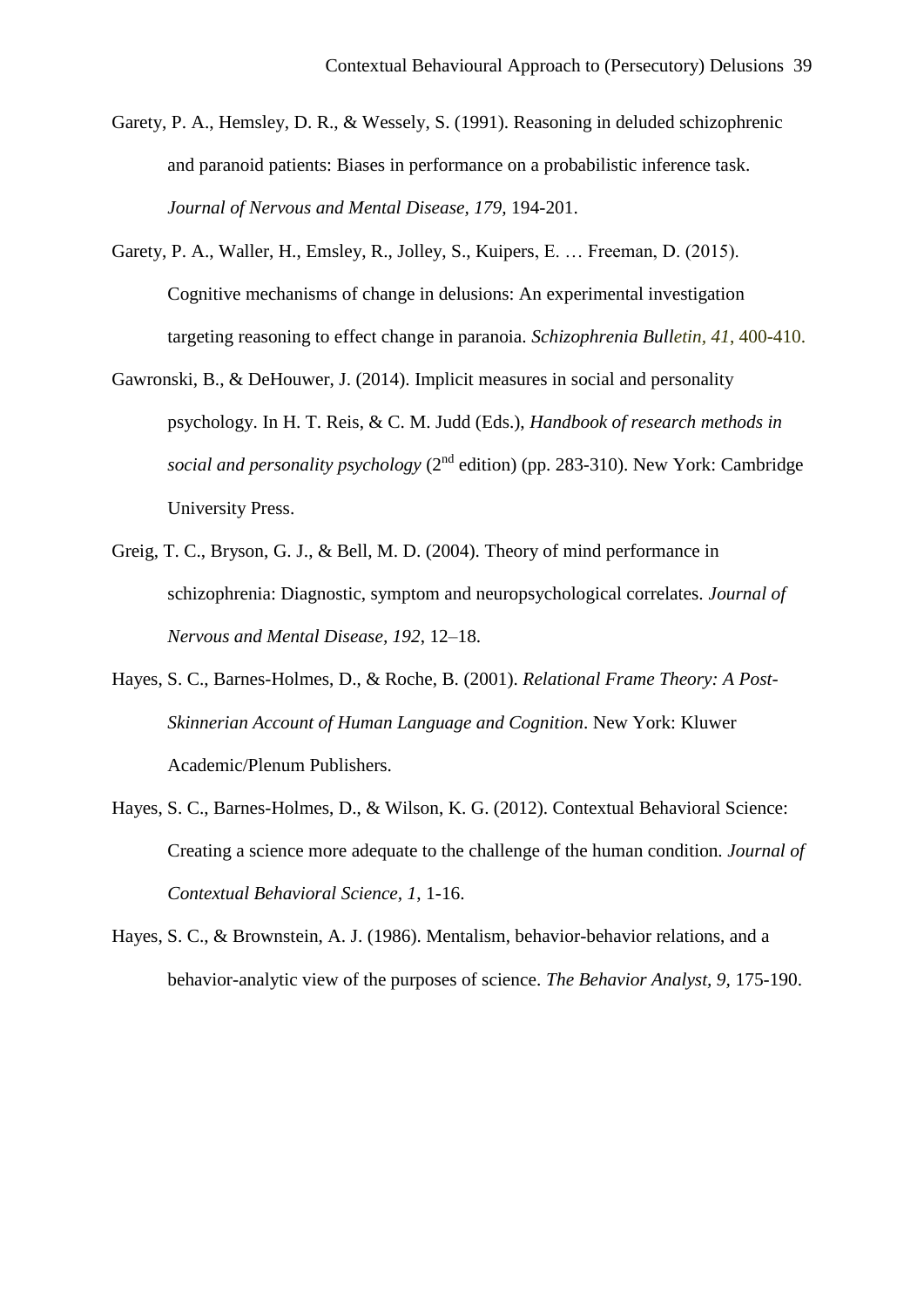- Hayes, S. C., Brownstein, A. J., Zettle, R. D., Rosenfarb, I., & Korn, Z. (1986). Rulegoverned behavior and sensitivity to changing consequences of responding. *Journal of the Experimental Analysis of Behavior, 45*, 237-256.
- Hayes, S. C., Strosahl, K., & Wilson, K. G. (1999). *Acceptance and Commitment Therapy: An experiential approach to behavior change*. New York: Guilford Press.
- Hughes, S., & Barnes-Holmes, D. (2016a). Relational Frame Theory: The Basic Account.In S. Hayes, D. Barnes-Holmes, R. Zettle, and T. Biglan (Eds.), *Handbook of Contextual Behavioral Science* (pp. 129-178). West Sussex, UK: Wiley-Blackwell.
- Hughes, S., & Barnes-Holmes, D. (2016b). Relational Frame Theory: Implications for the Study of Human Language and Cognition. In S. Hayes, D. Barnes-Holmes, R. Zettle, and T. Biglan (Eds.), *Handbook of Contextual Behavioral Science* (pp. 179-226). West Sussex, UK: Wiley-Blackwell.
- Hughes, S., Barnes-Holmes, D., & Vahey, N. (2012). Holding onto our functional roots when exploring new intellectual islands: A voyage through implicit cognition research. *Journal of Contextual Behavioral Science, 1,* 17-38.
- Hughes, S., DeHouwer, J., & Barnes-Holmes, D. (2016). The moderating impact of distal regularities on the effect of stimulus pairings: A novel perspective on evaluative conditioning. *Experimental Psychology, 63,* 20-44.
- Hussey, I., Barnes-Holmes, D., & Barnes-Holmes, Y. (2015). From Relational Frame Theory to implicit attitudes and back again: Clarifying the link between RFT and IRAP research. *Current Opinion in Psychology, 2*, 11–15.
- Ju, W.C., & Hayes, S.C. (2008). Verbal establishing stimuli: Testing the motivative effect of stimuli in a derived relation with consequences. *The Psychological Record, 58*, 339- 363.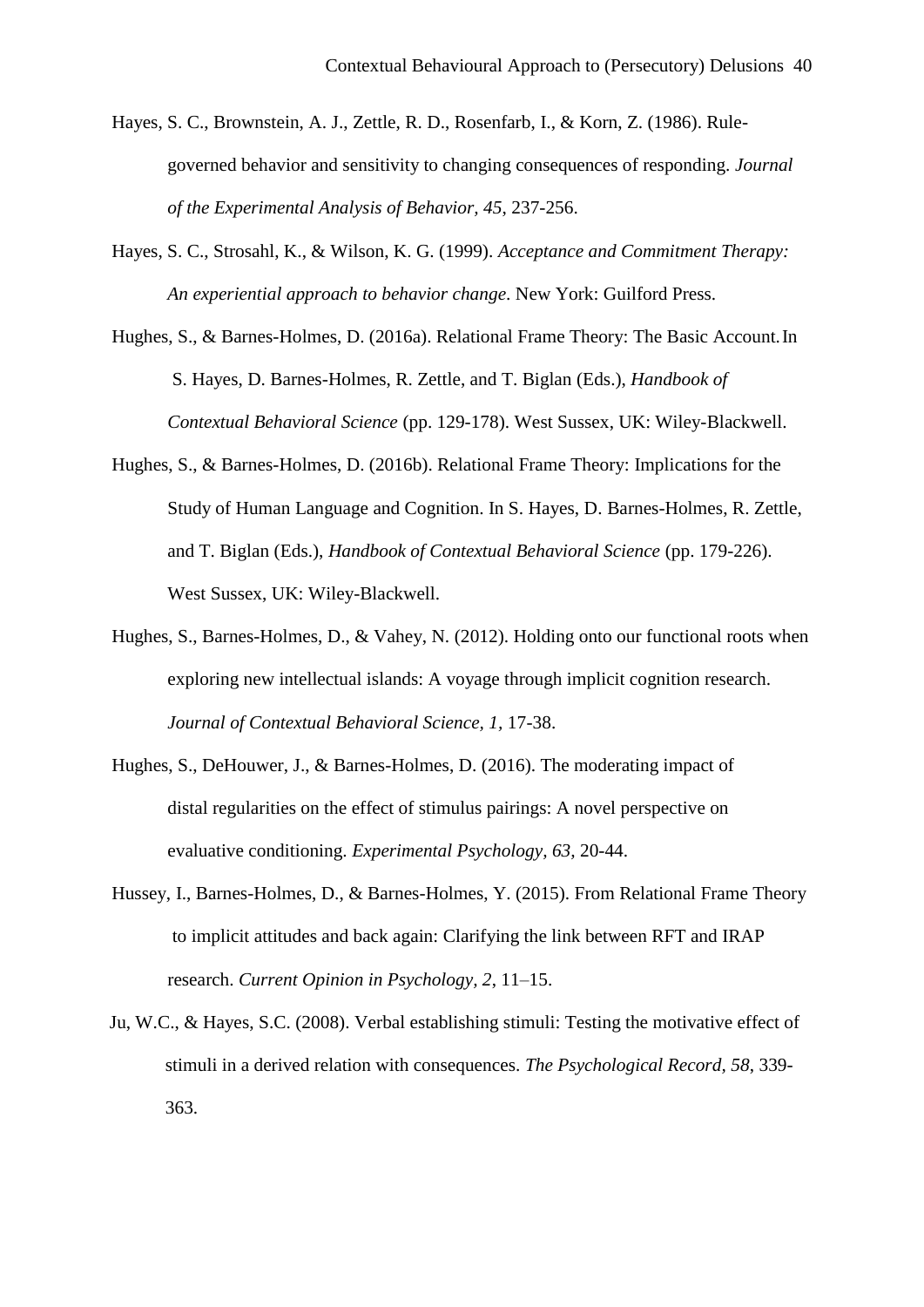- Kaney, S., & Bentall, R. P. (1992). Persecutory delusions and the self-serving bias. Evidence from a contingency judgment task. *Journal of Nervous and Mental Disease*, *180*, 773–780.
- Kaney, S., & Bentall, R. P. (1989). Persecutory delusions and attributional style. *British Journal of Medical Psychology*, *62*, 191–198.
- Kesting M. L., & Lincoln, T. M. (2013). The relevance of self-esteem and self-schemata in individuals with persecutory delusions. *Comprehensive Psychiatry, 54,* 766-789.
- Korver-Nieberg, N., Fett, A-K., Meijer, C., Koeter, M., Shergill, S., Haan, L., & Krabbendam, L. (2013) Theory of mind, insecure attachment and paranoia in adolescents with early psychosis and healthy controls. *Australia New Zealand Journal of Psychiatry, 47*, 737-745.
- Lyon, H. M., Kaney, S., & Bentall, R. P. (1994). The defensive function of persecutory delusions. Evidence from attribution tasks. *The British Journal of Psychiatry*, *164*, 637–646.
- McAuliffe, D., Hughes, S., & Barnes-Holmes, D. (2014). The dark side of rule-governed behaviour: An experimental analysis of problematic rule-following in an adolescent population with depressive symptomatology. *Behavior Modification, 38*, 587-613*.*
- Mehl, S., Rief, W., Lüllmann, E., Ziegler, M., Kesting, M-L., & Lincoln, T. M. (2010). Are Theory of Mind deficits in understanding intentions of others associated with persecutory delusions? *Journal of Nervous and Mental Disease, 198*, 516- 519.
- Monestes, J. L., Villatte, M., Stewart, I., & Loas, G. (2014). Rule-based insensitivity and delusion maintenance in schizophrenia. *Psychological Record, 64*, 329-338.
- Michael, J. (1982). Discriminating between discriminative and motivational functions of stimuli. *Journal of the Experimental Analysis of Behavior*, *37,* 149-155.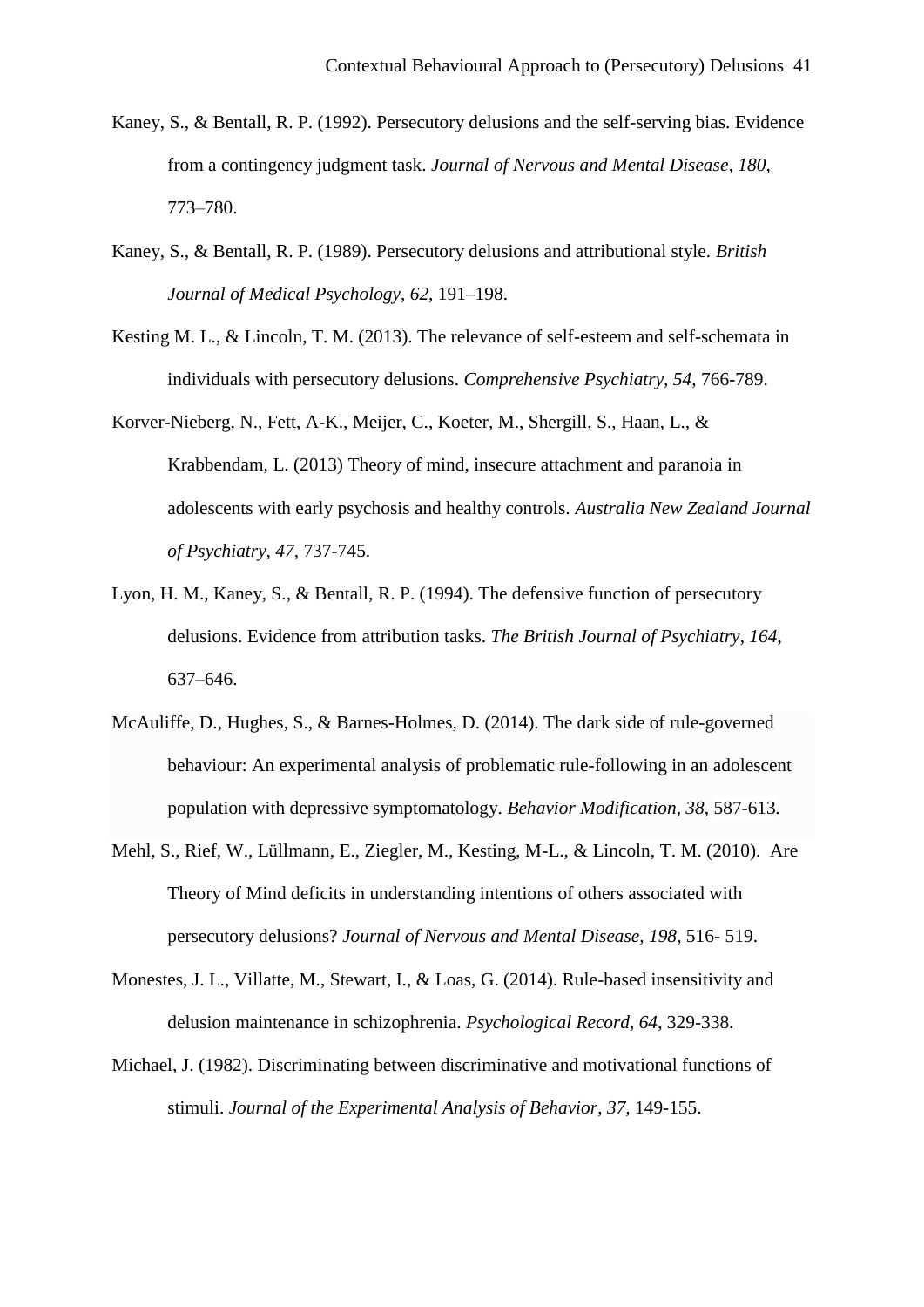- Moritz, S., & Woodward, T. S. (2006). The contribution of metamemory deficits to schizophrenia. *Journal of Abnormal Psychology*, *115*, 15–25.
- Moritz, S., Woodward, T. S., & Rodriguez-Raecke, R. (2006). Patients with schizophrenia do not produce more false memories than controls but are more confident in them. *Psychological Medicine*, *36*, 659–667.
- Morris, E. M. J., Johns, L. C., & Oliver, J. E. (2013). *Acceptance and Commitment Therapy and Mindfulness for Psychosis.* Wiley-Blackwell: John Wiley & Sons, Ltd.
- Moutoussis, M., Williams, J., Dayan, P., & Bentall, R. P. (2007). Persecutory delusions and the conditioned avoidance paradigm: Towards an integration of the psychology and biology of paranoia. *Cognitive Neuropsychiatry, 12*, 495-510.
- Munro, A. (1999). *Delusional Disorder: Paranoia and Related Illnesses.* Cambridge University Press.
- Oltmanns, T. F. (1988). Approaches to the definition and study of delusions. In T. F. Oltmanns & B. A. Maher (Eds.), *Delusional Beliefs* (pp. 3-12). New York: Wiley.
- Peters, E. R., Joseph, S. A., Day, S., & Garety, P. A. (2004). Measuring delusional ideation: The 21-item Peters et al. Delusions Inventory (PDI). *Schizophrenia Bulletin, 30,*  1005-1022.
- Peters, E. R., Joseph, S. A., & Garety, P. A. (1999). Measurement of delusional ideation in the normal population: Introducing the PDI (Peters et al. Delusions Inventory). *Schizophrenia Bulletin, 25,* 553-576.
- Phillips, M. L., Senior, C., & David, A. S. (2000). Perception of threat in schizophrenics with persecutory delusions: An investigation using visual scan path. *Psychological Medicine, 30*, 157-167.
- Quinones, J. L., & Hayes, S. C. (2014). Relational coherence in ambiguous and unambiguous relational networks. *Journal of the Experimental Analysis of Behavior, 101, 76-93.*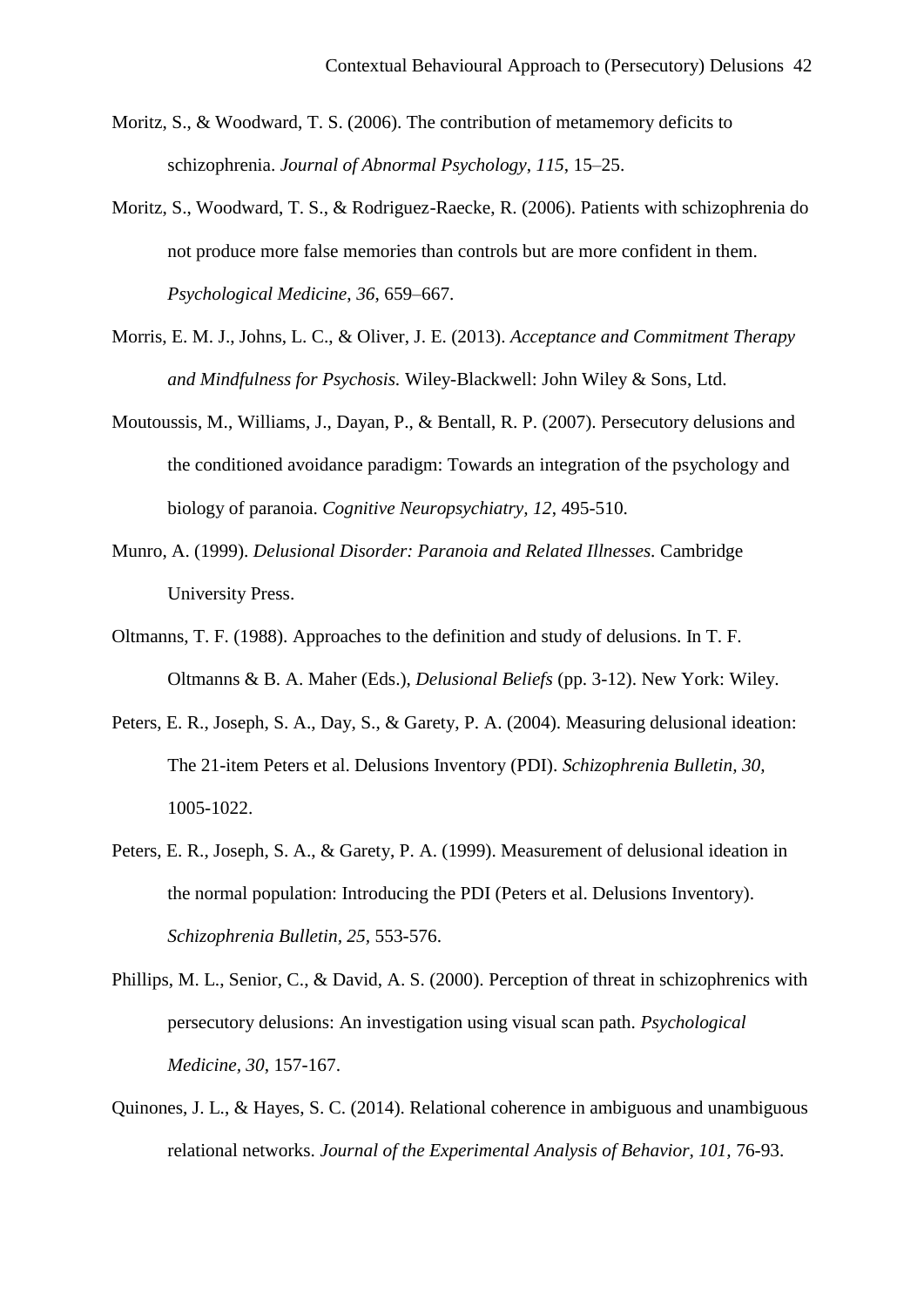- Read, J., Fosse, R., Moskowitz, A., & Perry, B. (2014). The traumagenic neurodevelopmental model of schizophrenia. *Neuropsychiatry, 4,* 65-79.
- Roche, B, Barnes-Holmes, D., Barnes-Holmes, Y., & Hayes, S. C. (2001). Social processes. In, S. C. Hayes, D. Barnes-Holmes, & B. Roche (Eds.). *Relational Frame Theory: A Post-Skinnerian Account of Human Language and Cognition* (pp. 197-210). New York: Kluwer Academic/Plenum Publishers.
- Roche, B., Kanter, J. W., Brown, K. R., Dymond, S., & Fogarty, C. C. (2008). A comparison of "direct" versus "derived" extinction of avoidance. *The Psychological Record, 58,*  443-464.
- Salvatore, G., Lysaker, P. H., Popolo, R., Procacci, M., Carcione, A., & Dimaggio, G. (2012). Vulnerable self, poor understanding of others' minds, threat anticipation and cognitive biases as triggers for delusional experience in schizophrenia: A theoretical model. *Clinical Psychology and Psychotherapy, 19*, 247-259.
- Sartorius, N., Jablensky, A., Korten, A., Emberg, g., Anker, M., Cooper, J. E., & Day, R. (1986). Early manifestations and first-contact incidence of schizophrenia in different cultures. *Psychological Medicine, 16,* 909- 928.
- Scherzer, P., Leveille, E., Achim, A., Boisseau, E., & Stip, E. (2012). A study of theory of mind in paranoid schizophrenia: A theory or many theories? *Frontiers in Psychology, 3,* 432.
- So, S. H., Freeman, D., Dunn, G., Kapur, S., Kuipers, E., Bebbington, P., Fowler, D., Garety, P. A. (2012). Jumping to conclusions, a lack of belief flexibility and delusional conviction in psychosis: A longitudinal investigation of the structure, frequency, and relatedness of reasoning biases. *Journal of Abnormal Psychology, 121*,129-139.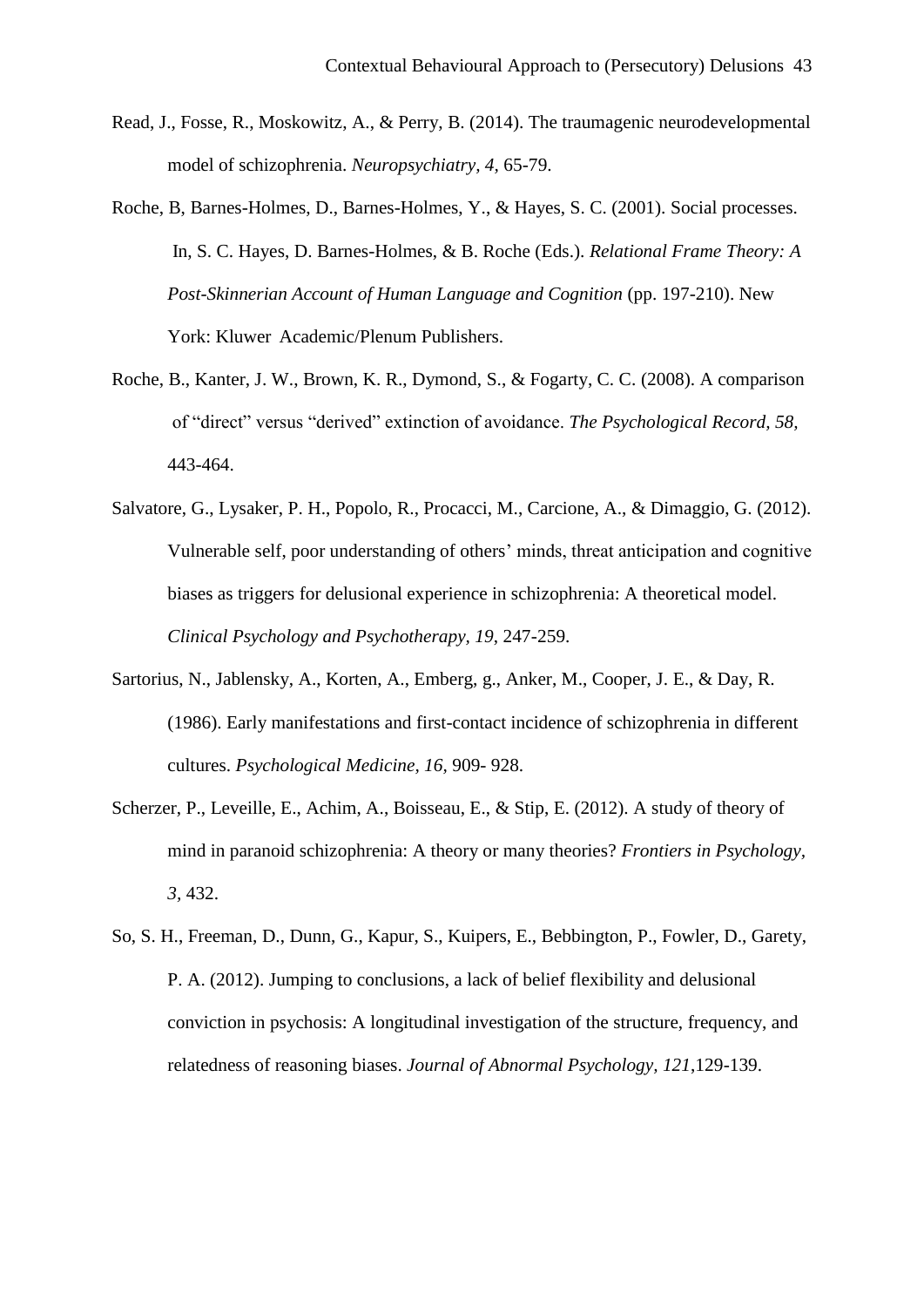- Stewart, I. & Roche, B. (2013). Relational Frame Theory: An overview. In S. Dymond & B. Roche (2013). *Advances in Relational Frame Theory: Research and Applications* (pp. 51-72)*.* Context Press.
- Törneke, N. (2010). *Learning RFT: An Introduction to Relational Frame Theory and Its Clinical Application*. New Harbinger Publications, Inc.
- Törneke, N., Luciano, C., & Valdivia Salas, S. (2008). Rule-governed behavior and psychological problems. *International Journal of Psychology and Psychological Therapy, 8*, 141-156.
- Valdivia, S., Luciano, C., & Molina, F. J. (2006). Verbal regulation of motivational states. *The Psychological Record, 56,* 577-595.
- Valiente, C., Cantero, D., Vázquez, C., Sanchez, Á., Provencio, M., & Espinosa, R. (2011). Implicit and explicit self-esteem discrepancies in paranoia and depression. *Journal of Abnormal Psychology, 120*, 691-699.
- Varese, F., Smeets, F., Drukker, M., Lieverse, R., Lataster, T., Viechtbauer, W., … Bentall, R. P. (2012). Childhood adversities increase the risk of psychosis: A meta-analysis of patient-control, prospective- and cross-sectional cohort studies. *Schizophrenia Bulletin, 38,* 661–671.
- Vitale, A., Barnes-Holmes, Y., Barnes-Holmes, D., & Campbell, C. (2008). Facilitating responding in accordance with the relational frame of comparison: Systematic empirical analyses. *The Psychological Record, 58*, 365-390.
- Wilson, K. G., & Hayes, S. C. (1996). Resurgence of derived stimulus relations. *Journal of the Experimental Analysis of Behavior, 66*, 267-281.
- Wray, A. M., Dougher, M. J., Hamilton, D. A., & Guinther, P. (2012). Examining the reinforcing properties of making sense: A preliminary study. *Psychological Record, 62,* 599-622.